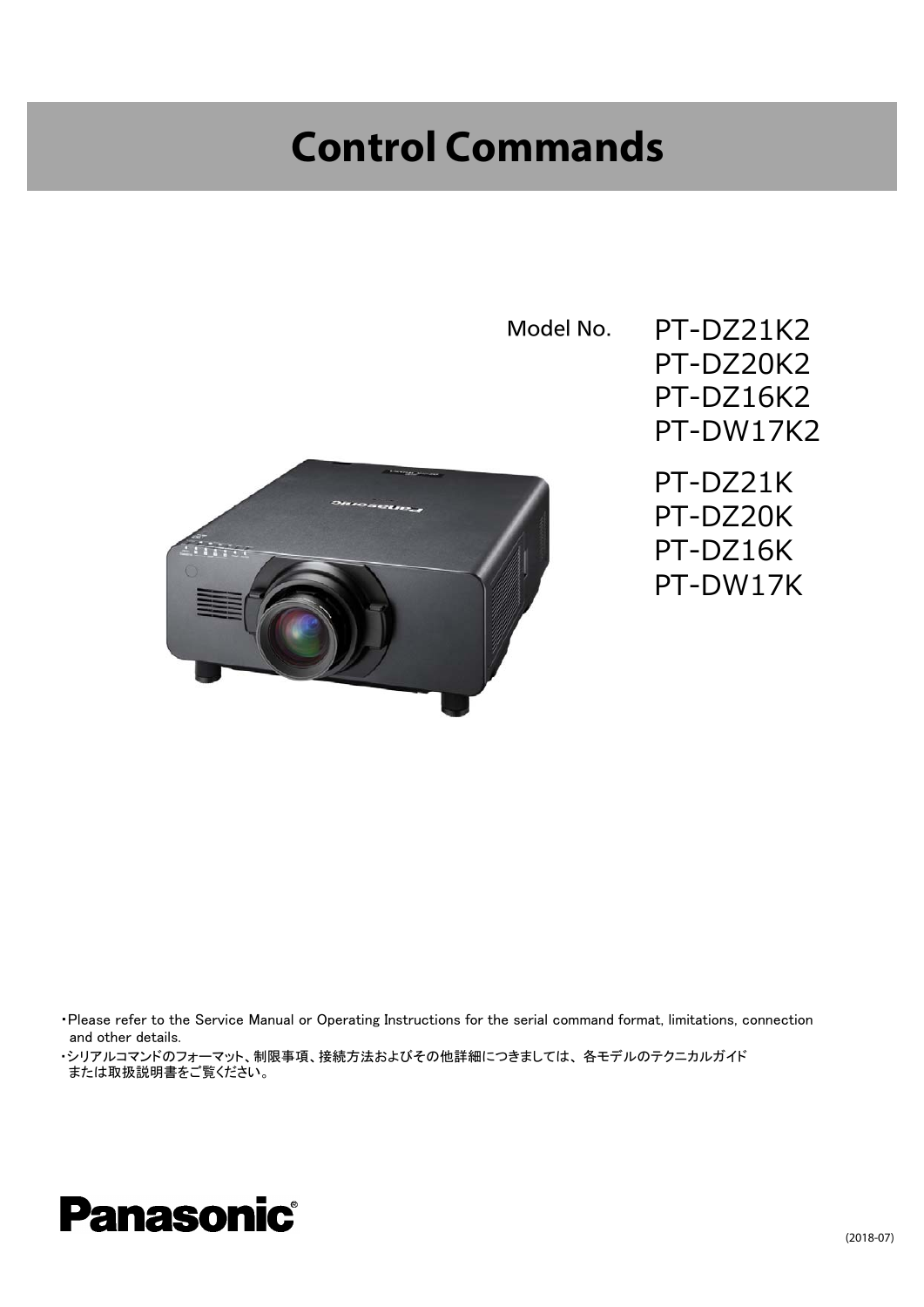|                                            |                                                                    |                                                  |               | <b>CONTROL</b>                                                      |                           | QUERY                                                       |                              | DZ21K2 SERIES                          |                            |            |                              | DZ21K SERIES |              |
|--------------------------------------------|--------------------------------------------------------------------|--------------------------------------------------|---------------|---------------------------------------------------------------------|---------------------------|-------------------------------------------------------------|------------------------------|----------------------------------------|----------------------------|------------|------------------------------|--------------|--------------|
| CATEGORY FUNCTION                          |                                                                    | Parameter/Name                                   | Sub-Parameter | <b>COMMANDS</b>                                                     | <b>COMMANDS</b>           | <b>CALL BACK</b>                                            | DZ21K2                       | DS20K2   DZ16K2   DW17K2               |                            | DZ21K      | DS20K                        | DZ16K        | DW17K        |
|                                            |                                                                    |                                                  |               |                                                                     |                           |                                                             |                              | SDZ21K2C SDZ20K2C SDZ18K2C SDW17K2C    |                            | SDZ21KC    | SDZ20KC                      | SDZ18KC      | SDW17KC      |
|                                            | POWER                                                              | ON<br>OFF (STANDBY)                              |               | <b>PON</b><br>POF                                                   | <b>QPW</b>                | 001 <br> 000                                                | $\checkmark$<br>$\sqrt{ }$   | $\sqrt{ }$<br>$\sqrt{ }$<br>$\sqrt{ }$ | $\checkmark$<br>$\sqrt{2}$ | $\sqrt{ }$ | $\checkmark$<br>$\sqrt{2}$   |              |              |
|                                            | <b>INPUT SELECT</b>                                                | COMPUTER1<br>COMPUTER2                           |               | $\overline{I}$ I S: RG1<br>$\vert$ I I S: RG2                       | $\overline{QIN}$          | RG1<br>RG2                                                  | $\checkmark$<br>$\sqrt{ }$   | $\sqrt{ }$<br>√                        | $\sqrt{ }$<br>$\sqrt{ }$   |            | $\checkmark$<br>$\checkmark$ |              |              |
|                                            |                                                                    | VIDEO                                            |               | <b>IIS: VID</b><br><b>IIS: SVD</b>                                  |                           | <b>VID</b><br><b>SVD</b>                                    | $\checkmark$<br>$\checkmark$ | $\sqrt{ }$                             | $\sqrt{2}$                 |            | $\checkmark$                 |              |              |
|                                            |                                                                    | Y/C<br> DVI                                      |               | <b>IIS: DVI</b>                                                     |                           | <b>DVI</b>                                                  |                              |                                        | $\sqrt{ }$                 |            | $\checkmark$                 |              |              |
|                                            |                                                                    | HDMI1<br>SDI <sub>1</sub>                        |               | II S: H D 1<br>IIS: SD1                                             |                           | HD1<br>$\sqrt{\text{SD1}}$                                  | $\sqrt{ }$                   | $\sqrt{ }$                             | $\sqrt{2}$                 |            | $\sqrt{2}$<br>$\checkmark$   | $\sqrt{ }$   | $\sqrt{ }$   |
|                                            |                                                                    | SDI <sub>2</sub><br><b>DIGITAL LINK</b>          |               | IIS: SD2<br><b>IIS: DL1</b>                                         |                           | $\sqrt{\text{SD2}}$<br>DL1                                  | $\checkmark$<br>$\checkmark$ |                                        |                            |            | $\checkmark$                 |              |              |
|                                            | <b>INPUT SELECT</b><br>(DIGITAL LINK)                              | COMPUTER1                                        |               | II S: DL1: PC1                                                      | QIN                       | DL1:PC1                                                     | $\sqrt{ }$                   | $\sqrt{ }$                             | $\sqrt{ }$                 |            |                              |              |              |
|                                            |                                                                    | COMPUTER2<br><b>VIDEO</b>                        |               | IIS: DL1: PC2<br>$\vert$ I I S: DL1: VI D                           |                           | DL1:PC2<br>$\vert$ DL1: VI D                                | $\checkmark$<br>$\checkmark$ | $\sqrt{ }$                             | $\sqrt{ }$                 |            |                              |              |              |
|                                            |                                                                    | HDMI1<br>HDMI2                                   |               | IIS: DL1: HD1<br>II S: DL1: HD2                                     |                           | DL1: H <sub>D1</sub><br>$\vert$ DL1: HD2                    | $\sqrt{ }$                   | $\sqrt{ }$                             | $\sqrt{2}$                 |            |                              |              |              |
|                                            | <b>FREEZE</b>                                                      | S-VIDEO<br>OFF                                   |               | <b>IIS: DL1: SVD</b><br>[OFZ: 0]                                    | QFZ                       | DL1: SVD<br>$\Omega$                                        | $\checkmark$<br>$\sqrt{ }$   | √                                      | $\sqrt{ }$                 |            | $\sqrt{ }$                   | $\sqrt{ }$   |              |
|                                            |                                                                    | ON                                               |               | <b>OFZ: 1</b>                                                       |                           |                                                             |                              |                                        |                            |            | $\checkmark$                 |              |              |
|                                            | <b>MENU KEY</b><br><b>ENTER KEY</b>                                |                                                  |               | <b>OMN</b><br><b>OEN</b>                                            |                           |                                                             | $\sqrt{ }$<br>$\checkmark$   | $\sqrt{ }$                             | $\sqrt{ }$<br>$\sqrt{ }$   |            | $\sqrt{2}$<br>$\checkmark$   |              | $\sqrt{ }$   |
|                                            | UP KEY<br><b>DOWN KEY</b>                                          |                                                  |               | OCU <br>$\overline{OCD}$                                            |                           |                                                             | $\checkmark$<br>$\checkmark$ |                                        | $\sqrt{ }$                 |            | $\sqrt{2}$<br>$\checkmark$   |              |              |
|                                            | <b>LEFT KEY</b><br><b>RIGHT KEY</b>                                |                                                  |               | <b>OCL</b>  <br>OCR                                                 |                           |                                                             | $\sqrt{ }$<br>$\checkmark$   |                                        | $\sqrt{ }$                 |            | $\sqrt{2}$<br>$\checkmark$   |              |              |
|                                            | <b>DEFAULT KEY</b>                                                 |                                                  |               | <b>OST</b>                                                          |                           |                                                             | $\checkmark$                 |                                        | $\sqrt{ }$                 |            | $\sqrt{ }$                   |              |              |
|                                            | <b>AUTO SETUP KEY</b><br><b>AUTO SETUP</b>                         | ON                                               |               | <b>OAS</b><br>$\overline{\text{OAS}}$                               | $\overline{QAS}$          | 10                                                          | $\checkmark$                 |                                        |                            |            | $\sqrt{ }$                   |              |              |
|                                            | SHUTTER                                                            | OFF<br>ON                                        |               | OSH: 0                                                              | <b>QSH</b>                | $\Omega$                                                    | $\sqrt{ }$                   | $\sqrt{ }$<br>$\sqrt{ }$               | $\sqrt{ }$                 |            | $\sqrt{2}$                   |              |              |
|                                            |                                                                    | OFF<br>OFF                                       |               | <b>OSH: 1</b><br>OSH                                                | $\overline{QSH}$          | IO                                                          |                              |                                        |                            |            | $\checkmark$                 |              |              |
|                                            | SHUTTER(Toggle)                                                    | <b>ON</b>                                        |               |                                                                     |                           |                                                             | $\sqrt{ }$<br>$\checkmark$   | $\sqrt{ }$                             | $\sqrt{ }$                 |            | $\checkmark$<br>$\checkmark$ |              |              |
|                                            | <b>FUNCTION KEY</b><br>SYSTEM SELCTOR KEY                          |                                                  |               | FC1<br><b>OSL</b>                                                   |                           |                                                             | $\sqrt{ }$<br>$\checkmark$   | $\sqrt{ }$                             | $\sqrt{ }$                 |            | $\sqrt{ }$<br>$\checkmark$   |              |              |
|                                            | <b>ASPECT KEY</b><br><b>NUMERIC KEY</b>                            |                                                  |               | $\sqrt{VS1}$<br>ONK: 0                                              |                           |                                                             | $\checkmark$<br>$\checkmark$ | $\overline{\mathcal{A}}$<br>$\sqrt{ }$ | $\sqrt{2}$                 |            | $\sqrt{2}$<br>$\checkmark$   |              |              |
|                                            |                                                                    |                                                  |               | ONK: 1<br>ONK: 2                                                    |                           |                                                             | $\checkmark$<br>$\checkmark$ | $\sqrt{ }$                             | $\sqrt{ }$                 |            | $\sqrt{2}$<br>$\checkmark$   |              |              |
|                                            |                                                                    |                                                  |               | ONK: 3                                                              |                           |                                                             | $\sqrt{ }$                   | $\overline{\mathcal{A}}$               | $\sqrt{ }$                 |            | $\sqrt{ }$                   |              |              |
| <b>BASIC</b>                               |                                                                    |                                                  |               | <b>ONK: 4</b><br>ONK: 5                                             |                           |                                                             | $\checkmark$<br>$\checkmark$ |                                        | $\checkmark$<br>$\sqrt{ }$ |            | $\checkmark$<br>$\checkmark$ |              |              |
| <b>OPERATIO</b><br>$\overline{\mathsf{N}}$ |                                                                    |                                                  |               | ONK: 6<br><b>ONK: 7</b>                                             |                           |                                                             | $\sqrt{ }$                   | $\sqrt{}$                              | $\sqrt{ }$                 |            | $\checkmark$<br>$\sqrt{ }$   |              |              |
| REMOTE                                     |                                                                    |                                                  |               | ONK: 8<br>ONK: 9                                                    |                           |                                                             | $\sqrt{ }$                   | $\sqrt{ }$                             | $\sqrt{ }$                 |            | $\checkmark$                 |              |              |
| <b>CONTROL</b>                             | LENS HOME POSITION                                                 | EXECUTE                                          |               | <b>VXX:</b> LNSI $1=+00001$                                         |                           |                                                             | $\checkmark$                 | ्√                                     |                            |            | $\sqrt{ }$<br>$\checkmark$   |              |              |
|                                            | LENS SHIFT-HORIZONTAL                                              | SLOW+<br>SLOW-                                   |               | $ VXX: LNSI 2=+00000$<br>$VXX: LNSI 2=+00001$                       |                           |                                                             | $\checkmark$                 |                                        | $\sqrt{ }$                 |            | $\sqrt{ }$<br>$\checkmark$   |              |              |
|                                            |                                                                    | NORMAL+<br>NORMAL-                               |               | $ VXX: LNSI 2=+00100$<br>VXX: LNSI 2=+00101                         |                           |                                                             | $\checkmark$                 | $\overline{\mathcal{A}}$               |                            |            | $\sqrt{ }$<br>$\checkmark$   |              |              |
|                                            |                                                                    | FAST+<br><b>FAST-</b>                            |               | <b>VXX:</b> LNSI 2=+00200<br>VXX: LNSI 2=+00201                     |                           |                                                             | $\sqrt{ }$<br>$\checkmark$   |                                        | $\sqrt{ }$                 |            | $\sqrt{2}$<br>$\checkmark$   |              |              |
|                                            | LENS SHIFT-VERTICAL                                                | SLOW+                                            |               | <b>VXX:</b> LNSI $3=+00000$                                         |                           |                                                             | $\sqrt{ }$                   | $\sqrt{ }$                             | $\sqrt{ }$                 |            | $\checkmark$                 |              |              |
|                                            |                                                                    | SLOW-<br>NORMAL+                                 |               | $VXX: LNSI 3=+00001$<br>$ VXX: LNSI 3=+00100$                       |                           |                                                             |                              |                                        | $\sqrt{ }$                 |            | $\checkmark$<br>$\checkmark$ |              |              |
|                                            |                                                                    | NORMAL-<br>$FAST+$                               |               | VXX: LNSI 3=+00101<br>$ VXX: LNSI 3=+00200$                         |                           |                                                             |                              |                                        |                            |            |                              |              |              |
|                                            | LENS FOCUS                                                         | <b>FAST-</b><br>SLOW+                            |               | VXX: LNSI $3=+00201$<br><b>VXX:</b> LNSI $4=+00000$                 |                           |                                                             | $\checkmark$<br>$\sqrt{2}$   | $\sqrt{ }$<br>$\sqrt{ }$               | $\sqrt{ }$                 |            | $\checkmark$<br>$\sqrt{ }$   | $\sqrt{ }$   |              |
|                                            |                                                                    | SLOW-                                            |               | <b>VXX:</b> LNSI $4=+00001$                                         |                           |                                                             | $\checkmark$                 |                                        |                            |            | $\checkmark$                 |              |              |
|                                            |                                                                    | NORMAL+<br>NORMAL-                               |               | <b>VXX:</b> LNSI $4=+00100$<br>VXX: LNSI $4=+00101$                 |                           |                                                             | $\checkmark$                 |                                        | $\sqrt{ }$<br>$\sqrt{ }$   |            | $\sqrt{2}$<br>$\checkmark$   |              |              |
|                                            |                                                                    | FAST+<br><b>FAST-</b>                            |               | <b>VXX:</b> LNSI $4=+00200$<br><b>VXX:</b> LNSI $4=+00201$          |                           |                                                             | $\checkmark$<br>$\checkmark$ | $\sqrt{ }$                             | $\sqrt{ }$                 |            | $\sqrt{2}$<br>$\checkmark$   |              |              |
|                                            | LENS ZOOM                                                          | $ $ SLOW+<br>SLOW-                               |               | <b>VXX:</b> LNSI $5=+00000$<br>VXX: LNSI $5=+00001$                 |                           |                                                             | $\checkmark$<br>$\checkmark$ | $\sqrt{ }$<br>$\sqrt{ }$               | $\sqrt{ }$                 |            | $\sqrt{2}$<br>$\checkmark$   |              |              |
|                                            |                                                                    | NORMAL+                                          |               | <b>VXX:</b> LNSI $5=+00100$                                         |                           |                                                             | $\sqrt{ }$                   | $\sqrt{ }$<br>$\sqrt{ }$               | $\sqrt{ }$                 |            | $\sqrt{2}$                   |              |              |
|                                            |                                                                    | NORMAL-<br>FAST+                                 |               | $VXX: LNSI 5=+00101$<br><b>VXX:</b> LNSI $5=+00200$                 |                           |                                                             | $\checkmark$                 | $\sqrt{ }$                             | $\sqrt{ }$                 |            | $\checkmark$<br>$\sqrt{2}$   |              |              |
|                                            | LENS POSITION HORIZONTAL                                           | <b>FAST-</b><br>$-02480$                         |               | <b>VXX:</b> LNSI $5=+00201$<br><b>VXX: LNSI 7=-02480</b>            | <b>QVX: LNSI 7</b>        | $LNSI$ 7=-02480                                             | $\checkmark$<br>$\checkmark$ | $\overline{\mathcal{A}}$               | $\sqrt{ }$                 |            | $\checkmark$                 |              |              |
|                                            | LENS POSITION VERTICAL                                             | $+02480$<br>$-03200$                             |               | <b>VXX:</b> LNSI $7=+02480$<br>$VXX: LNSI 8 = -03200$               | <b>QVX: LNSI 8</b>        | $LNSI$ 7=+02480<br>LNSI 8=-03200                            |                              |                                        | $\sqrt{ }$                 |            |                              |              |              |
|                                            |                                                                    | $+03200$                                         |               | <b>VXX: LNSI 8=+03200</b>                                           |                           | $LNSI$ 8=+03200                                             | $\checkmark$<br>$\checkmark$ | $\sqrt{ }$                             |                            |            |                              |              |              |
|                                            | LENS POSITION FOCUS                                                | $+00000$<br>$+02560$                             |               | $VXX: LNSI 9=+00000$<br>VXX: LNSI 9= $+02560$                       | QVX: LNSI9                | $\overline{\text{LNSI 9}=+00000}$<br>$LNSI 9=+02560$        | $\sqrt{ }$                   | $\sqrt{ }$                             | $\sqrt{ }$                 |            |                              |              |              |
|                                            | LENS POSITION H/V                                                  | $-02480/-03200$<br>$+02480/+03200$               |               | VXX: LNSSB=- 02480-03200<br>VXX: LNSSB=+02480+03200                 | <b>QVX: LNSSB</b>         | LNSSB=-02480-03200<br>$ LNSSB=+02480+03200$                 | $\checkmark$<br>$\checkmark$ | $\sqrt{ }$                             | $\sqrt{2}$                 |            |                              |              |              |
|                                            | LENS POSITION H/V FOCUS                                            | $-02480/-03200/+00000$<br>$+02480/+03200/+02560$ |               | VXX: LNSSC=- 02480- 03200+00000<br>$ VXX: LNSSC=+02480+03200+02560$ | <b>QVX: LNSSC</b>         | $ LNSSC=-02480-03200+00000$<br>$ LNSSC=+02480+03200+02560 $ | $\sqrt{ }$<br>$\checkmark$   | $\sqrt{ }$<br>$\sqrt{ }$               | $\sqrt{ }$                 |            |                              |              |              |
|                                            | <b>STATUS KEY</b><br>LENS FOCUS KEY                                |                                                  |               | <b>STS</b><br><b>OLF</b>                                            |                           |                                                             | $\sqrt{ }$                   |                                        | $\sqrt{ }$                 |            | $\sqrt{2}$                   | $\sqrt{ }$   |              |
|                                            | LENS SHIFT KEY                                                     |                                                  |               | 0LH                                                                 |                           |                                                             | $\checkmark$<br>$\sqrt{ }$   | $\sqrt{ }$                             | $\sqrt{ }$                 |            | $\checkmark$<br>$\sqrt{2}$   |              |              |
|                                            | LENS ZOOM KEY<br><b>DIGITAL LINK KEY</b>                           |                                                  |               | 0LZ<br><b>DLK</b>                                                   |                           |                                                             | $\checkmark$<br>$\checkmark$ |                                        | $\sqrt{2}$                 |            | $\checkmark$                 |              |              |
|                                            | <b>INPUT MENU KEY</b><br><b>PICTURE MODE</b>                       | DYNAMIC                                          |               | <b>IPT</b><br><b>VPM: DYN</b>                                       | QPM                       | <b>DYN</b>                                                  | $\checkmark$<br>$\sqrt{ }$   | $\sqrt{ }$                             | $\sqrt{ }$                 |            | $\sqrt{ }$                   |              | $\checkmark$ |
|                                            |                                                                    | NATURAL<br>STANDARD                              |               | <b>VPM: NAT</b><br><b>VPM: STD</b>                                  |                           | <b>NAT</b><br><b>STD</b>                                    | $\checkmark$                 |                                        |                            |            | $\sqrt{ }$                   |              |              |
|                                            |                                                                    | <b>CINEMA</b>                                    |               | <b>VPM: CIN</b>                                                     |                           | <b>CIN</b>                                                  |                              |                                        |                            |            |                              |              |              |
|                                            |                                                                    | GRAPHIC<br>DICOM SIM.                            |               | <b>VPM: GRA</b><br>VPM: DIC                                         |                           | GRA<br>DI C                                                 |                              |                                        |                            |            | $\sqrt{ }$<br>$\checkmark$   |              |              |
|                                            | PICTURE MODE-NAME SETTING USER PICTUREMODE                         | USER                                             |               | <b>VPM: USR</b><br><b>VXX: NCGSO=PI CTUREMODE</b>                   | QVX: NCGSO                | <b>USR</b><br>NCGSO=PICTUREMODE                             | $\sqrt{ }$<br>$\checkmark$   | び                                      |                            |            | $\sqrt{ }$<br>$\checkmark$   |              |              |
|                                            | <b>CONTRAST</b>                                                    | $+1$<br>$+63$                                    |               | <b>VCN: 001</b><br><b>VCN: 063</b>                                  | <b>QVR</b>                | 001 <br> 063                                                | $\sqrt{ }$<br>$\checkmark$   |                                        | $\sqrt{ }$                 |            | $\sqrt{ }$<br>$\checkmark$   |              |              |
|                                            | <b>BRIGHTNESS</b>                                                  | $ +1\rangle$                                     |               | <b>VBR: 001</b>                                                     | <b>QVB</b>                | 001                                                         | $\sqrt{ }$                   |                                        | $\sqrt{ }$                 |            | $\sqrt{ }$                   |              |              |
|                                            | <b>COLOR</b>                                                       | $+63$<br>$ +1\rangle$                            |               | <b>VBR: 063</b><br><b>VCO</b> : 001                                 | QVC                       | 063<br> 001                                                 | $\sqrt{ }$                   | $\sqrt{ }$                             | $\sqrt{ }$                 |            | $\checkmark$<br>$\sqrt{2}$   |              |              |
|                                            | <b>TINT</b>                                                        | $+63$<br>$ +1\rangle$                            |               | <b>VCO: 063</b><br><b>VTN: 001</b>                                  | <b>QVT</b>                | 063<br> 001                                                 | $\checkmark$<br>$\sqrt{ }$   |                                        | $\sqrt{ }$                 |            | $\checkmark$<br>$\sqrt{2}$   |              |              |
|                                            | <b>SHARPNESS</b>                                                   | $+63$                                            |               | <b>VTN: 063</b><br><b>VSR: 000</b>                                  | <b>QVS</b>                | 063<br> 000                                                 | $\checkmark$                 |                                        | $\sqrt{ }$                 |            | $\checkmark$<br>$\checkmark$ |              |              |
|                                            | <b>COLOR TEMPERATURE</b>                                           | $ 15\rangle$<br>DEFAULT(MIDDLE)                  |               | <b>VSR: 015</b><br>OTE: 1                                           | QTE                       | 015                                                         | $\checkmark$<br>$\checkmark$ | $\overline{\mathcal{A}}$               | $\sqrt{ }$                 |            | $\checkmark$<br>$\sqrt{ }$   |              |              |
|                                            |                                                                    | USER1(USER)                                      |               | <b>OTE: 04</b>                                                      |                           |                                                             |                              |                                        |                            |            | $\checkmark$                 |              |              |
|                                            |                                                                    | USER <sub>2</sub><br>3200K                       |               | <b>OTE: 09</b><br><b>OTE: 3200</b>                                  |                           | 9<br>3200                                                   | $\checkmark$                 |                                        |                            |            | $\checkmark$<br>$\sqrt{ }$   |              |              |
|                                            |                                                                    | 3300K<br>9200K                                   |               | <b>OTE: 3300</b><br><b>OTE: 9200</b>                                |                           | 3300<br>9200                                                | $\sqrt{ }$                   | $\sqrt{ }$                             | $\sqrt{ }$                 |            | $\sqrt{2}$<br>$\checkmark$   |              |              |
|                                            | COLOR TEMP-NAME SETTING USER1 COLORTEMP1                           | 9300K                                            |               | <b>OTE: 9300</b><br>VXX: NCGS1=COLORTEMP1                           | QVX: NCGS1                | 9300<br>$NCGS1 = COLORTEMP1$                                | $\sqrt{ }$<br>$\checkmark$   |                                        | $\sqrt{ }$                 |            | $\checkmark$<br>$\checkmark$ |              |              |
|                                            | COLOR TEMP-NAME SETTING USER2 COLORTEMP2                           |                                                  |               | VXX: NCGS3=COLORTEMP2                                               | QVX: NCGS3                | NCGS3=COLORTEMP2                                            | $\checkmark$                 |                                        |                            |            | $\sqrt{ }$                   |              |              |
|                                            | WHITE BALANCE LOW-RED                                              | $-127$<br>$+127$                                 |               | <b>VOR: 001</b><br><b>VOR: 255</b>                                  | QOR                       | 001<br>255                                                  | $\sqrt{ }$<br>$\sqrt{ }$     | $\sqrt{}$                              |                            |            | $\checkmark$<br>$\sqrt{ }$   |              |              |
|                                            | <b>WHITE BALANCE LOW-GREEN</b>                                     | $-127$<br>$+127$                                 |               | <b>VOG: 001</b><br><b>VOG: 255</b>                                  | $Q$ OG                    | 001<br>255                                                  | $\checkmark$<br>$\sqrt{ }$   |                                        | $\checkmark$<br>$\sqrt{ }$ |            | $\checkmark$<br>$\checkmark$ |              |              |
|                                            | <b>WHITE BALANCE LOW-BLUE</b>                                      | $-127$<br>$+127$                                 |               | <b>VOB</b> : 001<br><b>VOB: 255</b>                                 | QOB                       | 001<br>255                                                  | $\checkmark$<br>$\sqrt{}$    |                                        | $\sqrt{ }$                 |            | $\checkmark$<br>$\sqrt{ }$   |              |              |
|                                            | <b>WHITE BALANCE HIGH-RED</b>                                      |                                                  |               | <b>VHR: 000</b>                                                     | QHR                       | 000                                                         | $\checkmark$                 |                                        | $\checkmark$               |            | $\checkmark$                 |              |              |
|                                            | <b>WHITE BALANCE HIGH-GREEN</b>                                    | $+255$                                           |               | <b>VHR: 255</b><br><b>VHG: 000</b>                                  | QHG                       | 255<br> 000                                                 | $\checkmark$<br>$\checkmark$ | $\sqrt{ }$<br>$\sqrt{ }$               | $\sqrt{ }$                 |            | $\checkmark$<br>$\checkmark$ |              |              |
|                                            | <b>WHITE BALANCE HIGH-BLUE</b>                                     | $+255$                                           |               | <b>VHG: 255</b><br><b>VHB: 000</b>                                  | QHB                       | 255 <br> 000                                                | $\checkmark$<br>$\checkmark$ | $\sqrt{ }$<br>$\sqrt{ }$               | $\sqrt{2}$                 |            | $\sqrt{2}$<br>$\checkmark$   |              |              |
|                                            | <b>GAMMA</b>                                                       | $+255$<br> 1.0                                   |               | <b>VHB</b> : 255<br><b>VGA</b> : 1.0                                | QGA                       | 255 <br>$\vert 1.0$                                         | $\checkmark$<br>$\checkmark$ | √                                      | $\sqrt{ }$                 |            | $\sqrt{ }$<br>$\checkmark$   |              |              |
|                                            |                                                                    | 1.8                                              |               | <b>VGA: 1.8</b>                                                     |                           | $\vert 1.8 \vert$                                           | $\checkmark$                 |                                        |                            |            | $\sqrt{ }$                   |              |              |
|                                            |                                                                    | 2.0 <br> 2.1                                     |               | <b>VGA: 2.0</b><br>VGA: 2.1                                         |                           | $\overline{2.0}$<br>$\vert 2.1$                             | $\checkmark$<br>$\sqrt{ }$   | $\overline{\mathcal{A}}$               | $\sqrt{ }$                 |            | $\checkmark$<br>$\checkmark$ |              |              |
|                                            |                                                                    | 2.2 <br> 2.3                                     |               | <b>VGA: 2.2</b><br><b>VGA: 2.3</b>                                  |                           | $\overline{2.2}$<br>$\vert 2.3 \vert$                       | $\checkmark$<br>$\checkmark$ |                                        | $\sqrt{ }$                 |            | $\checkmark$<br>$\checkmark$ |              |              |
|                                            |                                                                    | 2.4 <br> 2.5                                     |               | <b>VGA: 2.4</b><br>VGA: 2.5                                         |                           | 2.4<br>$\vert 2.5$                                          | $\checkmark$<br>$\sqrt{ }$   |                                        |                            |            | $\checkmark$<br>$\sqrt{ }$   |              |              |
|                                            |                                                                    | 2.6                                              |               | VGA: 2.6<br>VGA: 2.7                                                |                           | 2.6<br>$\vert 2.7$                                          | $\checkmark$                 |                                        | $\checkmark$               |            | $\checkmark$                 |              |              |
|                                            |                                                                    | 2.7 <br> 2.8                                     |               | <b>VGA: 2.8</b>                                                     |                           | $\overline{2.8}$                                            | $\sqrt{ }$                   |                                        | $\sqrt{ }$                 |            | $\sqrt{ }$<br>√              |              |              |
|                                            |                                                                    | USER <sub>1</sub><br>USER <sub>2</sub>           |               | VGA: US1<br>VGA: US2                                                |                           | US <sub>1</sub><br>US <sub>2</sub>                          | $\sqrt{ }$<br>$\checkmark$   |                                        | $\sqrt{ }$                 |            | $\sqrt{2}$<br>$\checkmark$   |              |              |
|                                            |                                                                    | <b>DICOM</b><br>DEFAULT                          |               | VGA: DIC<br><b>VGA: DEF</b>                                         |                           | $\vert$ DIC<br><b>DEF</b>                                   | $\sqrt{ }$<br>$\checkmark$   |                                        |                            |            | $\sqrt{ }$<br>$\checkmark$   |              |              |
|                                            | <b>GAMMA-NAME SETTING USER1</b>                                    | GAMMAUSER1                                       |               | VXX: NCGS2=GAMMAUSER1<br>VXX: NCGS4=GAMMAUSER2                      | <b>QVX: NCGS2</b>         | NCGS2=GAMMAUSER1                                            | $\sqrt{ }$                   | $\sqrt{ }$                             | $\sqrt{ }$                 |            | $\sqrt{ }$                   |              |              |
|                                            | <b>GAMMA-NAME SETTING USER2</b><br>DAYLIGHT VIEW FRONT INSTALL OFF | GAMMAUSER2                                       |               | <b>VXX: DLVI 0=+00000</b>                                           | QVX: NCGS4<br>QVX: DLVI 0 | NCGS4= <i>GAMMAUSER2</i><br>$DLVI$ 0=+00000                 | $\checkmark$<br>$\sqrt{ }$   | $\overline{\mathcal{A}}$               | $\sqrt{ }$                 |            | $\checkmark$<br>$\sqrt{ }$   |              |              |
|                                            |                                                                    | AUTO(1)<br>ON(2)                                 |               | <b>VXX:</b> DLVI $0=+00001$<br><b>VXX: DLVI 0=+00002</b>            |                           | $DLVI$ 0=+00001<br>DLVI 0=+00002                            | $\checkmark$                 |                                        | $\sqrt{ }$                 |            | √<br>$\sqrt{ }$              |              |              |
|                                            |                                                                    | ON(3)                                            |               | <b>VXX: DLVI 0=+00003</b>                                           |                           | $DLVI$ 0=+00003                                             |                              |                                        |                            |            |                              |              |              |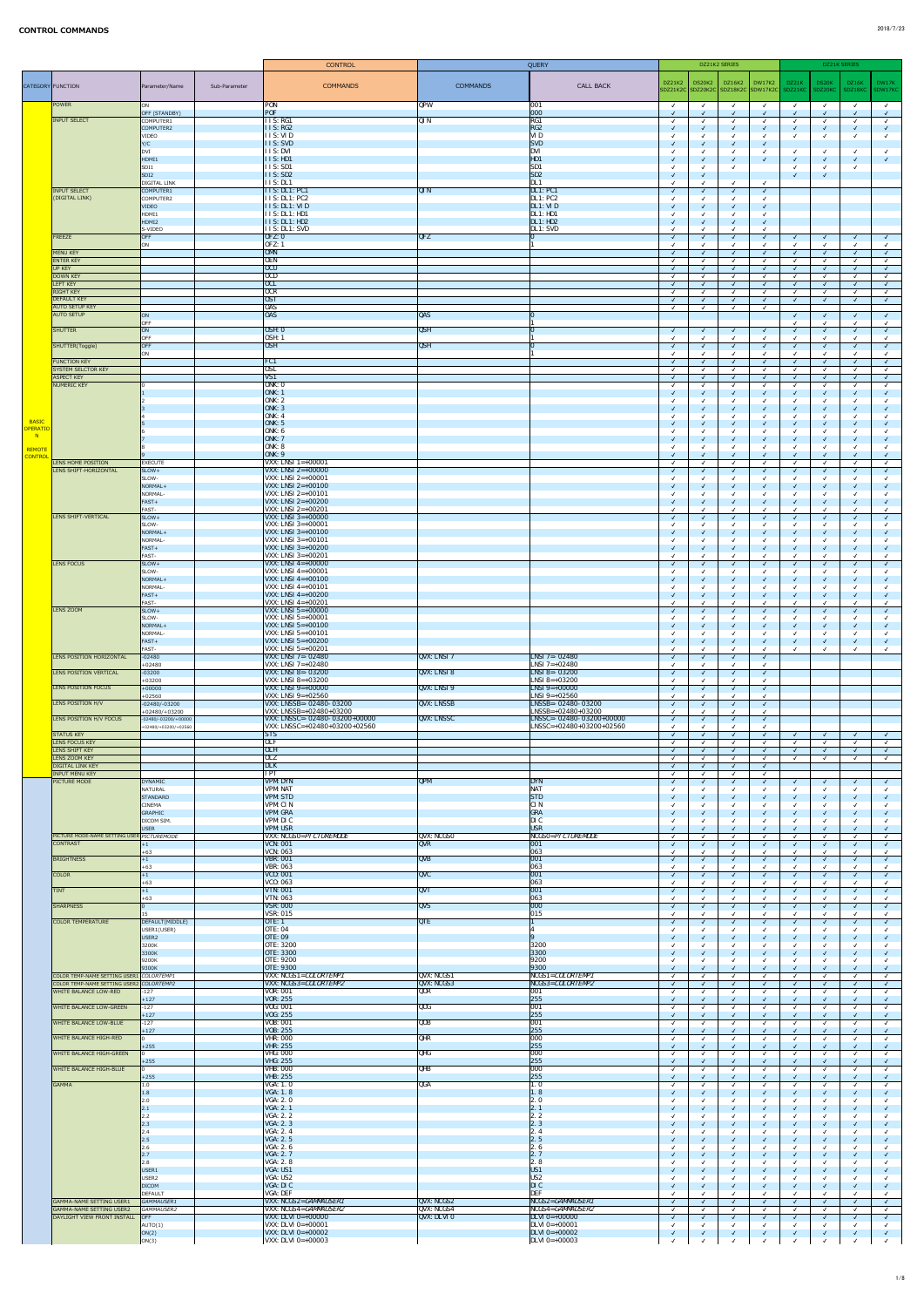|                   |                                                     | <b>CONTROL</b>                          |               | QUERY                                                    |                              | DZ21K2 SERIES                                                |                          |                  |                              | DZ21K SERIES                                |                                         |                              |                          |              |
|-------------------|-----------------------------------------------------|-----------------------------------------|---------------|----------------------------------------------------------|------------------------------|--------------------------------------------------------------|--------------------------|------------------|------------------------------|---------------------------------------------|-----------------------------------------|------------------------------|--------------------------|--------------|
|                   |                                                     |                                         |               |                                                          |                              |                                                              | <b>DZ21K2</b>            | <b>DS20K2</b>    | DZ16K2                       | DW17K2                                      | DZ21K                                   | DS20K                        | DZ16K                    | DW17K        |
| CATEGORY FUNCTION |                                                     | Parameter/Name                          | Sub-Parameter | <b>COMMANDS</b>                                          | <b>COMMANDS</b>              | <b>CALL BACK</b>                                             |                          |                  |                              | SDZ21K2C SDZ20K2C SDZ18K2C SDW17K2C SDZ21KC |                                         | SDZ20KC                      | SDZ18KC                  | SDW17KC      |
|                   |                                                     |                                         |               | <b>VXX: DLVI 0=+00004</b>                                |                              | $DLVI$ 0=+00004                                              | $\sqrt{ }$               | $\sqrt{ }$       | $\sqrt{ }$                   | $\sqrt{ }$                                  |                                         |                              |                          |              |
|                   |                                                     |                                         |               | <b>VXX: DLVI 0=+00005</b><br><b>VXX: DLVI 0=+00006</b>   |                              | $\overline{\text{DLVI 0} \text{=+00005}}$<br>$DLVI$ 0=+00006 |                          |                  | $\checkmark$                 |                                             |                                         |                              |                          |              |
|                   | NOISE REDUCTION                                     | OFF                                     |               | VNS: 0                                                   | QNS                          |                                                              |                          |                  |                              |                                             |                                         | $\checkmark$                 |                          |              |
|                   |                                                     |                                         |               | <b>VNS: 1</b><br>$V$ <sub>NS</sub> : $2$                 |                              |                                                              |                          |                  | $\checkmark$                 |                                             | ्√                                      | $\sqrt{ }$                   |                          |              |
|                   |                                                     |                                         |               | VNS: 3                                                   |                              |                                                              |                          |                  | $\sqrt{ }$                   |                                             | ⊸√                                      | $\sqrt{2}$                   |                          |              |
|                   | DYNAMIC CONTRAST/IRIS                               | OFF                                     |               | $0$ AI : 0<br>OAI:1                                      | QAI                          |                                                              |                          |                  | $\checkmark$<br>$\sqrt{ }$   |                                             | び<br>⊸                                  | $\sqrt{ }$                   |                          |              |
|                   |                                                     |                                         |               | 0AI:2                                                    |                              |                                                              |                          |                  |                              |                                             |                                         |                              |                          |              |
|                   |                                                     | USER                                    |               | 0AI:3 <br><b>OAI</b> : 4                                 |                              |                                                              |                          |                  | $\checkmark$<br>$\checkmark$ |                                             | ⊸√<br>び                                 | $\checkmark$                 |                          |              |
|                   | DYNAMIC CONTRAST/AUTO IRIS<br>(AUTO CONTRAST)       | $\overline{O}$ OFF                      |               | <b>OAI</b> : A000<br><b>OAI</b> : A001                   | QAI: A                       | $\boxed{000}$<br> 001                                        |                          |                  | $\sqrt{ }$                   |                                             | ⊸√                                      | $\sqrt{ }$                   |                          |              |
|                   |                                                     | 255                                     |               | 0AI: A255                                                |                              | 255                                                          |                          |                  | $\checkmark$                 |                                             | ्√                                      |                              |                          |              |
|                   | DYNAMIC CONTRAST/MANUAL<br><b>IRIS</b>              | OFF                                     |               | $0$ AI : MOOO<br> 0AI: M001                              | QAI: M                       | $\overline{1000}$<br> 001                                    |                          |                  | $\checkmark$<br>$\checkmark$ |                                             | ⊸                                       | $\sqrt{ }$                   |                          |              |
|                   | (MANUAL INTENSITY)                                  | 255                                     |               | <b>OAI</b> : M255                                        |                              | 255                                                          |                          |                  |                              |                                             |                                         | $\checkmark$                 |                          |              |
|                   | DYNAMIC CONTRAST<br>PICTURE (DYNAMIC GAMMA)         | OFF                                     |               | OAI:DO<br>OAI: D1                                        | QAI: D                       | 10                                                           |                          |                  | $\sqrt{ }$                   |                                             | ⊸√                                      | $\sqrt{ }$                   |                          |              |
|                   |                                                     |                                         |               | OAI: D2<br>OAI: D3                                       |                              |                                                              |                          |                  | $\checkmark$                 |                                             | ⊸√                                      |                              |                          |              |
|                   | TV-SYSTEM                                           | AUTO <sub>1</sub>                       |               | VSG: AT1                                                 | $\overline{QSG}$             | AT1                                                          | $\sqrt{ }$               |                  | $\checkmark$<br>$\sqrt{ }$   |                                             | ⊸<br>⊸√                                 | $\sqrt{2}$                   |                          | $\checkmark$ |
|                   |                                                     | AUTO <sub>2</sub><br>NTSC               |               | VSG: AT2<br><b>VSG: NTS</b>                              |                              | AT <sub>2</sub><br><b>NTS</b>                                |                          |                  | $\checkmark$                 |                                             |                                         |                              |                          |              |
|                   |                                                     | NTSC4.43                                |               | <b>VSG: N44</b>                                          |                              | N44                                                          |                          |                  |                              |                                             |                                         |                              |                          |              |
|                   |                                                     | $\overline{PAL}$<br>PAL-M               |               | <b>VSG: PAL</b><br><b>VSG: PAM</b>                       |                              | PAL<br><b>PAM</b>                                            |                          |                  | $\sqrt{ }$                   |                                             | $\overline{\mathsf{v}}$                 | $\sqrt{ }$                   |                          |              |
|                   |                                                     | $PAL-N$                                 |               | <b>VSG: PAN</b>                                          |                              | $\overline{PAN}$<br><b>P60</b>                               |                          |                  | $\sqrt{2}$                   |                                             | —√                                      | $\sqrt{2}$                   |                          |              |
|                   |                                                     | PAL60<br><b>SECAM</b>                   |               | <b>VSG: P60</b><br><b>VSG: SEC</b>                       |                              | SEC                                                          |                          |                  | $\checkmark$<br>$\sqrt{2}$   |                                             | び                                       | $\sqrt{ }$                   |                          | $\checkmark$ |
|                   | <b>SYSTEM SELECTOR</b><br>RGB(VGA/480P)             | VGA60<br>480P(YCbCr)                    |               | ORF: 0<br>ORF: 1                                         | QRF                          |                                                              |                          |                  | $\checkmark$<br>$\sqrt{ }$   |                                             |                                         | $\checkmark$<br>$\sqrt{ }$   |                          |              |
|                   |                                                     | 480p(RGB)                               |               | ORF: 3                                                   |                              |                                                              |                          |                  | $\checkmark$                 |                                             |                                         | $\checkmark$                 |                          |              |
|                   | <b>SYSTEM SELECTOR</b><br>RGB(Other)/DVI/SLOT-DVI   | RGB<br>YPbPr                            |               | ORF: 0<br><b>ORF: 1</b>                                  | <b>QRF</b>                   |                                                              | $\sqrt{ }$               |                  | $\sqrt{ }$<br>$\checkmark$   |                                             | $\overline{\mathsf{v}}$<br>$\checkmark$ | $\sqrt{ }$                   |                          |              |
|                   | <b>SYSTEM SELECTOR</b>                              | RGB                                     |               | ORF: 0                                                   | <b>QRF</b>                   |                                                              | $\sqrt{ }$               |                  | $\sqrt{ }$                   |                                             | ्√                                      | $\sqrt{2}$                   |                          |              |
|                   | HDMI/DIGITAL LINK/SLOT-HDMI                         | YPbPr<br>AUTO                           |               | <b>ORF: 1</b><br>ORF: 2                                  |                              |                                                              |                          |                  | $\checkmark$<br>$\checkmark$ |                                             | $\overline{\mathsf{v}}$                 | $\checkmark$                 |                          |              |
|                   | SYSTEM SELECTOR-SDI1<br>(SINGLE)                    | AUTO                                    |               | VSD: 0                                                   | $\overline{\text{QSD}}$      |                                                              |                          |                  | $\checkmark$                 |                                             |                                         | $\checkmark$                 |                          |              |
|                   |                                                     | 480i YCbCr<br>576i YCbCr                |               | VSD: 1<br>VSD: 3                                         |                              |                                                              |                          |                  | $\sqrt{ }$<br>$\checkmark$   |                                             | $\overline{\mathsf{v}}$                 | $\sqrt{ }$                   |                          |              |
|                   |                                                     | 1080/60i YPbPr<br>1035/60i YPbPr        |               | VSD: 4<br>VSD: 5                                         |                              |                                                              | $\sqrt{2}$               |                  | $\sqrt{2}$<br>$\checkmark$   |                                             | —√                                      | $\checkmark$                 | $\sqrt{ }$               |              |
|                   |                                                     | 720/60p YPbPr                           |               | VSD: 6                                                   |                              |                                                              |                          |                  | $\sqrt{ }$                   |                                             | ⊸√                                      | $\checkmark$                 |                          |              |
|                   |                                                     | 1080/24p YPbPr<br>1080/50i YpBpR        |               | VSD: 7<br>VSD: 8                                         |                              |                                                              |                          |                  | $\checkmark$<br>$\checkmark$ |                                             | $\overline{\mathsf{v}}$                 | $\checkmark$<br>$\checkmark$ |                          |              |
|                   |                                                     | 1080/30p YPbPr                          |               | VSD: 9                                                   |                              |                                                              |                          |                  | $\checkmark$                 |                                             |                                         | $\checkmark$                 |                          |              |
|                   |                                                     | 1080/25p YPbPr<br>1080/24sF YPbPr       |               | VSD: 10<br>VSD: 11                                       |                              | 10<br>11                                                     |                          |                  | $\checkmark$<br>$\checkmark$ |                                             | ⊸√                                      | $\checkmark$<br>$\checkmark$ |                          |              |
|                   |                                                     | 720/50p YPbPr<br>1080/50p YPbPr         |               | VSD: 12<br><b>VSD: 15</b>                                |                              | 12 <br>15                                                    |                          |                  | $\checkmark$<br>$\checkmark$ |                                             | $\overline{\mathsf{v}}$                 | $\sqrt{2}$                   |                          |              |
|                   |                                                     | 1080/60p YPbPr                          |               | VSD: 16                                                  |                              | 16                                                           |                          |                  | $\sqrt{2}$                   |                                             | $\overline{\mathsf{v}}$                 | $\checkmark$                 |                          |              |
|                   |                                                     | 1080/24p RGB<br>1080/24sF RGB           |               | <b>VSD: 21</b><br>VSD: 22                                |                              | 21<br>22                                                     |                          |                  | $\checkmark$<br>$\sqrt{ }$   |                                             |                                         | $\checkmark$<br>$\sqrt{ }$   |                          |              |
|                   |                                                     | 1080/25p RGB                            |               | <b>VSD: 23</b>                                           |                              | 23                                                           |                          |                  | $\checkmark$                 |                                             |                                         |                              |                          |              |
|                   |                                                     | 1080/30p RGB<br>1080/50i RGB            |               | <b>VSD: 24</b><br><b>VSD: 25</b>                         |                              | 24<br>25                                                     |                          |                  | $\checkmark$                 |                                             |                                         |                              |                          |              |
|                   | SYSTEM SELECTOR-SDI2                                | 1080/60i RGB                            |               | VSD: 26<br>VSD: 0                                        | <b>QSD</b>                   | 26                                                           |                          |                  | $\sqrt{ }$                   |                                             | $\blacktriangledown$                    | $\sqrt{ }$                   |                          |              |
|                   | (SINGLE)                                            | AUTO<br>480i YCbCr                      |               | VSD: 1                                                   |                              |                                                              |                          |                  | $\checkmark$<br>$\checkmark$ |                                             | ⊸√                                      |                              |                          |              |
|                   |                                                     | 576i YCbCr<br>1080/60i YPbPr            |               | VSD: 3<br>VSD: 4                                         |                              |                                                              |                          |                  | $\checkmark$<br>$\checkmark$ |                                             | ⊸√                                      | $\checkmark$                 |                          |              |
|                   |                                                     | 1035/60i YPbPr                          |               | VSD: 5                                                   |                              |                                                              |                          |                  | $\checkmark$                 |                                             |                                         |                              |                          |              |
|                   |                                                     | 720/60p YPbPr<br>1080/24p YPbPr         |               | VSD: 6<br>VSD: 7                                         |                              |                                                              | $\overline{J}$           |                  | $\checkmark$<br>$\checkmark$ |                                             | √                                       | $\sqrt{2}$<br>$\checkmark$   |                          |              |
|                   |                                                     | 1080/50i YpBpR                          |               | VSD: 8                                                   |                              |                                                              |                          |                  | $\sqrt{2}$                   |                                             | $\overline{\mathsf{v}}$                 | $\sqrt{ }$                   |                          |              |
|                   |                                                     | 1080/30p YPbPr<br>1080/25p YPbPr        |               | <b>VSD: 9</b><br><b>VSD: 10</b>                          |                              | 10                                                           |                          |                  | $\checkmark$<br>$\sqrt{ }$   |                                             | $\overline{\mathsf{v}}$                 | $\checkmark$                 |                          |              |
|                   |                                                     | 1080/24sF YPbPr<br>720/50p YPbPr        |               | <b>VSD: 11</b><br>VSD: 12                                |                              | 11<br>12                                                     |                          |                  | $\checkmark$<br>$\checkmark$ |                                             | $\checkmark$                            | $\sqrt{2}$                   |                          |              |
|                   |                                                     | 1080/50p YPbPr                          |               | <b>VSD: 15</b>                                           |                              | 15                                                           |                          |                  | $\checkmark$                 |                                             |                                         |                              |                          |              |
|                   |                                                     | 1080/60p YPbPr<br>1080/24p RGB          |               | <b>VSD: 16</b><br><b>VSD: 21</b>                         |                              | <b>16</b><br>21                                              | $\sqrt{ }$               |                  | $\checkmark$<br>$\checkmark$ |                                             |                                         |                              |                          |              |
|                   |                                                     | 1080/24sF RGB                           |               | <b>VSD: 22</b>                                           |                              | 22                                                           |                          |                  | $\checkmark$                 |                                             |                                         |                              |                          |              |
|                   |                                                     | 1080/25p RGB<br>1080/30p RGB            |               | <b>VSD: 23</b><br>VSD: 24                                |                              | 23<br> 24                                                    |                          |                  | $\checkmark$<br>$\sqrt{2}$   |                                             |                                         |                              |                          |              |
|                   |                                                     | 1080/50i RGB<br>1080/60i RGB            |               | <b>VSD: 25</b><br>VSD: 26                                |                              | 25<br>26                                                     | $\sqrt{ }$               |                  | $\checkmark$                 |                                             |                                         |                              |                          |              |
|                   | SYSTEM SELECTOR-SDI                                 | AUTO                                    |               | VSD: 0                                                   | $\overline{\text{QSD}}$      |                                                              |                          |                  | $\sqrt{2}$<br>$\checkmark$   |                                             | $\sqrt{ }$                              | $\checkmark$                 | $\sqrt{ }$               |              |
|                   | (DUAL)                                              | 1080/50p YPbPr<br>1080/60p YPbPr        |               | <b>VSD: 15</b><br><b>VSD: 16</b>                         |                              | <b>15</b><br>16                                              |                          |                  | $\sqrt{ }$<br>$\checkmark$   |                                             |                                         |                              |                          |              |
|                   |                                                     | 1080/24p RGB                            |               | VSD: 21                                                  |                              | 21                                                           |                          |                  | $\checkmark$                 |                                             | ्√                                      | $\checkmark$                 | $\sqrt{ }$               |              |
|                   |                                                     | 1080/24sF RGB<br>1080/25p RGB           |               | <b>VSD: 22</b><br>VSD: 23                                |                              | 22<br> 23                                                    |                          |                  | $\checkmark$<br>$\checkmark$ |                                             | $\overline{\mathsf{v}}$                 | $\sqrt{2}$                   | $\overline{\mathcal{A}}$ |              |
|                   |                                                     | 1080/30p RGB<br>1080/50i RGB            |               | <b>VSD: 24</b><br>VSD: 25                                |                              | 24<br>25                                                     |                          |                  | $\checkmark$                 |                                             |                                         |                              |                          |              |
|                   |                                                     | 1080/60i RGB                            |               | VSD: 26                                                  |                              | 26                                                           |                          |                  | $\checkmark$<br>$\checkmark$ |                                             | $\overline{\mathsf{v}}$                 | $\sqrt{2}$<br>$\checkmark$   |                          |              |
|                   |                                                     | 1080/50p RGB<br>1080/60p RGB            |               | <b>VSD: 27</b><br><b>VSD: 28</b>                         |                              | 27<br>28                                                     |                          |                  | $\sqrt{2}$                   |                                             |                                         |                              |                          |              |
|                   |                                                     | $2K/24p$ RGB                            |               | <b>VSD: 31</b>                                           |                              | 31                                                           |                          |                  | $\sqrt{ }$                   |                                             | ⊸√                                      | $\sqrt{ }$                   |                          |              |
|                   |                                                     | $2K/24$ sF RGB<br>$2K/50p$ RGB          |               | <b>VSD: 32</b><br><b>VSD: 37</b>                         |                              | 32<br>37                                                     |                          |                  | $\checkmark$<br>$\sqrt{ }$   |                                             |                                         |                              |                          |              |
|                   |                                                     | $2K/48p$ RGB                            |               | <b>VSD: 39</b><br>VSD: 41                                |                              | 41                                                           |                          |                  | $\checkmark$                 |                                             |                                         |                              |                          |              |
|                   |                                                     | $2K/24p$ XYZ<br>2K/24sF XYZ             |               | <b>VSD: 42</b>                                           |                              | 42                                                           |                          |                  | $\sqrt{ }$<br>$\checkmark$   |                                             | ⊸√                                      | $\checkmark$                 | $\sqrt{ }$               |              |
|                   |                                                     | $2K/50p$ YPbPr<br>$2K/60p$ RGB          |               | <b>VSD: 57</b><br><b>VSD: 38</b>                         |                              | 57<br>38                                                     |                          |                  | $\checkmark$<br>$\checkmark$ |                                             |                                         |                              |                          |              |
|                   |                                                     | 2K/60p YPbPr                            |               | VSD: 58                                                  |                              | 58                                                           |                          |                  | $\sqrt{ }$                   |                                             |                                         |                              |                          |              |
|                   | <b>KEYSTONE</b>                                     | $-127$<br>$+127$                        |               | <b>OKS: 000</b><br><b>OKS: 254</b>                       | QKS                          | $\overline{000}$<br>254                                      |                          |                  |                              |                                             |                                         |                              |                          |              |
|                   | <b>KEYSTONE-SUB KEYSTONE</b>                        | $-63$<br>$+63$                          |               | <b>OSK: 000</b><br><b>OSK: 126</b>                       | <b>QSK</b>                   | 000 <br><b>126</b>                                           |                          |                  |                              |                                             |                                         |                              |                          |              |
|                   | <b>KEYSTONE-LINEARITY</b>                           | $-127$                                  |               | <b>VLI</b> : 000                                         | QLI                          | 000                                                          |                          |                  |                              |                                             |                                         |                              |                          |              |
|                   | <b>GEOMETRY</b>                                     | $+127$<br>OFF                           |               | <b>VLI</b> : 254<br>VXX: GMMI $0=+00000$                 | QVX: GMMI O                  | 254<br>$GMM = +00000$                                        |                          |                  | $\checkmark$                 |                                             |                                         | $\checkmark$                 |                          |              |
|                   |                                                     | KEYSTONE                                |               | <b>VXX: GMMI 0=+00001</b><br><b>VXX: GMMI 0=+00002</b>   |                              | $\textsf{GMMI 0=+00001}$<br>$GMM = +00002$                   |                          |                  | $\sqrt{ }$                   |                                             | ⊸√                                      | $\sqrt{ }$                   |                          |              |
|                   |                                                     | <b>CURVED</b><br>$PC-1$                 |               | VXX: GMMI $0=+00003$                                     |                              | <b>GMMI</b> $0=+00003$                                       | $\sqrt{ }$               |                  | $\checkmark$                 |                                             | ⊸√                                      | $\checkmark$<br>$\checkmark$ |                          |              |
|                   |                                                     | $PC-2$<br>$PC-3$                        |               | <b>VXX: GMMI 0=+00004</b><br>VXX: GMMI $0=+00005$        |                              | <b>GMMI</b> $0=+00004$<br><b>GMMI</b> $0=+00005$             |                          |                  |                              |                                             | ⊸√                                      | $\sqrt{ }$                   |                          |              |
|                   |                                                     | CORNER-CORRECTION                       |               | VXX: GMMI $0=+00010$                                     |                              | $GMM = +00010$                                               |                          |                  | $\checkmark$                 |                                             |                                         | $\checkmark$                 |                          |              |
|                   | GEOMETRY-KEYSTONE-<br>LENS THROW RATIO              | 0.7 <br>16.5                            | $ 0.1$ step   | <b>VXX: GMKS0=+00. 7</b><br><b>VXX: GMKS0</b> =+16. 5    | <b>QVX: GMKSO</b>            | $GMSO=+00.7$<br>$GMKSO=+16.5$                                | $\sqrt{ }$               |                  | $\sqrt{ }$                   |                                             | ⊸√                                      | $\sqrt{2}$                   |                          |              |
|                   | GEOMETRY-KEYSTONE-                                  | $-60$                                   |               | VXX: GMKI 4=- 00060                                      | $\sqrt{\text{QV}}$ : GMKI 4  | $\textsf{GMKI}$ 4=-00060                                     | $\sqrt{2}$               |                  | $\sqrt{ }$                   |                                             | ⊸√                                      | $\sqrt{2}$                   |                          |              |
|                   | <b>VERTICAL BALANCE</b><br>GEOMETRY-KEYSTONE-       | $+60$<br>$-30$                          |               | <b>VXX: GMKI</b> $4=+00060$<br><b>VXX: GMKI 7=-00030</b> | QVX: GMKI 7                  | $GMKI$ 4=+00060<br>$GML 7 = -00030$                          |                          |                  | $\sqrt{ }$                   |                                             | ⊸√                                      | $\sqrt{2}$                   |                          |              |
|                   | <b>HORIZONTAL BALANCE</b><br>GEOMETRY-KEYSTONE-     | $+30$<br>$-40.0(-45.0)*$                | $ 0.2$ step   | VXX: GMKI $7=+00030$<br><b>VXX: GMKS8=-40.0</b>          | QVX: GMKS8                   | $GMKI$ 7=+00030<br>$GMS8 = -40.0$                            |                          |                  | $\checkmark$<br>$\sqrt{ }$   |                                             |                                         | $\checkmark$<br>$\sqrt{2}$   |                          |              |
|                   | <b>VERTICAL KEYSTONE</b>                            | $+40.0 (+45.0)^*$                       |               | VXX: $GMKSS = +40.0$                                     |                              | $GMKSS = +40.0$                                              |                          |                  |                              |                                             |                                         |                              |                          |              |
|                   | GEOMETRY-KEYSTONE-<br>HORIZONTAL KEYSTONE           | $-15.0$ $(-40.0)*$<br>$+15.0 (+40.0)^*$ | $ 0.2$ step   | <b>VXX: GMKS9=-15.0</b><br>$VXX: GMKS9=+15.0$            | QVX: GMKS9                   | $GMS9 = -15.0$<br>$GMS9=+15.0$                               | $\checkmark$             |                  | $\sqrt{ }$<br>$\checkmark$   | $\checkmark$                                | √                                       | $\sqrt{ }$<br>$\checkmark$   | $\sqrt{ }$               |              |
|                   | GEOMETRY-CURVED-LENS THROW 0.7<br>RATIO             |                                         | $ 0.1$ step   | VXX: $GMCSO=+00.7$<br><b>VXX:</b> GMCS0=+16. 5           | $QVX:$ GMCSO                 | $GMCSO=+00.7$<br>$GMCSO=+16.5$                               | $\sqrt{ }$               |                  | $\sqrt{ }$                   |                                             |                                         | $\sqrt{2}$                   |                          |              |
|                   | <b>GEOMETRY-CURVED-</b>                             | 16.5<br>$-50 (-100)^*$                  |               | <b>VXX: GMCI 3=- 00050</b>                               | $\overline{QVX}$ : GMCI 3    | $GMCI$ 3=-00050                                              |                          |                  | $\sqrt{ }$                   |                                             | —√                                      | $\sqrt{2}$                   |                          |              |
|                   | <b>VERTICAL ARC</b><br>GEOMETRY-CURVED-             | $+50 (+100)^*$<br>$-50 (-100)^*$        |               | VXX: GMCI $3=+00050$<br><b>VXX: GMCI 7=-00050</b>        | QVX: GMCI 7                  | $GMCI$ 3=+00050<br>$GMCI$ 7=-00050                           | $\sqrt{ }$               |                  | $\checkmark$<br>$\sqrt{ }$   |                                             |                                         | $\sqrt{2}$                   |                          |              |
|                   | HORIZONTAL ARC                                      | $+50 (+100)^*$                          |               | VXX: GMCI $7=+00050$                                     |                              | $GMCI 7=+00050$                                              |                          |                  |                              |                                             |                                         |                              |                          |              |
|                   | <b>GEOMETRY-CURVED-</b><br><b>VERTICAL BALANCE</b>  | $\vert$ -60<br>$+60$                    |               | $\vert$ VXX: GMCI 2=- 00060<br>VXX: GMCI $2=+00060$      | $\sqrt{\text{QVX}}$ : GMCI 2 | $ GMCI2 = -00060 $<br>$GMCI$ 2=+00060                        | $\sqrt{ }$               |                  | $\sqrt{ }$<br>$\checkmark$   |                                             |                                         | $\sqrt{2}$                   | $\overline{\mathcal{A}}$ |              |
|                   | GEOMETRY-CURVED-<br><b>HORIZONTAL BALANCE</b>       | $\vert$ -30<br>$+30$                    |               | <b>VXX: GMCI 6=-00030</b><br><b>VXX: GMCI 6=+00030</b>   | $\sqrt{\text{QVX}}$ : GMCI 6 | $GMCI$ 6=-00030<br>$GMCI 6=+00030$                           | $\sqrt{ }$               |                  | $\sqrt{ }$                   |                                             | ⊸√                                      | $\sqrt{2}$                   |                          |              |
|                   | <b>GEOMETRY-CURVED-</b>                             | $-40.0(-45.0)*$                         | $ 0.2$ step   | <b>VXX: GMCS8=-40. 0</b>                                 | QVX: GMCS8                   | $GMCS8 = -40.0$                                              |                          |                  | $\sqrt{ }$                   |                                             |                                         | $\checkmark$                 |                          |              |
|                   | <b>VERTICAL KEYSTONE</b><br><b>GEOMETRY-CURVED-</b> | $+40.0 (+45.0)^*$<br>$-15.0$ $(-40.0)*$ | $ 0.2$ step   | $VXX:$ GMCS8=+40. 0<br><b>VXX: GMCS9=-15.0</b>           | QVX: GMCS9                   | $GMCS8=+40.0$<br>$ GMCS9=-15.0$                              | $\sqrt{ }$               |                  | $\checkmark$<br>$\sqrt{ }$   |                                             |                                         | $\checkmark$<br>$\sqrt{2}$   |                          |              |
|                   | <b>HORIZONTAL KEYSTONE</b>                          | $+15.0 (+40.0)^*$                       |               | VXX: $GMCS9=+15.0$<br>$VXX: GMCI A=+00000$               |                              | $GMCS9=+15.0$                                                |                          |                  |                              |                                             |                                         |                              |                          |              |
|                   | GEOMETRY-CURVED-<br>MAINTAIN ASPECT RATIO           | OFF<br>ON                               |               | $\vert$ VXX: GMCI A=+00001                               | $\vert$ QVX: GMCIA           | $GMCI$ A=+00000<br>$GMCI$ A=+00001                           | $\sqrt{ }$               |                  | $\sqrt{ }$                   |                                             |                                         | $\sqrt{2}$                   |                          |              |
|                   | GEOMETRY-CORNER<br>CORRECTION-UPPER LEFT(V)         | $\mid$ min.<br>max.                     |               | VXX: GMFI $1 = +00000$<br><b>VXX: GMFI</b> $1 = +00300$  | QVX: GMFI 1                  | <b>GMFI</b> $1=+00000$<br>$GMFI$ 1=+00300                    | $\overline{0}$<br>$+300$ | $+263$           | $\overline{0}$<br>$+270$     | $+270$                                      | - 0<br>$+300$                           | $\overline{0}$<br>$+263$     | - 0<br>$+270$            |              |
| POSITION          | GEOMETRY-CORNER                                     | min.                                    |               | $VXX: GMFI 2=+00000$                                     | $\sqrt{\text{QV}}$ : GMFI 2  | $\text{GMFI}$ 2=+00000                                       | $\overline{0}$           |                  | $\overline{0}$               |                                             | - 0                                     | $\overline{0}$               | $\overline{0}$           |              |
|                   | CORRECTION-UPPER RIGHT(V)<br><b>GEOMETRY-CORNER</b> | max.<br>min.                            |               | VXX: GMFI $2=+00300$<br><b>VXX: GMFI 3=-00300</b>        | $\sqrt{\text{QV}}$ : GMFI 3  | $GHFI 2=+00300$<br>$GMT$ 3=-00300                            | $+300$<br>$-300$         | $+263$<br>$-263$ | $+270$<br>$-270$             | $+270$<br>$-270$                            | $+300$<br>$-300$                        | $+263$<br>$-263$             | $+270$<br>$-270$         |              |
|                   | CORRECTION-LOWER LEFT(V)<br><b>GEOMETRY-CORNER</b>  | max.                                    |               | <b>VXX: GMFI</b> $3=+00000$<br>VXX: GMFI 4=- $00300$     |                              | $GMFI$ 3=+00000<br>$GMFI$ 4=-00300                           | $\overline{0}$           |                  | $\overline{0}$               |                                             | 0                                       | $\mathbf 0$                  | $\overline{0}$           |              |
|                   | CORRECTION-LOWER RIGHT(V)                           | min.<br>max.                            |               | <b>VXX: GMFI</b> $4=+00000$                              | $\sqrt{\text{QV}}$ : GMFI 4  | $GMFI$ 4=+00000                                              | $-300$<br>$\Omega$       | $-263$           | $-270$<br>$\overline{0}$     | $-270$                                      | $-300$<br>$\Omega$                      | $-263$<br>$\Omega$           | $-270$<br>- 0            |              |
|                   | <b>GEOMETRY-CORNER</b>                              | $\mid$ min.                             |               | <b>VXX: GMFI 5=-00127</b>                                | QVX: GMFI 5                  | $GMFI$ 5=-00127                                              | $-127$                   | $-127$           | $-127$                       | $-127$                                      | $-127$                                  | $-127$                       | $-127$                   |              |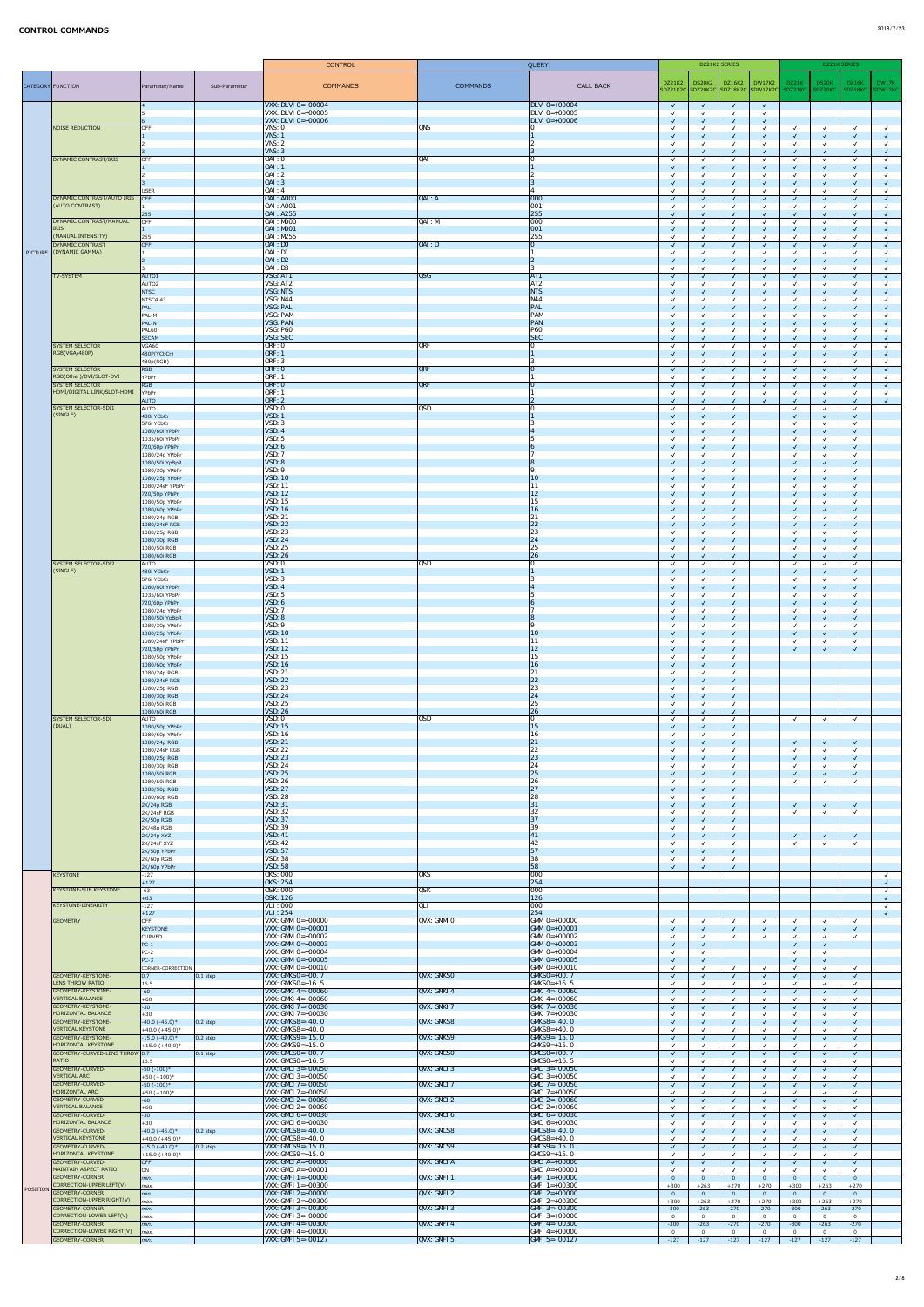|                   |                                                                       |                                                                           | <b>CONTROL</b>                                                 |                   | QUERY                                                |                                            | DZ21K2 SERIES          |                                    |                 | DZ21K SERIES                   |                 |                        |
|-------------------|-----------------------------------------------------------------------|---------------------------------------------------------------------------|----------------------------------------------------------------|-------------------|------------------------------------------------------|--------------------------------------------|------------------------|------------------------------------|-----------------|--------------------------------|-----------------|------------------------|
|                   |                                                                       |                                                                           |                                                                |                   |                                                      | DZ21K2                                     | DS20K2 DZ16K2          | <b>DW17K2</b>                      | DZ21K           | DS20K                          | DZ16K           | DW17K                  |
| CATEGORY FUNCTION |                                                                       | Sub-Parameter<br>Parameter/Name                                           | <b>COMMANDS</b>                                                | <b>COMMANDS</b>   | <b>CALL BACK</b>                                     | SDZ21K2C SDZ20K2C SDZ18K2C SDW17K2C        |                        |                                    | SDZ21KC         | SDZ20KC                        | SDZ18KC         | SDW17KC                |
|                   | CORRECTION-LINEARITY(V)                                               | $\vert$ <i>max.</i>                                                       | VXX: GMFI $5=+00127$                                           |                   | $GMFI$ 5=+00127                                      | $+127$<br>$+127$                           | $+127$                 | $+127$                             | $+127$          | $+127$                         | $+127$          |                        |
|                   | <b>GEOMETRY-CORNER</b><br>CORRECTION-UPPER LEFT(H)                    | $\mid$ min.                                                               | VXX: GMFI $6=+00000$<br>VXX: GMFI $6=+00480$                   | QVX: GMFI 6       | $GMFI 6=+00000$<br>$GMFI 6=+00480$                   | $\Omega$<br>$+480$<br>$+350$               | - 0<br>$+480$          | $\overline{0}$<br>$+480$           | $+480$          | $\overline{0}$<br>$+350$       | $+480$          |                        |
|                   | <b>GEOMETRY-CORNER</b>                                                | max.<br>min.                                                              | VXX: GMFI 7=-00480                                             | QVX: GMFI 7       | $GMT = -00480$                                       | $-480$<br>$-350$                           | $-480$                 | $-480$                             | $-480$          | $-350$                         | $-480$          |                        |
|                   | CORRECTION-UPPER RIGHT(H)<br>GEOMETRY-CORNER                          | max.<br>$\mid$ min.                                                       | VXX: GMFI $7=+00000$<br>VXX: GMFI 8=+00000                     | QVX: GMFI 8       | $GMFI 7=+00000$<br>$GMFI 8=+00000$                   | $\cap$<br>$\Omega$                         | - 0                    | $\Omega$                           |                 | $\mathbf 0$<br>$\overline{0}$  | $\Omega$        |                        |
|                   | CORRECTION-LOWER LEFT(H)                                              | max.                                                                      | VXX: GMFI 8= $+00480$                                          |                   | $GMFI 8=+00480$                                      | $+480$<br>$+350$                           | $+480$                 | $+480$                             | $+480$          | $+350$                         | $+480$          |                        |
|                   | <b>GEOMETRY-CORNER</b><br>CORRECTION-LOWER RIGHT(H)                   | min.<br>max.                                                              | VXX: GMFI 9=-00480<br>VXX: GMFI $9=+00000$                     | QVX: GMFI 9       | $GMFI9 = -00480$<br>$GMFI 9=+00000$                  | $-480$<br>$-350$                           | $-480$<br>$\cap$       | $-480$                             | $-480$          | $-350$<br>$\overline{0}$       | $-480$          |                        |
|                   | <b>GEOMETRY-CORNER</b><br>CORRECTION-LINEARITY(H)                     | min.                                                                      | <b>VXX: GMFI A=- 00127</b><br>VXX: GMFI A= $+00127$            | QVX: GMFIA        | $GMFI A = -00127$                                    | $-127$<br>$-127$                           | $-127$                 | $-127$                             | $-127$          | $-127$                         | $-127$          |                        |
|                   | SHIFT-HORIZONTAL                                                      | $\vert$ <i>max.</i>                                                       | <b>VTH: 0000</b>                                               | <b>QTH</b>        | $GMFI A=+00127$<br> 0000                             | $+127$<br>$+127$<br>$\sqrt{ }$             | $+127$                 | $+127$<br>$\overline{\mathcal{A}}$ | $+127$          | $+127$<br>$\checkmark$         | $+127$          |                        |
|                   | SHIFT-VERTICAL                                                        | $+4095$                                                                   | <b>VTH: 4095</b><br><b>VTV: 0000</b>                           | <b>QTV</b>        | 4095<br> 0000                                        |                                            |                        |                                    |                 | $\checkmark$<br>$\checkmark$   |                 |                        |
|                   |                                                                       | $+4094$                                                                   | <b>VTV: 4094</b>                                               |                   | 4094                                                 |                                            |                        |                                    |                 | $\checkmark$                   |                 |                        |
|                   | <b>CLOCK PHASE</b>                                                    | $+31$                                                                     | <b>VCP: 000</b><br><b>VCP</b> : 031                            | QCP               | 000<br>063                                           | $\sqrt{ }$                                 |                        |                                    |                 | $\sqrt{ }$<br>$\checkmark$     |                 |                        |
|                   | <b>ASPECT</b>                                                         | AUTO/VID AUTO/DEFAULT                                                     | VSE: 0                                                         | <b>QSE</b>        | $\Omega$                                             | $\sqrt{ }$                                 |                        | $\sqrt{ }$                         |                 | $\sqrt{ }$                     |                 |                        |
|                   |                                                                       | NORMAL(4:3)<br>WIDE(16:9)                                                 | VSE: 1<br><b>VSE: 2</b>                                        |                   |                                                      |                                            |                        |                                    |                 | √<br>$\sqrt{ }$                |                 |                        |
|                   |                                                                       | NATIVE(through)<br>FULL(HV FIT)                                           | VSE: 5<br><b>VSE: 6</b>                                        |                   |                                                      |                                            |                        |                                    |                 | $\checkmark$<br>$\checkmark$   |                 |                        |
|                   |                                                                       | H-FIT                                                                     | VSE: 9                                                         |                   |                                                      |                                            |                        |                                    |                 |                                |                 |                        |
|                   | ZOOM-HORIZONTAL                                                       | V-FIT<br>50                                                               | <b>VSE: 10</b><br><b>OZH: 050</b>                              | <b>QZH</b>        | <b>10</b><br> 050                                    |                                            |                        |                                    |                 | $\checkmark$<br>$\checkmark$   |                 |                        |
|                   |                                                                       | 999                                                                       | <b>OZH: 999</b>                                                |                   | 999                                                  |                                            |                        |                                    |                 |                                |                 |                        |
|                   | ZOOM-VERTICAL                                                         | 50<br>999                                                                 | 0ZV: 050<br><b>0ZV: 999</b>                                    | <b>QZV</b>        | 050<br>999                                           |                                            |                        |                                    |                 | $\checkmark$                   |                 |                        |
|                   | ZOOM-BOTH                                                             | 50<br>999                                                                 | 0Z0: 050<br>0Z0: 999                                           | QZ <sub>0</sub>   | 050<br> 999                                          |                                            |                        |                                    |                 | $\checkmark$<br>$\checkmark$   |                 |                        |
|                   | ZOOM-INTERLOCKED                                                      | OFF                                                                       | 0ZS: 0                                                         | <b>QZS</b>        |                                                      |                                            |                        |                                    |                 | $\checkmark$                   |                 |                        |
|                   | ZOOM-MODE                                                             | ON<br><b>INTERNAL</b>                                                     | <b>0ZS</b> : 1<br>0ZT:0                                        | QZT               |                                                      | $\sqrt{ }$                                 |                        | $\sqrt{ }$                         |                 | $\sqrt{2}$<br>$\checkmark$     |                 |                        |
|                   |                                                                       | FULL                                                                      | 0ZT: 1                                                         |                   |                                                      |                                            |                        |                                    |                 | $\checkmark$                   |                 |                        |
|                   | <b>DIGITAL CINEMA REALITY</b>                                         | AUTO<br>OFF                                                               | <b>OPD: 0</b><br><b>OPD: 1</b>                                 | QPD               |                                                      |                                            |                        |                                    |                 | $\checkmark$<br>$\checkmark$   |                 |                        |
|                   | <b>BLANKING-UPPER</b>                                                 | 30p/25p FIXED<br>$\mid$ min.                                              | <b>OPD: 2</b><br><b>DBU: 000</b>                               | QLU               | 000                                                  | $\Omega$<br>$\Omega$                       | $\overline{0}$         | $\overline{0}$                     | _ റ             | $\checkmark$<br>$\overline{0}$ |                 | $\Omega$               |
|                   |                                                                       | $\vert$ max.                                                              | <b>DBU: 2398</b>                                               |                   | 2398                                                 | 599<br>524                                 | 539                    | 383                                | 599             | 524                            | 539             | 383                    |
|                   | <b>BLANKING-LOWER</b>                                                 | $\mid$ min.<br>$\vert$ max.                                               | <b>DBB: 000</b><br>DBB: 2398                                   | QLB               | 000 <br>2398                                         | $\overline{0}$<br>$\Omega$<br>599<br>524   | - 0<br>539             | $\overline{0}$<br>383              | _ റ<br>599      | $\overline{0}$<br>524          | $\Omega$<br>539 | $\Omega$<br>383        |
|                   | <b>BLANKING-RIGHT</b>                                                 | $\mid$ min.                                                               | <b>DBR: 000</b>                                                | QLR               | 000                                                  | $\Omega$                                   | - 0                    | - 0                                |                 | $\overline{0}$                 |                 | $\Omega$               |
|                   | <b>BLANKING-LEFT</b>                                                  | $\mathsf{max}.$<br>$\mid$ min.                                            | <b>DBR: 3838</b><br><b>DBL: 000</b>                            | QLL               | 3838<br> 000                                         | 959<br>699<br>$\Omega$                     | 959<br>- 0             | 682<br>- 0                         | 959             | 699<br>$\Omega$                | 959             | 682<br>$\Omega$        |
|                   | <b>INPUT RESOLUTION-</b>                                              | $\vert$ max.<br>$ 330\rangle$                                             | <b>DBL: 3838</b><br><b>VTD: 0330</b>                           | QTD               | 3838<br>0330                                         | 959<br>699<br>$\sqrt{ }$                   | 959                    | 682<br>$\sqrt{ }$                  | 959             | 699<br>$\sqrt{ }$              | 959             | 682                    |
|                   | <b>TOTAL DOTS</b>                                                     | 4095                                                                      | VTD: 4095                                                      |                   | 4095                                                 |                                            |                        |                                    |                 | $\checkmark$                   |                 |                        |
|                   | <b>INPUT RESOLUTION-</b><br><b>DISPLAY DOTS</b>                       | 300<br>4065                                                               | <b>VDD: 0300</b><br>VDD: 4065                                  | QDD               | 0300<br>4065                                         | $\sqrt{ }$                                 |                        |                                    |                 | $\sqrt{ }$<br>$\checkmark$     |                 |                        |
|                   | <b>INPUT RESOLUTION-</b>                                              | $ 155\rangle$                                                             | <b>VTL: 0155</b>                                               | QTL               | 0155                                                 |                                            |                        | $\mathcal{L}$                      |                 | $\checkmark$                   |                 |                        |
|                   | <b>TOTAL LINES</b><br><b>INPUT RESOLUTION-</b>                        | 2047<br>150                                                               | <b>VTL: 2047</b><br><b>VDL: 0150</b>                           | QDL               | 2047<br> 0150                                        | $\sqrt{ }$                                 |                        | $\sqrt{ }$                         |                 | $\checkmark$<br>$\sqrt{ }$     |                 |                        |
|                   | <b>DISPLAY LINES</b>                                                  | 2037                                                                      | <b>VDL: 2037</b><br><b>VLT: 001</b>                            | QLT               | 2037<br> 001                                         |                                            |                        |                                    |                 | $\checkmark$                   |                 |                        |
|                   | <b>CLAMP POSITION</b>                                                 | 255                                                                       | <b>VLT: 255</b>                                                |                   | 255                                                  | $\sqrt{ }$                                 |                        | $\overline{\mathcal{A}}$           |                 | $\checkmark$<br>$\checkmark$   |                 |                        |
|                   | <b>CUSTOM MASKING *</b>                                               | OFF<br>$PC-1$                                                             | VXX: MSKI $1=+00000$<br>VXX: MSKI $1=+00001$                   | QVX: MSKI 1       | $MSKI$ 1=+00000<br>$MSKI$ 1=+00001                   | $\sqrt{ }$                                 |                        |                                    |                 | $\checkmark$<br>$\checkmark$   |                 |                        |
|                   |                                                                       | $PC-2$                                                                    | <b>VXX: MSKI</b> $1=+00002$                                    |                   | $MSKI$ 1=+00002                                      |                                            |                        |                                    |                 | $\sqrt{ }$                     |                 |                        |
|                   | <b>EDGE BLENDING</b>                                                  | $PC-3$<br><b>OFF</b>                                                      | $VXX: MSKI$ 1=+00003<br>VXX: EDBI $0=+00000$                   | QVX: EDBIO        | $MSKI$ 1=+00003<br>$ EBBIO=+00000$                   |                                            |                        | $\mathcal{L}$                      |                 | √<br>$\sqrt{ }$                |                 |                        |
|                   |                                                                       | ON                                                                        | $VXX: EDBI 0=+00001$<br>VXX: EDBI $0=+00002$                   |                   | $ EBB10=+00001$<br><b>EDBI</b> $0=+00002$            |                                            |                        |                                    |                 |                                |                 |                        |
|                   | <b>EDGE BLENDING-UPPER ON/OFF</b>                                     | USER<br>OFF                                                               | VGU: 0                                                         | QGU               |                                                      |                                            |                        |                                    |                 | $\checkmark$<br>$\checkmark$   |                 |                        |
|                   | <b>EDGE BLENDING-LOWER ON/OFF</b>                                     | ON<br>OFF                                                                 | VGU: 1<br>VGB: 0                                               | QGB               |                                                      |                                            |                        |                                    |                 |                                |                 |                        |
|                   |                                                                       | ON                                                                        | VGB:1                                                          |                   |                                                      |                                            |                        |                                    |                 |                                |                 |                        |
|                   | <b>EDGE BLENDING-LEFT ON/OFF</b>                                      | OFF<br>ON                                                                 | VGL: 0<br>VGL: 1                                               | QGL               |                                                      |                                            |                        | $\sqrt{ }$                         |                 | $\checkmark$<br>$\checkmark$   |                 |                        |
|                   | <b>EDGE BLENDING-RIGHT ON/OFF</b>                                     | <b>OFF</b><br><b>ON</b>                                                   | VGR: 0<br><b>VGR: 1</b>                                        | <b>QGR</b>        |                                                      |                                            |                        |                                    |                 | $\checkmark$                   |                 |                        |
|                   | <b>EDGE BLENDING-START-UPPER</b>                                      | min.                                                                      | <b>VEU: 0000</b>                                               | QEU               | 0000                                                 | $\Omega$                                   | - 0                    | $\Omega$                           |                 | $\overline{0}$                 |                 | $\Omega$               |
|                   | <b>EDGE BLENDING-START-LOWER</b>                                      | $\vert$ <i>max.</i><br>min.                                               | <b>VEU: 2272</b><br><b>VEB: 0000</b>                           | QEB               | 2272<br>0000                                         | 1023<br>1023<br>$\Omega$                   | 1023<br>- 0            | 1023<br>- റ                        | 1023            | 1023<br>$\mathbf 0$            | 1023            | 1023<br>$\overline{0}$ |
|                   |                                                                       | $\vert$ <i>max.</i>                                                       | <b>VEB: 2272</b>                                               |                   | 2272                                                 | 1199<br>1199                               | 1199                   | 1199                               | 1199            | 1199                           | 1199            | 1199                   |
|                   | <b>EDGE BLENDING-START-LEFT</b>                                       | min.<br>$\vert$ max.                                                      | <b>VEL: 0000</b><br><b>VEL: 3712</b>                           | QEL               | 0000<br>$ 3712$                                      | 1023<br>1023                               | - 0<br>1023            | $\Omega$<br>1023                   | 1023            | $\overline{0}$<br>1023         | 1023            | $\overline{0}$<br>1023 |
|                   | <b>EDGE BLENDING-START-RIGHT</b>                                      | min.<br>$\vert$ <i>max.</i>                                               | <b>VER: 0000</b><br><b>VER: 3712</b>                           | QER               | 0000<br> 3712                                        | $\overline{0}$<br>$\Omega$<br>1919<br>1919 | - 0<br>1919            | $\overline{0}$<br>1919             | - 0<br>1919     | $\overline{0}$<br>1919         | 1919            | $\overline{0}$<br>1919 |
|                   | <b>EDGE BLENDING-WIDTH-UPPER</b>                                      | min.                                                                      | VXX: EUWI 0=+00000                                             | QVX: EUWI 0       | <b>EUWI</b> $0=+00000$                               | $\Omega$<br>$\Omega$                       | - 0                    | $\Omega$                           |                 | $\overline{0}$                 |                 | $\overline{0}$         |
|                   | <b>EDGE BLENDING-WIDTH-LOWER</b>                                      | $\vert$ <i>max.</i><br>min.                                               | VXX: EUWI 0=+02272<br>VXX: EBWI $0=+00000$                     | QVX: EBWI 0       | EUWI 0=+02272<br><b>EBWI 0=+00000</b>                | 1023<br>1023                               | 1023<br>- 0            | 1023<br>$\Omega$                   | 1023            | 1023<br>$\mathbf 0$            | 1023            | 1023<br>$\overline{0}$ |
|                   |                                                                       | $\vert$ max.                                                              | <b>VXX: EBWI 0=+02272</b>                                      |                   | <b>EBWI 0=+02272</b>                                 | 1199<br>1199                               | 1199                   | 1199                               | 1199            | 1199                           | 1199            | 1199                   |
|                   | <b>EDGE BLENDING-WIDTH-LEFT</b>                                       | min.<br>$\vert$ <i>max.</i>                                               | $VXX: ELWI 0=+00000$<br>VXX: ELWI 0=+03712                     | QVX: ELWI 0       | <b>ELWI 0=+00000</b><br>ELWI 0=+03712                | $\Omega$<br>$\Omega$<br>1023<br>1023       | - 0<br>1023            | $\Omega$<br>1023                   | - 0<br>1023     | $\overline{0}$<br>1023         | 1023            | $\overline{0}$<br>1023 |
|                   | <b>EDGE BLENDING-WIDTH-RIGHT</b>                                      | min.<br>$\vert$ <i>max.</i>                                               | <b>VXX: ERWI 0=+00000</b><br><b>VXX: ERWI 0=+03712</b>         | QVX: ERWI O       | <b>ERWI 0=+00000</b><br><b>ERWI 0=+03712</b>         | $\Omega$<br>1919<br>1919                   | - 0<br>1919            | $\overline{0}$<br>1919             | 1919            | $\overline{0}$<br>1919         | 1919            | $\Omega$<br>1919       |
|                   | <b>EDGE BLENDING-MARKER-ON/OFF OFF</b>                                |                                                                           | VGM: O                                                         | <b>QGM</b>        |                                                      |                                            |                        |                                    |                 |                                |                 |                        |
|                   | ADVANCED EDGE BLENDING-NON-                                           | 0 (W,R,G,B)                                                               | VGM: 1<br>VJI: 000. 000. 000. 000                              | QJI               | 000.000.000.000                                      |                                            |                        |                                    |                 | $\sqrt{2}$<br>$\checkmark$     |                 |                        |
|                   | <b>OVERLAPPED BLACK LEVEL</b><br><b>EDGE BLENDING-NON-</b>            | 255 (W,R,G,B)<br><b>OFF</b>                                               | VJI: 255. 255. 255. 255<br>VXX: EBI I $1=+00000$               | QVX: EBII1        | 255, 255, 255, 255<br><b>EBI</b> I 1=+00000          |                                            |                        |                                    |                 | $\sqrt{ }$<br>$\checkmark$     |                 |                        |
|                   | <b>OVERLAPPED BLACK LEVEL-</b>                                        | ON                                                                        | VXX: EBI I $1=+00001$                                          |                   | $ EBI I1=+00001$                                     |                                            |                        |                                    |                 |                                |                 |                        |
|                   | <b>EDGE BLENDING-BLACK BORDER</b><br><b>LEVEL</b>                     | 0 (W,R,G,B) <br> 255 (W,R,G,B)                                            | VJ0: 000, 000, 000, 000<br>VJ0: 255, 255, 255, 255             | QJ0               | 000. 000. 000. 000<br>255. 255. 255. 255             |                                            |                        |                                    |                 | $\checkmark$                   |                 |                        |
|                   | <b>EDGE BLENDING-BLACK BORDER</b>                                     | <b>OFF</b>                                                                | VXX: EBI I 2=+00000                                            | QVX: EBI I 2      | $EBI I 2=+00000$                                     |                                            |                        |                                    |                 |                                |                 |                        |
|                   | LEVEL-INTERLOCKED<br><b>EDGE BLENDING-BLACK BORDER</b>                | ION<br>min.                                                               | VXX: EBI I $2=+00001$<br><b>VJU: 0000</b>                      | QJU               | $ EBI I2=+00001$<br>0000                             | $\mathbf{0}$<br>$\Omega$                   | - 0                    | $\Omega$                           | - 0             | $\checkmark$<br>$\overline{0}$ |                 | $\overline{0}$         |
|                   | <b>WIDTH-UPPER</b><br><b>EDGE BLENDING-BLACK BORDER</b>               | $\vert$ <i>max.</i><br>min.                                               | <b>VJU: 2272</b><br><b>VJB: 0000</b>                           | <b>QJB</b>        | 2272<br>0000                                         | 1023<br>1023<br>$\Omega$                   | 1023<br>- 0            | 1023<br>$\Omega$                   | 1023            | 1023<br>$\Omega$               | 1023            | 1023<br>$\Omega$       |
|                   | <b>WIDTH-LOWER</b>                                                    | max.                                                                      | <b>VJB: 2272</b>                                               |                   | 2272                                                 | 1199<br>1199                               | 1199                   | 1199                               | 1199            | 1199                           | 1199            | 1199                   |
|                   | <b>EDGE BLENDING-BLACK BORDER</b><br><b>WIDTH-LEFT</b>                | min.<br>$\vert$ <i>max.</i>                                               | <b>VJL: 0000</b><br><b>VJL: 3712</b>                           | QJL               | 0000<br>3712                                         | . റ<br>1023<br>1023                        | - റ<br>1023            | $\Omega$<br>1023                   | 1023            | $\Omega$<br>1023               | 1023            | <u>n</u><br>1023       |
|                   | EDGE BLENDING-BLACK BORDER<br><b>WIDTH-RIGHT</b>                      | $\mathsf{m}$ in.<br>$\vert$ <i>max.</i>                                   | <b>VJR: 0000</b><br><b>VJR: 3712</b>                           | QJR               | 0000<br>$3712$                                       | 1919<br>1919                               | $\overline{0}$<br>1919 | - 0<br>1919                        | 1919            | $\overline{0}$<br>1919         | 1919            | $\overline{0}$<br>1919 |
|                   | <b>EDGE BLENDING-BLACK BORDER</b>                                     | min.                                                                      | VXX: EBBI 4=-02272                                             | QVX: EBBI4        | <b>EBBI</b> 4=-02272                                 | $-1199$<br>$-1199$                         | $-1199$                | $-1199$                            | $-1199$         | $-1199$                        | $-1199$         | $-1199$                |
|                   | <b>WIDTH-UPPER KEYSTONE AREA</b><br><b>EDGE BLENDING-BLACK BORDER</b> | $\mathsf{Im}$ ax.<br>min.                                                 | VXX: EBBI $4=+02272$<br>VXX: EBBI 5=- 02272                    | QVX: EBBI 5       | EBBI 4=+02272<br><b>EBBI</b> 5=-02272                | 1919<br>1919<br>$-1199$<br>$-1199$         | 1919<br>$-1199$        | 1919<br>$-1199$                    | 1919<br>$-1199$ | 1919<br>$-1199$                | 1919<br>$-1199$ | 1919<br>$-1199$        |
|                   | <b>WIDTH-LOWER KEYSTONE AREA</b>                                      | $\vert$ <i>max.</i>                                                       | <b>VXX: EBBI</b> 5=+02272                                      |                   | EBBI 5=+02272                                        | 1919<br>1919                               | 1919                   | 1919                               | 1919            | 1919                           | 1919            | 1919                   |
|                   | <b>EDGE BLENDING-BLACK BORDER</b><br><b>WIDTH-LEFT KEYSTONE AREA</b>  | min.<br>$\mathsf{Im}$ ax.                                                 | VXX: EBBI 6=-03712<br>VXX: EBBI 6=+03712                       | QVX: EBBI6        | <b>EBBI 6=-03712</b><br>$EBBI 6=+03712$              | $-1199$<br>$-1199$<br>1919<br>1919         | $-1199$<br>1919        | $-1199$<br>1919                    | $-1199$<br>1919 | $-1199$<br>1919                | $-1199$<br>1919 | $-1199$<br>1919        |
|                   | <b>EDGE BLENDING-BLACK BORDER</b><br><b>WIDTH-RIGHT KEYSTONE AREA</b> | $\mathsf{m}$ in.<br>$\mathsf{Im}$ ax.                                     | VXX: EBBI 7=- 03712<br>VXX: EBBI 7=+03712                      | QVX: EBBI 7       | <b>EBBI</b> 7=-03712<br>EBBI 7=+03712                | $-1199$<br>$-1199$<br>1919<br>1919         | $-1199$<br>1919        | $-1199$<br>1919                    | $-1199$<br>1919 | $-1199$<br>1919                | $-1199$<br>1919 | $-1199$<br>1919        |
|                   | <b>EDGE BLENDING-OVERLAPPED</b>                                       | 0 (W,R,G,B)                                                               | VXX: EBBS0=000, 000, 000, 000                                  | <b>QVX: EBBSO</b> | EBBS0=000, 000, 000, 000                             |                                            |                        |                                    |                 |                                |                 |                        |
|                   | <b>BLACK LEVEL-UPPER</b><br><b>EDGE BLENDING-OVERLAPPED</b>           | 255 (W,R,G,B) <br>0 (W,R,G,B)                                             | VXX: EBBS0=255, 255, 255, 255<br>VXX: EBBS1=000, 000, 000, 000 | QVX: EBBS1        | EBBS0=255, 255, 255, 255<br>EBBS1=000, 000, 000, 000 |                                            |                        |                                    |                 |                                |                 |                        |
|                   | <b>BLACK LEVEL-LOWER</b>                                              | 255 (W,R,G,B)                                                             | VXX: EBBS1=255, 255, 255, 255                                  |                   | EBBS1=255, 255, 255, 255                             |                                            |                        |                                    |                 |                                |                 |                        |
|                   | <b>EDGE BLENDING-OVERLAPPED</b><br><b>BLACK LEVEL-LEFT</b>            | $\vert$ 0 (W,R,G,B)<br>255 (W,R,G,B)                                      | VXX: EBBS2=000, 000, 000, 000<br>VXX: EBBS2=255, 255, 255, 255 | QVX: EBBS2        | EBBS2=000, 000, 000, 000<br>EBBS2=255, 255, 255, 255 | $\sqrt{ }$                                 |                        |                                    |                 | $\checkmark$<br>$\checkmark$   |                 |                        |
|                   | <b>EDGE BLENDING-OVERLAPPED</b><br><b>BLACK LEVEL-RIGHT</b>           | $\vert 0 \, (\text{W},\text{R},\text{G},\text{B}) \vert$<br>255 (W,R,G,B) | VXX: EBBS3=000, 000, 000, 000<br>VXX: EBBS3=255, 255, 255, 255 | QVX: EBBS3        | EBBS3=000, 000, 000, 000<br>EBBS3=255, 255, 255, 255 | $\checkmark$                               |                        |                                    |                 | $\sqrt{ }$                     |                 |                        |
|                   | <b>EDGE BLENDING-OVERLAPPED</b>                                       | <b>OFF</b>                                                                | VXX: EBI I $3=+00000$                                          | QVX: EBI I 3      | <b>EBI I 3=+00000</b>                                |                                            |                        |                                    |                 |                                |                 |                        |
|                   | <b>BLACK LEVEL-UPPER</b><br><b>EDGE BLENDING-OVERLAPPED</b>           | ON<br>OFF                                                                 | VXX: EBI I 3=+00001<br>VXX: EBI I 4=+00000                     | QVX: EBI I 4      | <b>EBI I 3=+00001</b><br>$ EBI I4=+00000$            | $\sqrt{ }$                                 | $\sqrt{ }$             |                                    |                 | $\checkmark$                   |                 |                        |
|                   | <b>BLACK LEVEL-LOWER</b><br><b>EDGE BLENDING-OVERLAPPED</b>           | ON<br><b>OFF</b>                                                          | $VXX: EBI I 4=+00001$<br><b>VXX: EBI I 5=+00000</b>            | QVX: EBI I 5      | $ EBI I4=+00001$<br><b>EBI I 5=+00000</b>            |                                            |                        |                                    |                 | $\sqrt{2}$                     |                 |                        |
|                   | BLACK LEVEL-LEFT INTERLOCKED ON                                       |                                                                           | $VXX: EBI I 5=+00001$                                          |                   | <b>EBI I 5=+00001</b>                                |                                            |                        |                                    |                 | $\checkmark$                   |                 |                        |
|                   | <b>EDGE BLENDING-OVERLAPPED</b><br><b>BLACK LEVEL-RIGHT</b>           | <b>OFF</b><br>ON                                                          | $VXX: EBI I 6=+00000$<br>$VXX: EBI I 6=+00001$                 | QVX: EBI I 6      | <b>EBI I 6=+00000</b><br><b>EBI I 6=+00001</b>       |                                            |                        |                                    |                 | $\checkmark$                   |                 |                        |
|                   | <b>EDGE BLENDING-AUTO</b><br><b>TESTPATTERN</b>                       | OFF                                                                       | VXX: EATI $1=+00000$<br><b>VXX: EATI 1=+00001</b>              | QVX: EATI 1       | <b>EATI</b> $1=+00000$<br>$ EATI1=+00001 $           |                                            |                        |                                    |                 | $\sqrt{ }$                     |                 |                        |
|                   | <b>FRAME RESPONSE</b>                                                 | ON<br>NORMAL                                                              | $\vert$ VXX: FDYI 0=+00000                                     | QVX: FDYI 0       | $ FDYI 0=+00000$                                     |                                            |                        |                                    |                 |                                |                 |                        |
|                   |                                                                       | FAST<br>FIXED                                                             | $ VXX: FDYI 0=+00001$<br>$ VXX: FDYI 0=+00005$                 |                   | $ FDYI 0=+00001$<br>$ FDYI 0=+00005$                 |                                            |                        |                                    |                 | $\sqrt{ }$                     |                 |                        |
|                   |                                                                       | COMPATIBLE NORMAL                                                         | $\overline{\text{VXX}}$ : FDYI 0=+00010                        |                   | $ FDYI 0=+00010$                                     |                                            |                        |                                    |                 |                                |                 |                        |
|                   | <b>FRAME CREATION</b>                                                 | COMPATIBLE FAST<br>OFF                                                    | VXX: FDYI $0=+00011$<br>$VXX: FRCI 1=+00000$                   | QVX: FRCI 1       | $ FDYI 0=+00011$<br><b>FRCI</b> $1=+00000$           |                                            |                        |                                    |                 |                                |                 |                        |
|                   |                                                                       |                                                                           | VXX: FRCI $1=+00001$<br>$VXX: FRCI 1=+00002$                   |                   | $ FRCI1=+00001$<br><b>FRCI</b> 1=+00002              |                                            |                        |                                    |                 |                                |                 |                        |
|                   |                                                                       |                                                                           | VXX: FRCI $1=+00003$                                           |                   | <b>FRCI</b> 1=+00003                                 |                                            |                        |                                    |                 |                                |                 |                        |
|                   | RASTER POSITION-HORIZONTAL                                            | $-2048$<br>$+2047$                                                        | VRH: 2952<br><b>VRH: 7047</b>                                  | QRH               | 2952<br>7047                                         | $\sqrt{ }$                                 |                        | $\sqrt{ }$                         |                 | $\sqrt{2}$                     |                 |                        |
|                   | <b>RASTER POSITION-VERTICAL</b>                                       | $-2048$                                                                   | <b>VRV: 2952</b><br><b>VRV: 7047</b>                           | QRV               | 2952<br>7047                                         |                                            |                        |                                    |                 | $\sqrt{ }$                     |                 |                        |
|                   | LANGUAGE                                                              | $+2047$<br>English                                                        | <b>OLG: ENG</b>                                                | QLG               | <b>ENG</b>                                           | $\sqrt{ }$                                 |                        |                                    |                 | $\sqrt{ }$                     |                 |                        |
|                   |                                                                       | German<br>French                                                          | <b>OLG: DEU</b><br><b>OLG: FRA</b>                             |                   | <b>DEU</b><br>FRA                                    |                                            |                        |                                    |                 | $\checkmark$                   |                 |                        |
|                   |                                                                       | Spanish                                                                   | <b>OLG: ESP</b>                                                |                   | <b>ESP</b>                                           |                                            |                        |                                    |                 |                                |                 |                        |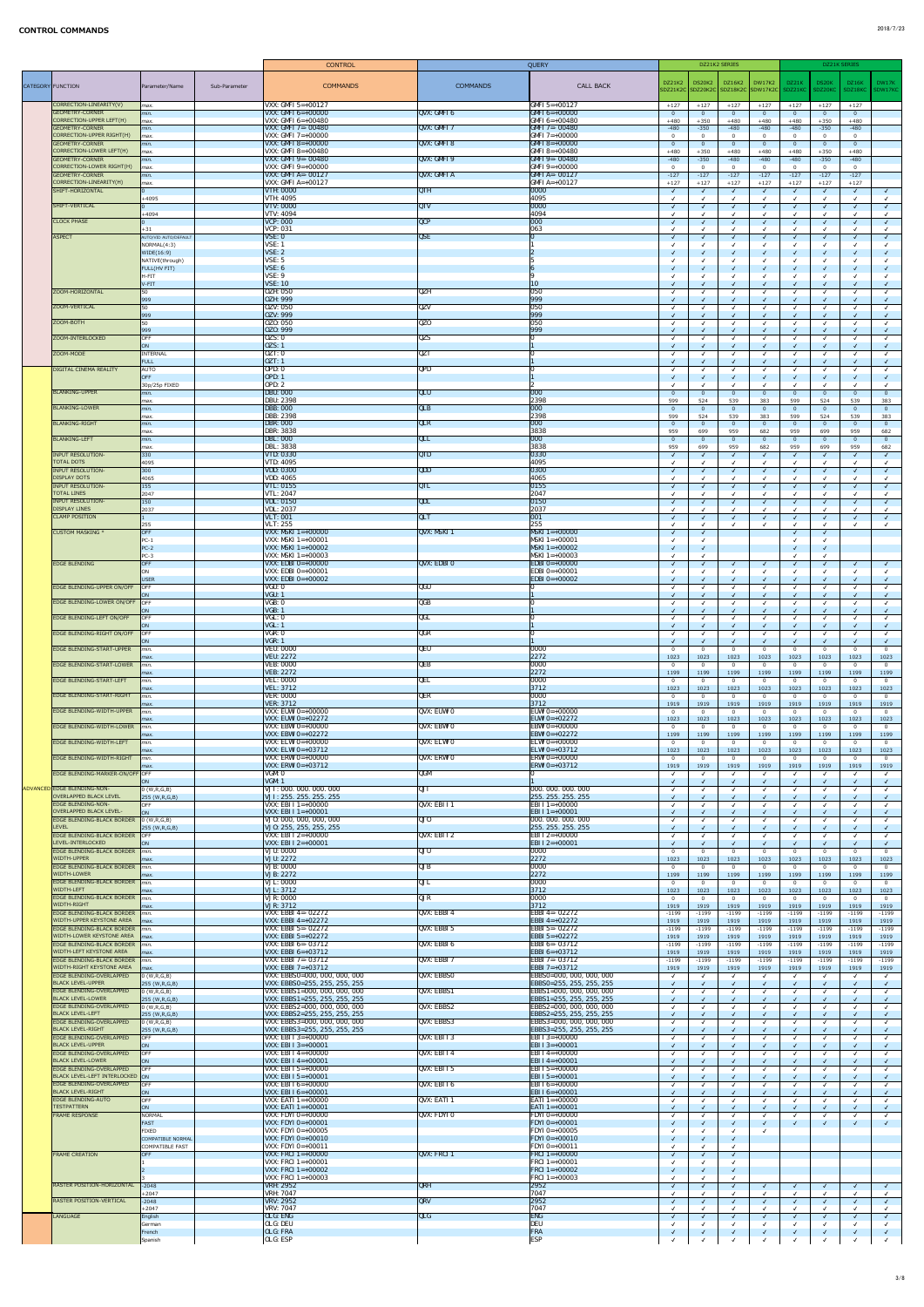|                            |                                                              |                                                |               |                                                                                  | <b>CONTROL</b>                                                                       |                              | QUERY                    |                                                                |                                          | DZ21K2 SERIES |                                     |                |            | DZ21K SERIES                |            |            |
|----------------------------|--------------------------------------------------------------|------------------------------------------------|---------------|----------------------------------------------------------------------------------|--------------------------------------------------------------------------------------|------------------------------|--------------------------|----------------------------------------------------------------|------------------------------------------|---------------|-------------------------------------|----------------|------------|-----------------------------|------------|------------|
|                            | CATEGORY FUNCTION                                            | Parameter/Name                                 | Sub-Parameter |                                                                                  | <b>COMMANDS</b>                                                                      | <b>COMMANDS</b>              |                          | <b>CALL BACK</b>                                               | DZ21K2                                   | <b>DS20K2</b> | DZ16K2                              | $\vert$ DW17K2 | DZ21K      | DS20K                       | DZ16K      | DW17K      |
|                            |                                                              |                                                |               |                                                                                  |                                                                                      |                              |                          |                                                                |                                          |               | SDZ21K2C SDZ20K2C SDZ18K2C SDW17K2C |                | SDZ21KC    | SDZ20KC                     | SDZ18KC    | SDW17KC    |
| <b>DISPLAY</b><br>LANGUAGE |                                                              | Italian<br>Japanese                            |               | [OLG: ITL]<br>OLG: JPN                                                           |                                                                                      |                              | <b>ITL</b><br><b>JPN</b> |                                                                | $\sqrt{ }$                               | $\sqrt{ }$    | $\sqrt{ }$                          | $\sqrt{ }$     | $\sqrt{ }$ | $\sqrt{ }$                  | $\sqrt{ }$ |            |
|                            |                                                              | Chinese<br>Russian                             |               | OLG: CHI<br><b>OLG: RUS</b>                                                      |                                                                                      |                              | <b>CHI</b><br><b>RUS</b> |                                                                | $\checkmark$                             |               |                                     |                |            |                             |            |            |
|                            |                                                              | Korea<br>Portuguse                             |               | <b>OLG: KOR</b><br>OLG: POR                                                      |                                                                                      |                              | KOR<br><b>POR</b>        |                                                                | $\checkmark$                             |               |                                     |                |            |                             |            |            |
|                            | <b>3D SYSTEM SETTING</b>                                     | SINGLE<br>DUAL(LEFT)                           |               | <b>VXX: DSYI</b> $1 = +00001$                                                    | $VXX:$ DSYI 1=+00000                                                                 | QVX:DSYI1                    |                          | $DSYI$ 1=+00000<br>$DSYI$ 1=+00001                             | $\sqrt{ }$                               |               |                                     |                |            | $\sqrt{ }$                  |            |            |
|                            | 3D FILTER                                                    | DUAL(RIGHT)<br>AUTO                            |               |                                                                                  | <b>VXX: DSYI</b> $1=+00002$<br><b>VXX: DFTI</b> $1=+00000$                           | QVX: DFTI 1                  |                          | $DSYI$ 1=+00002<br><b>DFTI</b> $1=+00000$                      | $\sqrt{ }$                               |               |                                     |                |            |                             |            |            |
|                            |                                                              | <b>OFF</b><br><b>ON</b>                        |               |                                                                                  | <b>VXX: DFTI</b> $1 = +00001$<br>VXX: DFTI $1=+00002$                                |                              |                          | $DFTI$ 1=+00001<br>DFTI $1=+00002$                             | $\checkmark$                             |               |                                     |                |            | $\sqrt{ }$<br>$\sqrt{ }$    |            |            |
|                            | 3D SYNC SETTING                                              | <b>OFF</b>                                     |               | <b>VXX: DSNI</b> $1=+00001$                                                      | <b>VXX: DSNI</b> $1=+00000$                                                          | $QVX:$ DSNI 1                |                          | $DSNI$ 1=+00000<br>$DSNI$ 1=+00001                             | $\sqrt{ }$                               |               |                                     |                |            | $\sqrt{ }$                  |            |            |
|                            |                                                              |                                                |               |                                                                                  | $ VXX:$ DSNI 1=+00002                                                                |                              |                          | $DSNI$ 1=+00002                                                | $\checkmark$                             |               |                                     |                |            | $\sqrt{}$                   |            |            |
|                            |                                                              |                                                |               |                                                                                  | <b>VXX: DSNI</b> $1=+00003$<br><b>VXX: DSNI</b> $1=+00004$                           |                              |                          | $DSNI$ 1=+00003<br>$DSNI$ 1=+00004                             | $\checkmark$                             |               |                                     |                |            | $\checkmark$<br>$\sqrt{ }$  |            |            |
|                            |                                                              |                                                |               |                                                                                  | <b>VXX: DSNI</b> $1=+00005$<br><b>VXX: DSNI</b> $1=+00006$                           |                              |                          | $DSNI$ 1=+00005<br>$DSNI$ 1=+00006                             | $\checkmark$                             |               |                                     |                |            | $\sqrt{ }$                  |            |            |
|                            |                                                              |                                                |               |                                                                                  | <b>VXX: DSNI</b> $1=+00007$<br><b>VXX: DSNI</b> $1=+00008$                           |                              |                          | $DSNI$ 1=+00007<br>$DSNI$ 1=+00008                             | $\checkmark$                             |               |                                     |                |            | $\mathcal{L}$<br>$\sqrt{ }$ |            |            |
|                            |                                                              | 10                                             |               |                                                                                  | VXX: DSNI $1=+00009$<br><b>VXX: DSNI</b> $1=+00010$                                  |                              |                          | $DSNI$ 1=+00009<br>$DSNI$ 1=+00010                             | $\checkmark$                             |               |                                     |                |            | $\checkmark$                |            |            |
|                            | 3D SYNC SETTING-STEREO SYNC 0                                |                                                | $10$ step     | $ VXX:$ DSNI 1=+00011                                                            | <b>VXX: DSNI</b> $2=+00000$                                                          | QVX: DSNI2                   |                          | $DSNI$ 1=+00011<br>$DSNI 2=+00000$                             | $\sqrt{ }$                               |               |                                     |                |            | $\checkmark$                |            |            |
|                            | <b>OUTPUT DELAY</b><br>3D SIMUL INPUT SETTING-               | 25000<br>$\overline{O}$                        |               |                                                                                  | <b>VXX: DSNI</b> $2=+25000$<br><b>VXX: DSMI</b> $1=+00000$                           | $ QVX:$ DSMI 1               |                          | $DSNI 2=+25000$<br>$DSMI = +00000$                             |                                          |               |                                     |                |            |                             |            |            |
|                            | L:RGB1/R:RGB2<br><b>3D SIMUL INPUT SETTING-</b>              | AUTO<br>OFF                                    |               |                                                                                  | <b>VXX: DSMI</b> $1=+00002$<br><b>VXX: DSMI 2=+00000</b>                             | $QVX:$ DSMI 2                |                          | $DSMI = +00002$<br>$DSMI$ 2=+00000                             | $\sqrt{ }$                               | $\sqrt{ }$    |                                     |                |            |                             |            |            |
|                            | L:HDMI/R:DVI-D<br><b>3D SIMUL INPUT SETTING-</b>             | <b>AUTO</b><br>OFF                             |               |                                                                                  | <b>VXX: DSMI 2=+00002</b><br><b>VXX: DSMI</b> 3=+00000                               | $\sqrt{\text{QV}}$ : DSMI 3  |                          | $DSMI$ 2=+00002<br>$DSM = +00000$                              | $\sqrt{ }$                               |               |                                     |                |            |                             |            |            |
|                            | L:SDI1/R:SDI2<br><b>3D INPUT FORMAT</b>                      | <b>AUTO</b><br>AUTO                            |               |                                                                                  | $VXX:$ DSMI 3=+00002<br>$ VXX: DI FI 1=+00000$                                       | $\sqrt{\text{QVX: DI FI} 1}$ |                          | $DSMI$ 3=+00002<br>DI FI $1=+00000$                            | $\sqrt{ }$                               |               |                                     |                |            | $\sqrt{ }$                  |            |            |
|                            |                                                              | NATIVE(2D)<br><b>SIMULTANEOUS</b>              |               |                                                                                  | $\vert$ VXX: DI FI 1=+00001<br>$ VXX: DI FI 1=+00002$                                |                              |                          | DI FI $1=+00001$<br>DI FI $1=+00002$                           | $\checkmark$                             |               |                                     |                |            | $\sqrt{ }$                  |            |            |
|                            |                                                              | SIDE BY SIDE<br>TOP AND BOTTOM                 |               |                                                                                  | <b>VXX: DI FI</b> $1=+00003$<br>$ VXX: DI FI 1=+00004$                               |                              |                          | DI FI $1=+00003$<br>DI FI $1=+00004$                           | $\sqrt{ }$                               |               |                                     |                |            | $\checkmark$<br>$\sqrt{ }$  |            |            |
|                            |                                                              | LINE BY LINE<br><b>FRAME SEQUENTIAL</b>        |               |                                                                                  | <b>VXX:</b> DI FI $1 = +00005$<br><b>VXX: DI FI 1=+00006</b>                         |                              |                          | DI FI $1=+00005$<br>DI FI $1=+00006$                           | $\checkmark$                             |               |                                     |                |            | $\checkmark$<br>$\sqrt{ }$  |            |            |
|                            | 3D LEFT/RIGHT SWAP                                           | NORMAL<br><b>SWAPPED</b>                       |               |                                                                                  | <b>VXX: DSWI</b> $1=+00000$<br>$ VXX:$ DSWI 1=+00001                                 | QVX: DSWI 1                  |                          | $DSWI = +00000$<br>$DSWI = +00001$                             | $\sqrt{ }$                               |               |                                     |                |            | $\checkmark$<br>$\sqrt{2}$  |            |            |
| 3D                         | <b>3D COLOR MATCHING</b>                                     | SHARED 2D/3D<br>SEPARATE 2D/3D                 |               |                                                                                  | <b>VXX: DCMI</b> $1=+00000$<br><b>VXX: DCMI</b> $1 = +00001$                         | QVX: DCMI 1                  |                          | $DCM1 = +00000$<br>$DCM1 = +00001$                             | $\checkmark$                             |               |                                     |                |            | $\checkmark$                |            |            |
| <b>SETTINGS</b>            | <b>3D PICTURE BALANCE</b>                                    | 80                                             |               |                                                                                  | <b>VXX: DBAI 1=+00080</b>                                                            | QVX: DBAI 1                  |                          | <b>DBDI</b> $1=+00080$                                         | $\sqrt{ }$                               |               |                                     |                |            | $\sqrt{ }$<br>$\sqrt{ }$    |            |            |
|                            | <b>3D PICTURE BALANCE-WHITE</b><br><b>BALANCE HIGH RED</b>   | $ 120\rangle$<br>$ 80\rangle$<br>$ 120\rangle$ |               |                                                                                  | <b>VXX: DBAI 1=+00120</b><br>$\vert$ VXX: DBAI 2=+00080<br><b>VXX: DBAI 2=+00120</b> | QVX: DBAI 2                  |                          | $DBAI 1=+00120$<br>$ DBDI2=+00080$<br>$DBAI 2=+00120$          | $\sqrt{ }$                               |               |                                     |                |            | $\checkmark$                |            |            |
|                            | <b>3D PICTURE BALANCE-WHITE</b><br><b>BALANCE HIGH GREEN</b> | 80                                             |               |                                                                                  | <b>VXX: DBAI 3=+00080</b>                                                            | QVX: DBAI 3                  |                          | $ DBDI3=+00080$                                                | $\checkmark$<br>$\checkmark$             |               |                                     |                |            | $\sqrt{ }$<br>$\sqrt{ }$    |            |            |
|                            | 3D PICTURE BALANCE-WHITE<br><b>BALANCE HIGH BLUE</b>         | $ 120\rangle$<br>80                            |               |                                                                                  | <b>VXX: DBAI</b> 3=+00120<br>$\overline{\text{VXX}}$ : DBAI 4=+00080                 | QVX: DBAI 4                  |                          | $DBAI 3=+00120$<br><b>DBDI</b> 4=+00080                        | $\checkmark$<br>$\sqrt{ }$               |               |                                     |                |            | $\sqrt{ }$<br>$\sqrt{ }$    |            |            |
|                            | 3D PICTURE BALANCE-<br><b>BRIGHTNESS</b>                     | $ 120\rangle$<br>$ -8$                         |               |                                                                                  | <b>VXX: DBAI 4=+00120</b><br>$ VXX: DBAI 5 = -00008$                                 | QVX: DBAI 5                  |                          | $DBAI 4=+00120$<br>$DBDI$ 5=-00008                             | $\sqrt{ }$<br>$\checkmark$               |               |                                     |                |            | $\sqrt{2}$<br>$\checkmark$  |            |            |
|                            | <b>3D PICTURE BALANCE-WHITE</b><br><b>BALANCE LOW RED</b>    | $ +8 $<br>-8                                   |               |                                                                                  | <b>VXX: DBAI</b> $5=+00008$<br>$\vert$ VXX: DBAI 6=- 00008                           | QVX: DBAI 6                  |                          | $DBAI 5=+00008$<br><b>DBDI 6=-00008</b>                        | $\checkmark$                             |               |                                     |                |            | $\sqrt{2}$<br>$\checkmark$  |            |            |
|                            | 3D PICTURE BALANCE-WHITE<br><b>BALANCE LOW GREEN</b>         | $ +8 $<br>$ -8$                                |               |                                                                                  | <b>VXX: DBAI 6=+00008</b><br><b>VXX: DBAI 7=- 00008</b><br><b>VXX: DBAI 7=+00008</b> | QVX: DBAI 7                  |                          | $DBAI 6=+00008$<br><b>DBDI</b> 7= $-00008$<br>$DBAI 7=+00008$  | $\checkmark$<br>$\sqrt{ }$               |               |                                     |                |            | $\sqrt{2}$<br>$\checkmark$  |            |            |
|                            | 3D PICTURE BALANCE-WHITE<br><b>BALANCE LOW BLUE</b>          | $ +8 $<br>$ -8$                                |               |                                                                                  | <b>VXX: DBAI 8=- 00008</b>                                                           | QVX: DBAI 8                  |                          | $DBDI 8 = -00008$                                              | $\checkmark$                             |               |                                     |                |            |                             |            |            |
|                            | <b>3D PICTURE BALANCE-COLOR</b>                              | $ +8 $<br>$ 80\rangle$                         |               |                                                                                  | <b>VXX: DBAI 8=+00008</b><br>$VXX: DBAI 9=+00080$                                    | QVX: DBAI 9                  |                          | $DBAI 8=+00008$<br>$DBDI 9=+00080$                             | $\sqrt{ }$                               |               |                                     |                |            |                             |            |            |
|                            | 3D PICTURE BALANCE-TINT                                      | $ 120\rangle$<br>$ -8$                         |               |                                                                                  | <b>VXX: DBAI 9=+00120</b><br>$\overline{\text{VXX}}$ : DBAI A=- 00008                | QVX: DBAI A                  |                          | $DBAI 9=+00120$<br>DBDI A= $-00008$                            | $\checkmark$                             |               |                                     |                |            |                             |            |            |
|                            | <b>3D DARK TIME SETTING</b>                                  | $ +8 $<br> 0.5                                 |               | VXX: DDTS $1 = +0.5$                                                             | VXX: DBAI $A=+00008$                                                                 | QVX: DDTS1                   |                          | $DBAI A=+00008$<br>$ DDTS1=+0.5$                               | $\sqrt{ }$<br>$\checkmark$               |               |                                     |                |            | $\sqrt{2}$<br>$\checkmark$  |            |            |
|                            |                                                              | 1.0<br>1.5                                     |               | $\vert$ VXX: DDTS1=+1. 0<br>$\vert$ VXX: DDTS1=+1. 5<br>$\vert$ VXX: DDTS1=+2. 0 |                                                                                      |                              |                          | $ DDTS1=+1.0$<br>$DDTS1=+1.5$                                  | $\sqrt{ }$                               |               |                                     |                |            |                             |            |            |
|                            |                                                              | 2.0<br> 2.5                                    |               | $\textsf{VXX}: \textsf{DDTS1}=+2.5$<br>$\vert$ VXX: DDTS1=+2. 7                  |                                                                                      |                              |                          | DDTS1= $+2.0$<br>DDTS1= $+2.5$<br>DDTS1= $+2.7$                | $\checkmark$                             |               |                                     |                |            | $\sqrt{ }$                  |            |            |
|                            | <b>3D FRAME DELAY</b>                                        | 2.7 <br>25000                                  |               |                                                                                  | <b>VXX: DFDI</b> $1=+00000$<br><b>VXX: DFDI</b> $1 = +25000$                         | <b>QVX: DFDI 1</b>           |                          | $DFDI$ 1=+00000<br><b>DFDI</b> $1 = +25000$                    | $\checkmark$<br>$\sqrt{ }$<br>$\sqrt{ }$ |               |                                     |                |            | $\sqrt{ }$<br>$\sqrt{ }$    |            |            |
|                            | 3D TEST MODE                                                 | NORMAL<br><b>SIDE BY SIDE</b>                  |               |                                                                                  | <b>VXX: DTSI</b> $1=+00000$<br><b>VXX: DTSI</b> $1=+00001$                           | <b>QVX: DTSI 1</b>           |                          | <b>DTSI</b> $1=+00000$<br>$DTSI$ 1=+00001                      | $\sqrt{ }$<br>$\sqrt{ }$                 |               |                                     |                |            | $\sqrt{ }$                  |            |            |
|                            |                                                              | LEFT/LEFT<br>RIGHT/RIGHT                       |               |                                                                                  | <b>VXX: DTSI</b> $1=+00002$<br><b>VXX: DTSI</b> $1 = +00003$                         |                              |                          | <b>DTSI</b> 1=+00002<br>$DTSI$ 1=+00003                        | $\sqrt{ }$                               |               |                                     |                |            | $\sqrt{ }$                  |            |            |
|                            |                                                              | LEFT/BLACK<br><b>BLACK/RIGHT</b>               |               |                                                                                  | <b>VXX: DTSI</b> $1 = +00004$<br><b>VXX: DTSI</b> $1=+00005$                         |                              |                          | <b>DTSI</b> $1=+00004$<br><b>DTSI</b> $1=+00005$               | $\checkmark$                             |               |                                     |                |            | $\sqrt{2}$                  |            |            |
|                            | <b>3D SAFETY PRECAUTIONS</b><br>MESSAGE                      | <b>OFF</b><br>ON                               |               |                                                                                  | <b>VXX: DMGI</b> $1 = +00000$<br>$ VXX: DMGI 1=+00001$                               | QVX: DMGI 1                  |                          | $DMGI$ 1=+00000<br>$ DMGI1=+00001$                             | $\checkmark$<br>$\checkmark$             |               |                                     |                |            | $\sqrt{ }$<br>$\sqrt{ }$    |            |            |
|                            | <b>COLOR MATCHING</b>                                        | <b>OFF</b><br>3COLORS                          |               |                                                                                  | $VXX: CMAI 0=+00000$<br><b>VXX: CMAI 0=+00001</b>                                    | QVX: CMAI 0                  |                          | $CMAI 0=+00000$<br>$ CMAI 0=+00001$                            | √<br>$\checkmark$                        |               |                                     |                |            | $\sqrt{ }$                  |            |            |
|                            |                                                              | 7COLORS<br>709MODE                             |               |                                                                                  | <b>VXX: CMAI 0=+00002</b><br>$ VXX: CMAI 0=+00003$                                   |                              |                          | $CMAI 0=+00002$<br>$\textsf{CMAI}\,0=+00003$                   |                                          |               |                                     |                |            |                             |            |            |
|                            | <b>AUTO SIGNAL</b>                                           | MEASURED<br>OFF                                |               |                                                                                  | <b>VXX: CMAI 0=+00004</b><br>$VXX: AASI 0=+00000$                                    | QVX: AASI 0                  |                          | $CMAI 0=+00004$<br>$AASI 0=+00000$                             | $\checkmark$<br>$\sqrt{ }$               |               |                                     |                |            | $\sqrt{ }$                  |            |            |
|                            | <b>AUTO SETUP - MODE</b>                                     | <b>ON</b><br><b>USER</b>                       |               | <b>VXX:</b> AASI $0=+00001$<br>OAM: 0                                            |                                                                                      | $\sqrt{\text{QAM}}$          |                          | AASI $0=+00001$                                                | $\sqrt{ }$                               |               |                                     |                |            | $\sqrt{ }$                  |            |            |
|                            |                                                              | DEFAULT<br><b>WIDE</b>                         |               | <b>OAM: 1</b><br><b>OAM: 2</b>                                                   |                                                                                      |                              |                          |                                                                | $\checkmark$                             |               |                                     |                |            |                             |            |            |
|                            | AUTO SETUP - POSITION ADJ.                                   | $\overline{O}$ FF<br><b>ON</b>                 |               |                                                                                  | $ VXX: APAI 0=+00000$<br><b>VXX: APAI 0=+00001</b>                                   | QVX: APAI 0                  |                          | $APAI 0=+00000$<br>$APAI 0=+00001$                             | $\checkmark$                             |               |                                     |                |            |                             |            |            |
|                            | AUTO SETUP - SIGNAL LEVEL ADJ. OFF                           | ON                                             |               |                                                                                  | VXX: ASLI $0=+00000$<br>$VXX: ASLI 0=+00001$                                         | QVX: ASLI 0                  |                          | $ ASLI 0=+00000$<br>$ASLI 0=+00001$                            | $\checkmark$<br>$\sqrt{ }$               |               |                                     |                |            | $\sqrt{ }$                  |            |            |
|                            | <b>BACKUP INPUT SETTING-BACKUP</b><br>INPUT                  | PRIMARY<br><b>SECONDARY</b>                    |               |                                                                                  | <b>VXX: BACI 1=+00001</b><br><b>VXX: BACI 1=+00002</b>                               | QVX: BACI 1                  |                          | $ BACI1=+00001 $<br>$BACI1=+00002$                             | $\checkmark$<br>$\overline{\mathcal{L}}$ |               |                                     |                |            |                             |            |            |
|                            | SIMUL INPUT SETTING - RGB IN                                 | <b>TOGGLE</b><br>$\overline{O}$                |               |                                                                                  | <b>VXX: BACI</b> $1 = +00010$<br>$VXX: SI M1 = +00000$                               | QVX: SIM11                   |                          | BACI $1=+00010$<br>$\vert$ SIMI 1=+00000                       | $\sqrt{ }$                               |               |                                     |                |            |                             |            |            |
|                            | SIMUL INPUT SETTING -                                        | AUTO (3D)<br>OFF                               |               |                                                                                  | $VXX: SI M1 = +00002$<br>$VXX: SI M1 2=+00000$                                       | QVX: SI M12                  |                          | $\vert$ SIMI 1=+00002<br>$\vert$ SIMI 2=+00000                 | $\sqrt{ }$                               |               |                                     |                |            |                             |            |            |
|                            | HDMI/DVI IN                                                  | AUTO (2D)<br>AUTO (3D)                         |               |                                                                                  | VXX: SI MI $2=+00001$<br>VXX: SI MI $2=+00002$                                       |                              |                          | $\vert$ SIMI 2=+00001<br>$\vert$ SIMI 2=+00002                 | $\sqrt{ }$                               |               |                                     |                |            |                             |            |            |
|                            | SIMUL INPUT SETTING - SDI IN                                 | <b>OFF</b><br>AUTO (2D)                        |               |                                                                                  | $VXX: SI MI 3=+00000$<br>$VXX: SI MI 3=+00001$                                       | QVX: SI M 3                  |                          | $\vert$ SIMI 3=+00000<br>$\vert$ SIMI 3=+00001                 | $\sqrt{ }$<br>$\checkmark$               |               |                                     |                |            |                             |            |            |
|                            | <b>RGB IN-RGB1 INPUT SETTING</b>                             | AUTO (3D)<br>RGB/YPBPR                         |               |                                                                                  | $VXX: SI M13=+00002$<br><b>VXX:</b> RYCI $1=+00000$                                  | QVX: RYCI 1                  |                          | $\vert$ SIMI 3=+00002<br>$ RYCI1=+00000 $                      | $\sqrt{ }$                               |               |                                     |                |            |                             |            |            |
|                            |                                                              | Y/C<br><b>VIDEO</b>                            |               |                                                                                  | <b>VXX: RYCI</b> $1 = +00001$<br><b>VXX: RYCI</b> $1 = +00002$                       |                              |                          | $RYCI$ 1=+00001<br>RYCI $1=+00002$                             | $\checkmark$                             |               |                                     |                |            |                             |            |            |
|                            | RGB IN-RGB1 SYNC SLICE LEVEL                                 | $ $ LOW<br>HIGH                                |               |                                                                                  | $VXX: STRI 0=+00000$<br><b>VXX: STRI 0=+00001</b>                                    | <b>QVX: STRIO</b>            |                          | $STRI 0=+00000$<br>$\vert$ STRI 0=+00001                       | $\sqrt{ }$                               |               |                                     |                |            | $\sqrt{ }$                  |            |            |
|                            | <b>RGB IN-RGB1 EDID MODE</b>                                 | DEFAULT<br><b>SCREEB FIT</b>                   |               |                                                                                  | <b>VXX: EDMI</b> $7=+00000$<br><b>VXX: EDMI</b> $7 = +00001$                         | QVX: EDMI 7                  |                          | <b>EDMI</b> $7=+00000$<br><b>EDMI</b> $7=+00001$               | $\checkmark$<br>$\checkmark$             |               |                                     |                |            |                             |            |            |
|                            | RGB IN-RGB2 SYNC SLICE LEVEL                                 | USER<br> LOW                                   |               |                                                                                  | <b>VXX: EDMI</b> $7=+00010$<br><b>VXX: STRI</b> $1=+00000$                           | QVX: STRI1                   |                          | <b>EDMI</b> $7=+00010$<br>$\vert$ STRI 1=+00000                | $\sqrt{ }$                               |               |                                     |                |            | $\sqrt{ }$                  |            | $\sqrt{ }$ |
|                            | <b>RGB IN-RGB2 EDID MODE</b>                                 | HIGH<br>DEFAULT                                |               |                                                                                  | <b>VXX: STRI</b> $1=+00001$<br><b>VXX: EDMI</b> $1=+00000$                           | QVX: EDM1                    |                          | $STRI1=+00001$<br>EDMI $1=+00000$                              | $\sqrt{ }$                               |               |                                     |                |            |                             |            |            |
|                            |                                                              | <b>SCREEB FIT</b><br><b>USER</b>               |               |                                                                                  | <b>VXX: EDMI</b> $1 = +00001$<br><b>VXX: EDMI</b> $1 = +00010$                       |                              |                          | <b>EDMI</b> $1=+00001$<br>EDMI $1=+00010$                      |                                          |               |                                     |                |            |                             |            |            |
|                            | DVI-D IN-EDID                                                | EDID1<br>EDID2(PC)                             |               | <b>OED: 1</b><br><b>OED: 2</b>                                                   |                                                                                      | QED                          |                          |                                                                |                                          |               |                                     |                |            |                             |            |            |
|                            | DVI-D IN-SIGNAL LEVEL                                        | EDID3<br>$ 0-255$ PC                           |               | <b>OED: 3</b>                                                                    | <b>VXX:</b> DVI $I$ $O=+00000$                                                       | QVX: DVIIO                   |                          | $DVI I 0=+00000$                                               | $\sqrt{ }$                               |               |                                     |                |            |                             |            |            |
|                            |                                                              | $15 - 235$<br><b>AUTO</b>                      |               |                                                                                  | <b>VXX:</b> DVI I $0=+00001$<br><b>VXX:</b> DVI I 0=+00002                           |                              |                          | $ DVI I 0=+00001$<br>$ DVI I0=+00002$                          | $\sqrt{ }$                               | $\checkmark$  | $\checkmark$                        |                |            | $\checkmark$<br>$\sqrt{2}$  | $\sqrt{ }$ |            |
|                            | HDMI IN-SIGNAL LEVEL                                         | $ 0-1023 $<br>$ 64 - 940 $                     |               |                                                                                  | <b>VXX: HSLI 0=+00000</b><br>$ VXX: HSLI 0=+00001$                                   | <b>QVX: HSLIO</b>            |                          | $ HSLI 0=+00000$<br>$HSLI$ 0=+00001                            | $\checkmark$<br>$\sqrt{ }$               |               |                                     |                |            | $\checkmark$                |            |            |
|                            | HDMI IN-EDID MODE                                            | AUTO<br>DEFAULT                                |               |                                                                                  | $VXX: HSLI 0=+00002$<br><b>VXX: EDMI</b> $3=+00000$                                  | QVX: EDM 3                   |                          | $HSLI$ 0=+00002<br><b>EDMI</b> 3=+00000                        | $\sqrt{2}$                               |               |                                     |                |            | $\sqrt{ }$                  |            |            |
|                            |                                                              | <b>SCREEN FIT</b><br>USER                      |               |                                                                                  | <b>VXX: EDMI</b> $3=+00001$<br>$ VXX: EDMI 3=+00010$                                 |                              |                          | <b>EDMI</b> 3=+00001<br><b>EDMI</b> 3=+00010                   | $\sqrt{ }$                               |               |                                     |                |            | $\sqrt{ }$                  |            |            |
|                            | <b>SDI IN-SIGNAL LEVEL</b>                                   | $64 - 940$<br>$ 4-1019 $                       |               | <b>OED: SDI - LEVELO</b><br><b>OED: SDI - LEVEL1</b>                             |                                                                                      | <b>QED: SDI - LEVEL</b>      |                          |                                                                |                                          |               |                                     |                |            |                             |            |            |
|                            | SDI IN-SIGNAL LEVEL (SDI1)                                   | $64 - 940$<br>$ 4-1019 $                       |               |                                                                                  | $VXX:$ SSLI 1=+00000<br>$ VXX: SSLI 1=+00001$                                        | QVX: SSLI1                   |                          | $ SSLI1=+00000$<br>$ SSLI1=+00001 $                            | $\checkmark$<br>$\checkmark$             |               |                                     |                |            | $\checkmark$<br>$\sqrt{ }$  |            |            |
|                            | SDI IN-SIGNAL LEVEL (SDI2)                                   | $64 - 940$<br>$ 4-1019 $                       |               |                                                                                  | $ VXX: SSLI 2=+00000$<br>$ VXX: SSLI 2=+00001$                                       | QVX: SSLI 2                  |                          | $\overline{\text{SSLI 2=+00000}}$<br>$ SSLI2=+00001 $          | $\checkmark$<br>$\sqrt{2}$               |               |                                     |                |            | $\checkmark$<br>$\sqrt{2}$  |            |            |
|                            | SDI IN-SIGNAL LEVEL (DUAL LINK 64-940<br>$1:SDI1+2)$         | $ 4-1019 $                                     |               |                                                                                  | $ VXX: SSLI 3=+00000$<br>$ VXX: SSLI 3=+00001$                                       | QVX: SSLI 3                  |                          | $ SSLI 3=+00000$<br>$ SSLI 3=+00001$                           | $\checkmark$<br>$\sqrt{ }$               |               |                                     |                |            | $\checkmark$<br>$\sqrt{2}$  |            |            |
|                            | SDI IN-BIT DEPTH (SDI1)                                      | AUTO<br>$12-bit$                               |               |                                                                                  | $ VXX:$ SBTI 1=+00000<br><b>VXX: SBTI</b> $1 = +00001$                               | $QVX:$ SBTI 1                |                          | $ SBTI1=+00000$<br>$ SBTI1=+00001$                             | $\sqrt{ }$<br>$\checkmark$               |               |                                     |                |            | $\sqrt{ }$<br>$\sqrt{ }$    |            |            |
|                            | SDI IN-BIT DEPTH (SDI2)                                      | $10-bit$<br><b>AUTO</b>                        |               |                                                                                  | $ VXX:$ SBTI 1=+00002<br>$ VXX:$ SBTI 2=+00000                                       | $\sqrt{QVX}$ : SBTI 2        |                          | $ SBTI1=+00002$<br>$ SBTI 2=+00000$                            | $\sqrt{ }$<br>$\checkmark$               |               |                                     |                |            |                             |            |            |
|                            |                                                              | $12$ -bit<br>$10-bit$                          |               |                                                                                  | $ VXX:$ SBTI 2=+00001<br>$ VXX:$ SBTI 2=+00002                                       |                              |                          | $\overline{\text{SBTI 2=+00001}}$<br>$ SBTI 2=+00002$          | √<br>$\sqrt{ }$                          |               |                                     |                |            |                             |            |            |
|                            | SDI IN-BIT DEPTH (DUAL LINK 1<br>$SDI1+2)$                   | $:$ AUTO<br>$12-bit$                           |               |                                                                                  | $ VXX:$ SBTI 3=+00000<br>$ VXX:$ SBTI 3=+00001                                       | QVX: SBTI 3                  |                          | $ SBTI 3=+00000$<br>$ SBTI3=+00001$                            | $\sqrt{ }$<br>$\checkmark$               |               |                                     |                |            | $\sqrt{ }$                  |            |            |
|                            | SDI IN-3G SDI MAPPING (SDI1)                                 | $10-bit$<br>$\overline{A}$ UTO                 |               |                                                                                  | $VXX:$ SBTI 3=+00002<br><b>VXX: SGMI</b> $1 = +00000$                                | $\sqrt{\text{QVX}}$ : SGMI 1 |                          | $\overline{\text{SBTI}} 3=+00002$<br>$\textsf{SGMI}\,1=+00000$ |                                          |               |                                     |                |            | $\checkmark$                |            |            |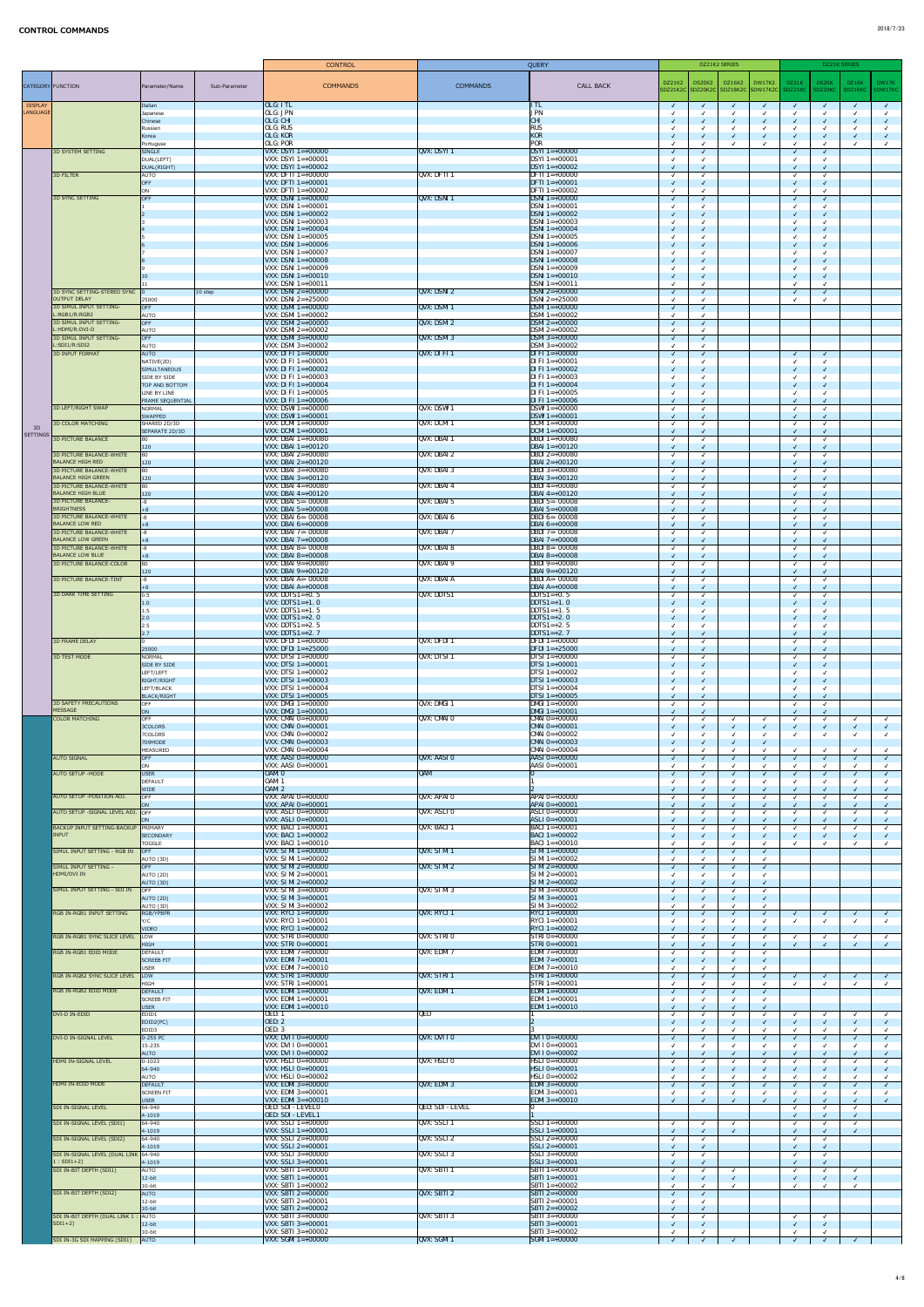|                                 |                                    |                                                     | <b>CONTROL</b>                                             |                                     | QUERY                                            |               |               | DZ21K2 SERIES                               |               |                              | DZ21K SERIES                 |            |                          |
|---------------------------------|------------------------------------|-----------------------------------------------------|------------------------------------------------------------|-------------------------------------|--------------------------------------------------|---------------|---------------|---------------------------------------------|---------------|------------------------------|------------------------------|------------|--------------------------|
|                                 |                                    |                                                     |                                                            |                                     |                                                  | DZ21K2        | <b>DS20K2</b> | $\vert$ DZ16K2 $\vert$                      | <b>DW17K2</b> | DZ21K                        | DS20K                        | DZ16K      | DW17K                    |
|                                 | CATEGORY FUNCTION                  | Sub-Parameter<br>Parameter/Name                     | <b>COMMANDS</b>                                            | <b>COMMANDS</b>                     | <b>CALL BACK</b>                                 |               |               | SDZ21K2C SDZ20K2C SDZ18K2C SDW17K2C SDZ21KC |               |                              | SDZ20KC                      | SDZ18KC    | SDW17KC                  |
|                                 |                                    | LEVEL A                                             | VXX: SGMI $1=+00001$                                       |                                     | $SGM1 = +00001$                                  | $\sqrt{ }$    | $\checkmark$  | $\sqrt{ }$                                  |               | $\sqrt{ }$                   | $\checkmark$                 |            |                          |
|                                 | SDI IN-3G SDI MAPPING (SDI2)       | LEVEL B<br>AUTO                                     | <b>VXX: SGMI 1=+00002</b><br>VXX: SGMI $2=+00000$          | QVX: SGMI 2                         | $SGM1 = +00002$<br>$SGM12=+00000$                |               |               |                                             |               |                              | $\sqrt{ }$                   |            |                          |
|                                 |                                    | LEVEL A                                             | <b>VXX: SGMI 2=+00001</b>                                  |                                     | $\sqrt{\text{SGM1} 2=+00001}$                    |               |               |                                             |               |                              |                              |            |                          |
|                                 | <b>SDI IN - SDI LINK</b>           | LEVEL B<br><b>SINGLE LINK</b>                       | $VXX:$ SGMI 2=+00002<br><b>VXX: SLKI</b> $1 = +00000$      | QVX: SLKI 1                         | $SGM12=+00002$<br>$SLKI$ 1=+00000                | $\mathcal{L}$ |               |                                             |               | $\checkmark$                 | $\sqrt{ }$                   |            |                          |
|                                 |                                    | DUAL LINK                                           | $VXX: SLKI$ 1=+00001                                       |                                     | $ SLKI1=+00001$                                  |               |               |                                             |               |                              |                              |            |                          |
|                                 | <b>INPUT GUIDE</b>                 | <b>AUTO</b><br><b>OFF</b>                           | $VXX: SLKI$ 1=+00010<br>0I D: 0                            | QDI                                 | $SLKI$ 1=+00010                                  |               |               |                                             |               | √                            | $\checkmark$                 |            | $\checkmark$             |
|                                 | OSD POSITION                       | ON (SIMPLE)<br>UPPER LEFT                           | <b>OID</b> : 1<br>ODP: 1                                   | QDP                                 |                                                  | $\sqrt{ }$    |               |                                             |               |                              | $\sqrt{ }$<br>$\checkmark$   |            |                          |
|                                 |                                    | CETRE LEFT                                          | <b>ODP</b> : 2                                             |                                     |                                                  |               |               |                                             |               |                              | $\sqrt{ }$                   |            |                          |
|                                 |                                    | LOWER LEFT<br><b>TOP CENTER</b>                     | <b>ODP</b> : 3<br><b>ODP</b> : 4                           |                                     |                                                  |               |               |                                             |               |                              | $\checkmark$<br>$\sqrt{ }$   |            |                          |
|                                 |                                    | <b>CENTER</b>                                       | <b>ODP</b> : 5                                             |                                     |                                                  |               |               |                                             |               |                              |                              |            |                          |
|                                 |                                    | <b>LOEER CENTER</b><br>UPPER RIGHT                  | <b>ODP</b> : 6<br><b>ODP</b> : 7                           |                                     |                                                  |               |               |                                             |               |                              | $\checkmark$                 |            |                          |
|                                 |                                    | CENTER RIGHT                                        | <b>ODP</b> : 8                                             |                                     |                                                  |               |               |                                             |               |                              | $\checkmark$                 |            |                          |
| <b>DISPLAY</b><br><b>OPTION</b> | <b>OSD MEMORY</b>                  | LOWER RIGHT<br>OFF                                  | <b>ODP</b> : 9<br>VXX: $OMYI 0=+00000$                     | QVX: OMYI0                          | $OMYI 0=+00000$                                  | $\sqrt{ }$    |               |                                             |               |                              | $\checkmark$<br>$\sqrt{ }$   |            |                          |
|                                 | ON SCREEN                          | ON<br>OFF                                           | VXX: $OMYI 0=+00001$<br>00S: 0                             | $\overline{QOS}$                    | $OMYI 0=+00001$                                  |               |               |                                             |               |                              |                              |            |                          |
|                                 |                                    | ON                                                  | 00S: 1                                                     |                                     |                                                  |               |               |                                             |               |                              | $\checkmark$<br>$\checkmark$ |            |                          |
|                                 | <b>WARNING MESSAGE</b>             | OFF<br>ON                                           | <b>VXX: WMDI 0=+00000</b><br>$VXX: WMDI 0=+00001$          | QVX: WMDIO                          | <b>WMDI</b> $0=+00000$<br><b>WMDI</b> $0=+00001$ |               |               |                                             | $\sqrt{ }$    |                              | $\sqrt{ }$                   |            |                          |
|                                 | OSD DESIGN                         | 1(YELLOW)                                           | MD: 0                                                      | $\overline{QOD}$                    |                                                  |               |               |                                             |               |                              |                              |            |                          |
|                                 |                                    | 2(BLUE)<br>3(WHITE)                                 | MOD:<br><b>MOD</b> : 2                                     |                                     |                                                  |               |               | √                                           |               | $\checkmark$                 | $\checkmark$                 |            |                          |
|                                 |                                    | 4(GREEN)                                            | <b>MOD</b> : 3                                             |                                     |                                                  |               |               |                                             |               |                              | $\checkmark$                 |            |                          |
|                                 |                                    | 5(PEACH)<br>6(BROWN)                                | <b>MOD: 4</b><br><b>MOD</b> : 5                            |                                     |                                                  |               |               |                                             |               |                              | $\sqrt{ }$<br>$\checkmark$   |            |                          |
|                                 | <b>SCREEN SETTING</b>              | 16:10                                               | VSF: 0                                                     | QSF                                 |                                                  | $\sqrt{ }$    |               |                                             |               | $\checkmark$                 |                              |            |                          |
|                                 |                                    | 16:9<br>4:3                                         | VSF: 1<br>VSF: 2                                           |                                     |                                                  |               |               | $\checkmark$                                |               | $\overline{\mathsf{v}}$      | $\checkmark$<br>$\checkmark$ |            |                          |
|                                 | <b>SCREEN POSITION-VERTICAL</b>    | min.                                                | <b>VXX: VSPI 0=-00120</b><br><b>VXX: VSPI 0=+00120</b>     | <b>QVX: VSPIO</b>                   | $VSPI$ 0=-00120<br>$VSPI 0=+00120$               | $-60$         | $-132$        |                                             |               | $-60$                        | $-132$                       |            |                          |
|                                 | <b>SCREEN POSITION-HOROZONTAL</b>  | $\vert$ <i>max.</i><br>min.                         | <b>VXX: HSPI 0=-00320</b>                                  | <b>QVX: HSPIO</b>                   | <b>HSPI 0=-00320</b>                             | 60<br>$-160$  | 131           | $-240$                                      |               | 60<br>$-160$                 | 131                          | $-240$     |                          |
|                                 | STARTUP LOGO                       | $\vert$ <i>max.</i><br><b>OFF</b>                   | <b>VXX: HSPI 0=+00320</b><br>ML0:0                         | QLO                                 | $HSPI 0=+00320$                                  | 160           |               | 239                                         |               | 160                          |                              | 239        |                          |
|                                 |                                    | USER LOGO                                           | ML0:1                                                      |                                     |                                                  |               |               | $\checkmark$<br>√                           |               | √<br>$\checkmark$            | $\checkmark$<br>$\sqrt{ }$   |            |                          |
|                                 | UNIFORMITY-PC CORRECTION           | <b>DEFAULT LOGO</b><br><b>OFF</b>                   | ML0:2<br>VXX: UFMI $1=+00000$                              | QVX: UFMI 1                         | UFMI 1=+00000                                    | $\sqrt{ }$    |               |                                             |               | $\checkmark$                 | $\checkmark$<br>$\checkmark$ |            |                          |
|                                 |                                    | ON                                                  | VXX: UFMI $1=+00001$                                       |                                     | UFMI 1=+00001                                    |               |               |                                             |               | $\checkmark$                 | $\checkmark$                 |            |                          |
|                                 | UNIFORMITY-<br>WHITE/RED/GREEN/RED | * PARAMETER<br><b>WHITE</b>                         | ESW: *, ****, ****, **<br>ESW: W, ****, ****, **           | ESR: $*, **$<br>ESR: $W, **$        | **, ****, ****                                   |               |               | $\checkmark$                                | $\sqrt{ }$    | $\checkmark$                 | $\checkmark$<br>$\checkmark$ |            |                          |
|                                 |                                    | <b>RED</b><br>* PARAMETER 1                         | ESW: R, ****, ****, **                                     | ESR: $R, **$                        | ** **** ****                                     |               |               | $\checkmark$                                | $\sqrt{ }$    | $\checkmark$                 | $\sqrt{ }$                   |            |                          |
|                                 |                                    | <b>GREEN</b><br><b>BLUE</b>                         | ESW: G, ****, ****, **<br><b>ESW:</b> B, ****, ****, **    | ESR: $G, **$<br><b>ESR:</b> B, $**$ | **, ****, ****<br>** **** ****                   |               |               |                                             |               | $\checkmark$<br>$\checkmark$ | $\checkmark$<br>$\sqrt{ }$   |            |                          |
|                                 |                                    | VERTICAL(-127)<br>* PARAMETER 2                     | ESW: *, $-127$ , ****, **                                  | ESR: $*, **$                        | $ **, -127, ****$                                |               |               |                                             |               | $\checkmark$                 | $\checkmark$                 |            |                          |
|                                 |                                    | VERTICAL(+127)<br>HORIZONTAL(-127)<br>* PARAMETER 3 | ESW: *, $+127$ , ****, **<br>ESW: *, ****, - 127, **       | ESR: *, **<br>ESR: $*, **$          | $ ***,+127,****$<br>$ ***,***,-127$              |               |               |                                             |               | $\checkmark$                 | $\sqrt{ }$<br>$\checkmark$   |            |                          |
|                                 |                                    | HOROZONTAL(+127)<br>L1(OFF)                         | ESW: *, ****, +127, **<br>ESW: *, ****, ****, $0$ *        | ESR: $*, **$<br>ESR: $*, 0*$        | $ ***,***,+127$<br>$\vert 0^*,***,*^{***}$       |               |               | √<br>$\checkmark$                           |               | √<br>√                       | $\checkmark$<br>$\checkmark$ |            |                          |
|                                 |                                    | L1(ON)<br>* PARAMETER 4                             | ESW: *, ****, ****, 1*                                     | ESR: $*, 1*$                        | $1^*,***$ , ****                                 |               |               | √                                           | $\sqrt{ }$    | $\checkmark$                 | $\checkmark$                 |            |                          |
|                                 |                                    | L2(OFF)<br>L2(ON)                                   | ESW: *, ****, ****, *0<br>ESW: *, ****, ****, *1           | ESR: $*$ , $*$ 0<br>ESR: $*, *1$    | $*0,***,***$<br>$ *1, ***, **$                   |               |               |                                             |               | √                            | $\checkmark$<br>$\sqrt{ }$   |            |                          |
|                                 | SHUTTER SETTING-FADE IN            | 0.0s(OFF)                                           | VXX: $SEFS1=0.0$                                           | <b>QVX: SEFS1</b>                   | $\left  \text{SEFS1=0.0} \right $                |               |               |                                             |               |                              |                              |            |                          |
|                                 |                                    | 0.5s <br>1.0s                                       | <b>VXX: SEFS1=0. 5</b><br>VXX: $SEFS1=1.0$                 |                                     | $\textsf{SEFS1}=0.5$<br>$SEFS1=1.0$              |               |               |                                             |               |                              | $\checkmark$                 |            |                          |
|                                 |                                    | 1.5s                                                | VXX: SEFS1=1. $5$                                          |                                     | $\textsf{SEFS1}=1.5$                             |               |               |                                             |               |                              | $\sqrt{ }$                   |            |                          |
|                                 |                                    | 2.0s<br> 2.5s                                       | VXX: SEFS1=2. $0$<br>VXX: SEFS1=2. $5$                     |                                     | $SEFS1=2.0$<br>$\textsf{SEFS1} = 2.5$            |               |               |                                             |               |                              | $\checkmark$<br>$\sqrt{ }$   |            |                          |
|                                 |                                    | 3.0s<br>3.5s                                        | VXX: SEFS1=3. $0$<br><b>VXX: SEFS1=3.5</b>                 |                                     | $SEFS1=3.0$<br>$\textsf{SEFS1}=3.5$              |               |               |                                             |               |                              | $\sqrt{ }$                   |            |                          |
|                                 |                                    | 4.0s                                                | VXX: $SEFS1=4.0$                                           |                                     | $SEFS1=4.0$                                      |               |               |                                             |               |                              |                              |            |                          |
|                                 |                                    | 5.0s<br>7.0s                                        | VXX: $SEFS1=5.0$<br>VXX: SEFS1=7. $0$                      |                                     | $\textsf{SEFS1}=5.0$<br>$SEFS1=7.0$              |               |               |                                             |               |                              | $\sqrt{ }$<br>$\checkmark$   |            |                          |
|                                 |                                    | 10.0s                                               | $VXX: SEFS1=10.0$                                          |                                     | $\textsf{SEFS1}=10.0$                            | $\sqrt{ }$    |               |                                             | $\sqrt{ }$    | $\checkmark$                 | $\sqrt{2}$                   |            |                          |
|                                 | SHUTTER SETTING-FADE OUT           | $0.0$ s $(OFF)$<br> 0.5s                            | <b>VXX: SEFS2=0.0</b><br>VXX: SEFS2= $0.5$                 | <b>QVX: SEFS2</b>                   | $SEFS2=0.0$<br>$SEFS2=0.5$                       |               |               |                                             |               |                              | $\checkmark$<br>$\sqrt{ }$   |            |                          |
|                                 |                                    | 1.0s                                                | VXX: $SEFS2=1.0$                                           |                                     | $SEFS2=1.0$                                      |               |               |                                             |               |                              | $\checkmark$                 |            |                          |
|                                 |                                    | 1.5s<br>2.0s                                        | VXX: SEFS2=1. $5$<br>VXX: SEFS2=2. $0$                     |                                     | $\textsf{SEFS2}=1.5$<br>$SEFS2=2.0$              |               |               |                                             |               |                              | $\sqrt{ }$<br>$\checkmark$   |            |                          |
|                                 |                                    | 2.5s                                                | VXX: SEFS2=2. $5$<br><b>VXX: SEFS2=3.0</b>                 |                                     | $SEFS2=2.5$<br>$SEFS2=3.0$                       |               |               |                                             |               |                              | $\sqrt{ }$                   |            |                          |
|                                 |                                    | 3.0s<br>3.5s                                        | VXX: SEFS2=3. $5$                                          |                                     | $\textsf{SEFS2}=3.5$                             |               |               |                                             | $\sqrt{ }$    |                              | $\checkmark$<br>$\sqrt{ }$   |            |                          |
|                                 |                                    | 4.0s<br>5.0s                                        | VXX: SEFS2=4. $0$<br>VXX: SEFS2=5. $0$                     |                                     | $SEFS2=4.0$<br>$SEFS2=5.0$                       |               |               |                                             |               |                              | $\checkmark$<br>$\sqrt{ }$   |            |                          |
|                                 |                                    | 7.0s                                                | <b>VXX: SEFS2=7.0</b>                                      |                                     | $SEFS2=7.0$                                      |               |               |                                             |               |                              | $\checkmark$                 |            |                          |
|                                 | <b>SHUTTER SETTING-STARTUP</b>     | 10.0s<br>OPEN                                       | <b>VXX: SEFS2=10.0</b><br><b>VXX: SEFI 3=+00000</b>        | QVX: SEFI 3                         | $SEFS2=10.0$<br><b>SEFI 3=+00000</b>             |               |               |                                             |               |                              | $\sqrt{ }$<br>$\checkmark$   |            |                          |
|                                 |                                    | <b>CLOSE</b>                                        | $VXX: SEFI 3=+00001$                                       |                                     | $\text{SEFI}$ 3=+00001                           |               |               |                                             | $\sqrt{ }$    |                              | $\sqrt{ }$                   |            |                          |
|                                 | SHUTTER SETTING-SHUT OFF           | OPEN<br><b>CLOSE</b>                                | <b>VXX: SEFI 4=+00000</b><br><b>VXX: SEFI 4=+00001</b>     | QVX: SEFI 4                         | <b>SEFI4=+00000</b><br>$\text{SEFI } 4 = +00001$ |               |               |                                             |               | $\checkmark$                 | $\checkmark$<br>$\sqrt{ }$   |            |                          |
|                                 |                                    | <b>KEEP CURRENT STATE</b>                           | <b>VXX: SEFI 4=+00002</b>                                  |                                     | <b>SEFI4=+00002</b>                              |               |               |                                             |               |                              | $\checkmark$                 |            |                          |
|                                 | <b>BACK COLOR</b>                  | <b>BLUE</b><br>BLACK                                | <b>OBC: 0</b><br><b>OBC: 1</b>                             | $\overline{QBC}$                    |                                                  |               |               |                                             |               |                              | $\sqrt{ }$<br>$\checkmark$   |            |                          |
|                                 |                                    | USER LOGO<br><b>DEFAULT LOGO</b>                    | <b>OBC: 2</b><br><b>OBC: 3</b>                             |                                     |                                                  |               |               |                                             |               |                              | $\sqrt{ }$                   |            |                          |
|                                 | <b>WAVEFORM MONITOR</b>            | OFF                                                 | <b>OWM: 0</b>                                              | QWM                                 |                                                  |               |               |                                             |               |                              | $\sqrt{ }$                   |            |                          |
|                                 |                                    | LUMINANCE<br><b>RED</b>                             | OWM: 5<br><b>OWM: 6</b>                                    |                                     |                                                  |               |               | √                                           |               |                              | $\checkmark$<br>$\sqrt{ }$   |            |                          |
|                                 |                                    | GREEN                                               | <b>OWM: 7</b>                                              |                                     |                                                  |               |               |                                             |               |                              | $\checkmark$                 |            |                          |
|                                 | WAVEFORM MONITOR-LINE ADJ.         | <b>BLUE</b>                                         | <b>OWM: 8</b><br>VXX: WMLI $0=+00000$                      | QVX: WMLIO                          | $\sqrt{\text{WMLI}} 0=+00000$                    |               |               |                                             |               |                              | $\sqrt{ }$<br>$\sqrt{ }$     |            |                          |
|                                 | <b>AC VOLTAGE MONITOR</b>          | $+2159$<br>OFF                                      | VXX: WMLI $0=+02159$<br>$VXX: VMOI 1=+00000$               | QVX: VMOI 1                         | <b>WMLI</b> $0=+02159$<br>$VMOI = +00000$        |               |               |                                             |               |                              | $\checkmark$                 |            |                          |
|                                 |                                    | ON                                                  | <b>VXX: VMOI 1</b> =+00001                                 |                                     | <b>VMOI</b> $1=+00001$                           |               |               |                                             |               |                              |                              |            |                          |
|                                 | <b>AC VOLTAGE</b>                  |                                                     |                                                            | QVX: VMOI2                          | VMOI 2=+00000<br>$\sqrt{\text{W0I}} 2=+99999$    |               |               |                                             |               |                              |                              |            |                          |
|                                 | <b>CUT OFF-RED</b>                 | OFF                                                 | VXX: CUTI $1=+00000$<br><b>VXX: CUTI 1=+00001</b>          | $QVX:$ CUTI 1                       | $\overline{CUT1}$ 1=+00000<br>CUTI 1=+00001      |               |               |                                             |               |                              | $\checkmark$                 |            |                          |
|                                 | <b>CUT OFF-GREEN</b>               | <b>ON</b><br>OFF                                    | <b>VXX: CUTI 2=+00000</b>                                  | QVX: CUTI 2                         | $\overline{CUT1}$ 2=+00000                       |               |               |                                             |               | √                            | $\checkmark$<br>$\checkmark$ |            |                          |
|                                 | <b>CUT OFF-BLUE</b>                | <b>ON</b><br>OFF                                    | VXX: CUTI $2=+00001$<br><b>VXX: CUTI 3=+00000</b>          | $QVX:$ CUTI 3                       | $ CUTI2=+00001$<br>$ CUTI3=+00000 $              |               |               |                                             | $\sqrt{ }$    |                              | $\checkmark$<br>$\checkmark$ |            |                          |
|                                 |                                    | ON                                                  | VXX: CUTI 3=+00001                                         |                                     | $ CUTI 3=+00001$                                 |               |               |                                             |               |                              | $\sqrt{ }$                   |            |                          |
|                                 | <b>PROJECTOR ID</b>                | 0(ALL) <br>64                                       | RI S: 00<br>RIS: 64                                        |                                     |                                                  |               |               |                                             |               |                              | $\checkmark$                 |            |                          |
|                                 | <b>ID ALL</b>                      | OFF                                                 | RVS:0                                                      | QVY                                 |                                                  |               |               |                                             |               |                              | $\sqrt{ }$                   |            |                          |
|                                 | <b>PROJECTION METHOD</b>           | ON<br>FRONT/DESK                                    | RVS:1<br>$0$ I L: $0$                                      | <b>QSP</b>                          |                                                  |               |               |                                             |               |                              | $\sqrt{ }$<br>$\sqrt{ }$     |            |                          |
|                                 | <b>INSTALLATION</b>                | REAR/DESK<br>FRONT/CEILING                          | 0IL: 1<br>01 L: 2                                          |                                     |                                                  |               |               |                                             |               |                              | $\sqrt{ }$<br>$\checkmark$   |            |                          |
|                                 |                                    | REAR/CEILING                                        | 0I L: 3                                                    |                                     |                                                  |               |               |                                             |               |                              | $\sqrt{ }$                   |            | $\sqrt{}$                |
|                                 | <b>LAMP SELECT</b>                 | QUAD<br>LAMP1/4                                     | <b>LPM: 00</b><br><b>LPM: 01</b>                           |                                     |                                                  |               |               |                                             |               |                              | $\checkmark$<br>$\sqrt{ }$   |            |                          |
|                                 |                                    | LAMP2/3                                             | <b>LPM: 02</b>                                             |                                     |                                                  |               |               |                                             |               |                              |                              |            |                          |
|                                 |                                    | LAMPDUAL<br>LAMP1/2/3                               | <b>LPM: 03</b><br><b>LPM: 04</b>                           |                                     |                                                  |               |               |                                             |               |                              | $\sqrt{ }$<br>$\checkmark$   |            |                          |
|                                 |                                    | LAMP1/2/4                                           | <b>LPM: 05</b>                                             |                                     |                                                  |               |               |                                             |               | $\checkmark$                 | $\sqrt{ }$                   |            |                          |
|                                 |                                    | LAMP1/3/4<br>LAMP/2/3/4                             | <b>LPM: 06</b><br><b>LPM: 07</b>                           |                                     |                                                  |               |               | $\sqrt{ }$                                  | $\sqrt{ }$    | $\sqrt{2}$                   | $\sqrt{2}$                   | $\sqrt{2}$ | $\sqrt{ }$               |
|                                 |                                    | TRIPLE<br>LAMP1                                     | <b>LPM: 08</b><br><b>LPM: 09</b>                           |                                     |                                                  |               |               | √                                           | $\sqrt{ }$    |                              | $\checkmark$<br>$\checkmark$ |            |                          |
|                                 |                                    | LAMP2                                               | <b>LPM: 10</b>                                             |                                     |                                                  |               |               |                                             |               | $\overline{\mathsf{v}}$      |                              |            |                          |
|                                 |                                    | LAMP3<br>LAMP4                                      | <b>LPM: 11</b><br><b>LPM: 12</b>                           |                                     |                                                  |               |               |                                             | $\sqrt{ }$    |                              | $\checkmark$<br>$\checkmark$ |            |                          |
|                                 |                                    | SINGLE                                              | <b>LPM: 13</b>                                             |                                     |                                                  |               |               |                                             |               |                              | $\sqrt{ }$                   |            |                          |
|                                 | <b>LAMP RELAY</b>                  | OFF<br> 00:01                                       | $VXX: LRYI 0=+00000$<br>VXX: LRYI $0=+00001$               | QVX: LRYIO                          | $ LRYI 0=+00000$<br>$ LRYI 0=+00001$             |               |               |                                             |               |                              | $\checkmark$<br>$\sqrt{ }$   |            |                          |
|                                 |                                    | 23:59                                               | $VXX: LRYI 0=+02359$                                       |                                     | $LRYI 0=+02359$                                  |               |               |                                             |               |                              |                              |            |                          |
|                                 | LAMP RELAY WEEK                    | 00:00 <br>OFF                                       | <b>VXX:</b> LRYI $0=+02400$<br>$VXX: LRYI 2=+00000$        | QVX: LRYI 2                         | $ LRYI 0=+02400$<br>$ LRYI2=+00000 $             |               |               |                                             |               |                              | $\checkmark$<br>$\checkmark$ |            |                          |
|                                 |                                    | EVERY DAY<br>MON                                    | <b>VXX:</b> LRYI $2=+00001$<br><b>VXX: LRYI</b> $2=+00002$ |                                     | $ LRYI2=+00001 $<br>$LRYI 2=+00002$              |               |               |                                             |               | $\checkmark$                 | $\sqrt{ }$<br>$\checkmark$   |            |                          |
|                                 |                                    | <b>TUE</b>                                          | <b>VXX:</b> LRYI 2=+00003                                  |                                     | $ LRYI2=+00003 $                                 |               |               |                                             |               |                              | $\sqrt{ }$                   |            |                          |
|                                 |                                    | WED<br><b>THU</b>                                   | $VXX: LRYI 2=+00004$<br><b>VXX:</b> LRYI $2=+00005$        |                                     | $ LRYI 2=+00004$<br>$ LRYI 2=+00005 $            |               |               |                                             |               |                              | $\sqrt{ }$                   |            |                          |
|                                 |                                    | FRI                                                 | <b>VXX: LRYI</b> $2=+00006$                                |                                     | $ LRYI 2=+00006$                                 |               |               |                                             |               |                              | $\checkmark$                 |            |                          |
|                                 |                                    | SAT<br>SUN                                          | <b>VXX:</b> LRYI $2=+00007$<br><b>VXX:</b> LRYI $2=+00008$ |                                     | $ LRYI 2=+00007$<br>$ LRYI2=+00008$              |               |               |                                             | $\sqrt{ }$    |                              | $\checkmark$<br>$\checkmark$ |            |                          |
|                                 | COOLING CONDITION                  | FLOOR<br>CEILING                                    | ODR: 0<br><b>ODR: 1</b>                                    | <b>QDR</b>                          |                                                  |               |               |                                             |               | $\checkmark$                 | $\sqrt{ }$                   |            | $\sqrt{ }$               |
|                                 |                                    | VERTICAL UP                                         | <b>ODR: 2</b>                                              |                                     |                                                  |               |               |                                             |               |                              | $\checkmark$                 |            |                          |
|                                 |                                    | VERTICAL DOWN<br><b>AUTO</b>                        | <b>ODR: 3</b><br><b>ODR: 9</b>                             |                                     |                                                  |               |               |                                             |               |                              | $\checkmark$                 |            | $\overline{\mathcal{A}}$ |
|                                 | AUTO COOLING CONDITION-            | FLOOR                                               |                                                            | QVX: ADRI 1                         | ADRI 1=+00000                                    |               |               |                                             |               |                              |                              |            | $\sqrt{ }$               |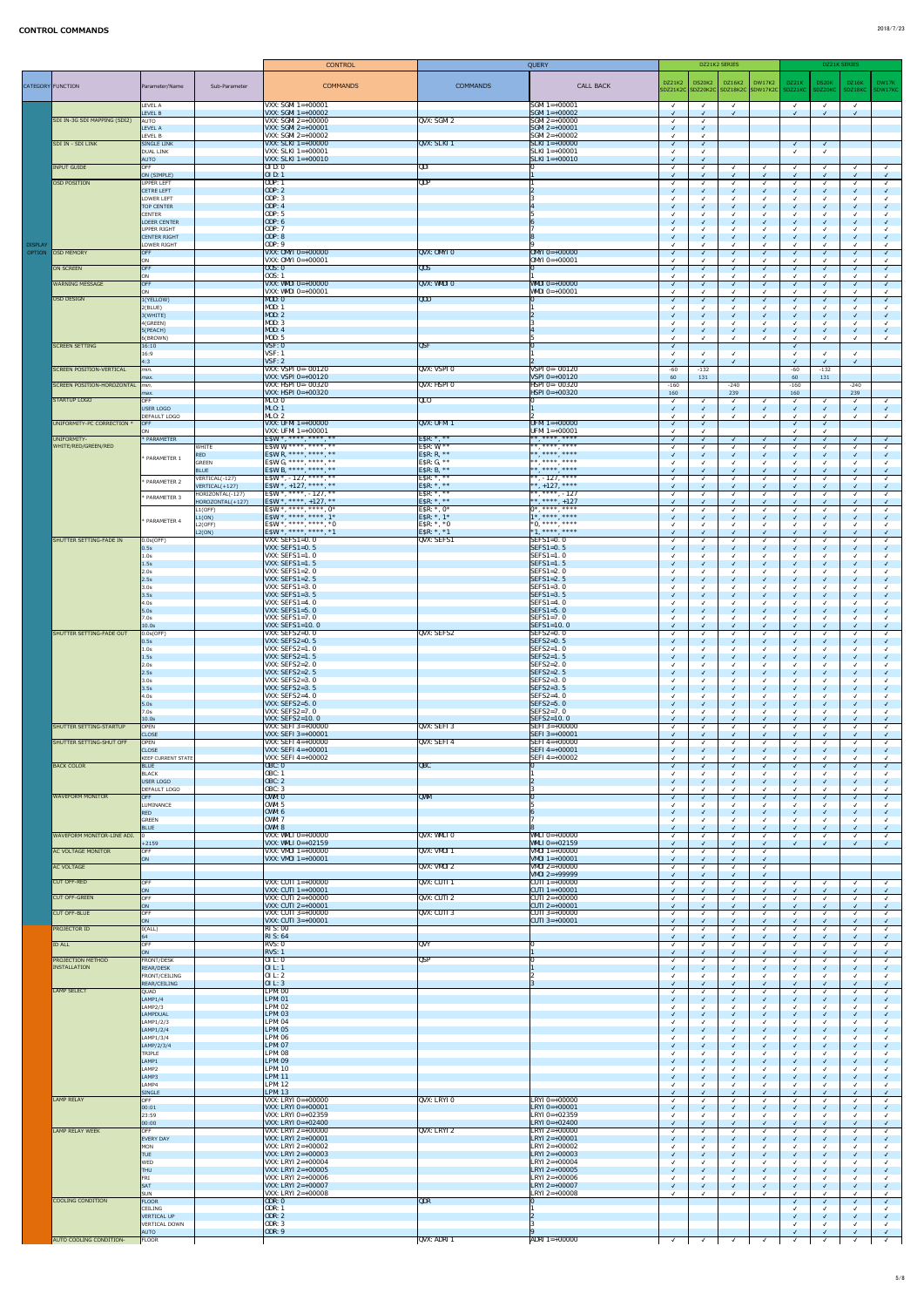|                                   |                                                                    |                                                          | <b>CONTROL</b>                                             |                                        | <b>QUERY</b>                                    |                          | DZ21K2 SERIES                                         |              |               |       | DZ21K SERIES                           |                  |                  |
|-----------------------------------|--------------------------------------------------------------------|----------------------------------------------------------|------------------------------------------------------------|----------------------------------------|-------------------------------------------------|--------------------------|-------------------------------------------------------|--------------|---------------|-------|----------------------------------------|------------------|------------------|
|                                   | CATEGORY FUNCTION                                                  | Sub-Parameter<br>Parameter/Name                          | <b>COMMANDS</b>                                            | <b>COMMANDS</b>                        | <b>CALL BACK</b>                                | DZ21K2                   | DS20K2<br>SDZ21K2C SDZ20K2C SDZ18K2C SDW17K2C SDZ21KC | DZ16K2       | <b>DW17K2</b> | DZ21K | DS20K<br>SDZ20KC                       | DZ16K<br>SDZ18KC | DW17K<br>SDW17KC |
|                                   | <b>STATUS</b>                                                      | <b>CEILING</b>                                           |                                                            |                                        | $ADRI$ 1=+00001                                 | $\sqrt{ }$               | $\sqrt{ }$                                            | $\sqrt{ }$   | $\sqrt{ }$    |       | $\sqrt{ }$                             |                  | $\sqrt{ }$       |
|                                   |                                                                    | VERTICAL UP<br><b>VERTICAL DOWN</b>                      |                                                            |                                        | ADRI $1=+00002$<br>$ADRI$ 1=+00003              |                          |                                                       |              |               |       | $\overline{\mathcal{A}}$               |                  |                  |
|                                   | <b>HIGH ALTITUDE MODE</b>                                          | PORTRAIT<br>Under 2700m(OFF)                             | OFM: 0                                                     | <b>QFM</b>                             | ADRI $1=+00004$                                 |                          |                                                       |              |               |       |                                        |                  |                  |
|                                   | <b>BRIGHTNESS CONTROL-SETUP-</b>                                   | Over 2700m(ON)<br>OFF                                    | <b>OFM: 1</b><br>VXX: BTMI $1=+00000$                      | QVX: BTMI 1                            | $BTM1 = +00000$                                 | √                        |                                                       | $\sqrt{}$    |               |       | $\sqrt{ }$                             |                  |                  |
|                                   | <b>CALIBRATION TIME</b>                                            | 00:01<br> 23:59                                          | <b>VXX: BTMI</b> $1=+00001$<br><b>VXX: BTMI</b> $1=+02359$ |                                        | <b>BTMI</b> $1=+00001$<br><b>BTMI</b> 1=+02359  |                          |                                                       |              |               |       |                                        |                  |                  |
|                                   | <b>BRIGHTNESS CONTROL-SETUP-</b>                                   | 00:00 <br>OFF                                            | VXX: BTMI $1=+02400$<br><b>VXX: BMGI 1=+00000</b>          | QVX: BMGI 1                            | $BTMI = +02400$<br><b>BMGI</b> 1=+00000         |                          |                                                       |              |               |       | $\sqrt{ }$                             |                  |                  |
|                                   | <b>CALIBRATION MESSAGE</b><br><b>BRIGHTNESS CONTROL-GAIN</b>       | ON<br>20%                                                | VXX: BMGI $1 = +00001$<br>VXX: TGAI $0=+00020$             | QVX: TGAI 0                            | <b>BMGI</b> 1=+00001<br>$TGAI 0=+00020$         |                          |                                                       |              |               |       | $\overline{\mathcal{A}}$               |                  |                  |
|                                   | <b>BRIGHTNESS CONTROL-SETUP-</b>                                   | 100%<br>OFF                                              | VXX: TGAI $0=+00100$<br>VXX: BCMI $0=+00000$               | QVX: BCMI 0                            | $TGAI$ 0=+00100<br>$BCM10=+00000$               |                          |                                                       |              |               |       |                                        |                  |                  |
|                                   | <b>CONSTANT MODE</b>                                               | AUTO                                                     | VXX: BCMI $0=+00001$                                       |                                        | $BCM10=+00001$                                  |                          |                                                       |              |               |       | $\sqrt{ }$                             |                  | $\sqrt{ }$       |
|                                   | <b>BRIGHTNESS CONTROL-SETUP-</b>                                   | PC <br>OFF                                               | <b>VXX: BCMI 0=+00002</b><br>VXX: BCLI $0=+00000$          | QVX: BCLIO                             | $ BCMI 0=+00002 $<br>$ BCLI0=+00000 $           |                          |                                                       |              |               |       |                                        |                  |                  |
|                                   | <b>LINK</b>                                                        | <b>GROUP A</b><br><b>GROUP B</b>                         | <b>VXX: BCLI 0=+00001</b><br>VXX: BCLI $0=+00002$          |                                        | $ BCLI0=+00001 $<br>$ BCLI0=+00002 $            |                          |                                                       |              | $\sqrt{ }$    |       | $\overline{\mathcal{A}}$               |                  |                  |
|                                   |                                                                    | <b>GROUP C</b><br><b>GROUP D</b>                         | $VXX: BCLI 0=+00003$<br>VXX: BCLI $0=+00004$               |                                        | $ BCLI0=+00003 $<br>$ BCLI0=+00004 $            |                          |                                                       |              |               |       |                                        |                  |                  |
|                                   | <b>BRIGHTNESS CONTROL-CHROMA</b><br><b>CORRECTION</b>              | <b>OFF</b><br>ON                                         | <b>VXX: CHCI 1=+00000</b><br>VXX: CHCI $1=+00001$          | QVX: CHCI 1                            | $CHCI$ 1=+00000<br>$CHCI$ 1=+00001              |                          |                                                       |              |               |       |                                        |                  |                  |
|                                   | BRIGHTNESS CONTROL-SETUP APPLY APPLY<br><b>STANDBY MODE</b>        | NORMAL                                                   | VXX: $BCSI$ $0=+00001$<br>VXX: STMI $0=+00000$             | QVX: STMI 0                            | $STM10=+00000$                                  |                          |                                                       |              |               |       | √                                      |                  |                  |
|                                   | <b>SCHEDULE</b>                                                    | ECO<br><b>OFF</b>                                        | VXX: STMI $0=+00003$<br><b>VXX: SCHI 0=+00000</b>          | QVX: SCHI 0                            | $STM10=+00003$<br>$\vert$ SCHI 0=+00000         |                          |                                                       |              |               |       |                                        |                  |                  |
|                                   | <b>SCHEDLE-PROGRAM ASSIGN</b>                                      | ON<br>OFF                                                | VXX: SCHI $0=+00001$<br>VXX: SPGI $*=+00000$               | $QVX: SPGI*$                           | $\vert$ SCHI 0=+00001<br>$SPGI * = +00000$      |                          |                                                       |              |               |       |                                        |                  |                  |
|                                   |                                                                    | PROGRAM1<br>PROGRAM2                                     | <b>VXX:</b> SPGI *=+00001<br>VXX: SPGI $*=+00002$          |                                        | $ SPGI^* = +00001$<br>$SPGI^* = +00002$         |                          |                                                       |              |               |       |                                        |                  |                  |
|                                   |                                                                    | PROGRAM3<br>PROGRAM4                                     | VXX: SPGI $*=+00003$<br>VXX: SPGI $*=+00004$               |                                        | $ SPGI^* = +00003 $<br>$ SPGI^* = +00004$       |                          |                                                       |              | $\sqrt{ }$    |       | $\sqrt{ }$                             |                  |                  |
|                                   |                                                                    | PROGRAM5<br>PROGRAM6                                     | VXX: SPGI $*=+00005$<br>VXX: SPGI $*=+00006$               |                                        | $ SPGI^* = +00005$<br>$ SPGI^* = +00006$        |                          | $\checkmark$                                          |              |               |       | $\sqrt{ }$                             |                  |                  |
|                                   |                                                                    | <b>PROGRAM7</b><br><b>SUN</b>                            | VXX: SPGI $*=+00007$<br>VXX: SPGI $0=+0000*$               | QVX: SPGI 0                            | $ SPGI^* = +00007$<br>$ SPGI 0=+0000*$          |                          |                                                       |              |               |       | $\sqrt{ }$                             |                  |                  |
|                                   |                                                                    | MON<br>TUE                                               | VXX: SPGI $1=+0000*$<br>VXX: SPGI $2=+0000*$               | QVX: SPGI 1<br>QVX: SPGI 2             | $ SPGI 1=+0000*$<br>$SPGI 2=+0000*$             |                          |                                                       |              |               |       |                                        |                  |                  |
|                                   |                                                                    | * PARAMETER<br><b>WED</b><br>THU                         | VXX: SPGI 3=+0000*<br>VXX: SPGI $4=+0000*$                 | QVX: SPGI 3<br>QVX: SPGI 4             | $ SPGI 3=+0000*$<br>$ SPGI 4=+0000*$            |                          |                                                       |              | $\checkmark$  |       |                                        |                  |                  |
|                                   |                                                                    | <b>FRI</b><br><b>SAT</b>                                 | VXX: SPGI $5=+0000*$<br>VXX: SPGI $6=+0000*$               | QVX: SPGI 5<br>QVX: SPGI 6             | $ SPGI 5=+0000*$<br>$ SPGI 6=+0000*$            |                          |                                                       |              |               |       |                                        |                  |                  |
|                                   | SCHEDLE-COMMAND SETTING                                            | COMMAND Del<br>STANDBY                                   | VXX: $SCCS^* = **00***$<br>VXX: $SCCS^* = **10***$         | $QVX:SCCS^* = **$                      | $SCCS^* = **00****$<br>$SCCS^* = **10***$       |                          |                                                       |              |               |       | $\sqrt{ }$                             |                  |                  |
|                                   |                                                                    | POWER ON<br>SHUTTER OPEN                                 | VXX: $SCCS^* = **11***$<br>VXX: $SCCS^* = **20***$         |                                        | $SCCS^* = **11***$<br>$SCCS^* = **20***$        |                          |                                                       |              |               |       | $\sqrt{ }$                             |                  |                  |
|                                   |                                                                    | SHUTTER CLOSE<br>RGB1 INPUT                              | VXX: $SCCS^* = **21***$<br>VXX: $SCCS^* = **31***$         |                                        | $SCCS^* = **21***$<br>$SCCS^* = **31***$        |                          | $\checkmark$                                          |              | $\checkmark$  |       | $\overline{\mathcal{A}}$               |                  |                  |
|                                   |                                                                    | <b>RGB2 INPUT</b><br>VIDEO INPUT                         | VXX: $SCCS^* = **32***$<br>VXX: $SCCS^* = **41***$         |                                        | $SCCS^* = **32***$<br>$SCCS^* = * * 41 ** ** *$ |                          |                                                       |              |               |       |                                        |                  |                  |
|                                   |                                                                    | DVI-D INPUT<br>SDI1 INPUT                                | VXX: $SCCS^* = **51***$<br>VXX: $SCCS^* = **52***$         |                                        | $SCCS^* = **51***$<br>$SCCS^* = **52***$        |                          |                                                       |              |               |       |                                        |                  |                  |
|                                   |                                                                    | HDMI1 INPUT<br>SDI2 INPUT                                | VXX: $SCCS^* = **53***$<br>VXX: $SCCS^* = **56***$         |                                        | $SCCS^* = **53***$<br>$SCCS^* = **56***$        |                          |                                                       |              | $\sqrt{ }$    |       | $\sqrt{ }$                             |                  |                  |
|                                   |                                                                    | SINGLE LAMP<br>DUAL LAMP                                 | VXX: $SCCS^* = **81***$<br>VXX: $SCCS^* = **82***$         |                                        | $SCCS^* = **81***$<br>$SCCS^* = **82***$        |                          |                                                       |              |               |       |                                        |                  |                  |
|                                   |                                                                    | TRIPLE LAMP<br><b>QUAD LAMP</b>                          | VXX: $SCCS^* = **83***$<br>VXX: $SCCS^* = **84***$         |                                        | $SCCS^* = **83***$<br>$SCCS^* = **84***$        |                          |                                                       |              |               |       |                                        |                  |                  |
|                                   |                                                                    | P IN P/Multi Display OFF<br>P IN P/Multi Display USER1   | VXX: $SCCS^* = **90***$<br>VXX: $SCCS^* = **91***$         |                                        | $SCCS^* = **90***$<br>$SCCS^* = **91***$        |                          |                                                       |              |               |       | $\sqrt{ }$                             |                  |                  |
|                                   |                                                                    | P IN P/Multi Display USER2<br>P IN P/Multi Display USER3 | VXX: $SCCS^* = **92***$<br>VXX: $SCCS^* = **93***$         |                                        | $SCCS^* = **92***$<br>$SCCS^* = **93***$        |                          |                                                       |              | $\checkmark$  |       | $\mathcal{L}$<br>$\sqrt{ }$            |                  |                  |
|                                   |                                                                    | PROGRAM1<br>PROGRAM2                                     | VXX: $SCCS1 = *********$<br>VXX: $SCCS2 = *********$       | QVX: $SCCS1 = **$<br>$QVX:SCCS2=**$    | $SCCS1 = **********$<br>$SCCS2 = *********$     | √                        |                                                       | $\sqrt{ }$   |               |       | $\sqrt{ }$                             |                  |                  |
|                                   |                                                                    | PROGRAM3<br>PROGRAM4<br>* PARAMETER1                     | VXX: $SCCS3 = *********$<br>VXX: $SCCS4 = *********$       | $QVX:SCCS3=**$<br>$QVX:SCCS4=**$       | $SCCS3 = **********$<br>$SCCS4 = *********$     |                          |                                                       |              |               |       | $\overline{\mathcal{A}}$               |                  |                  |
|                                   |                                                                    | PROGRAM5<br>PROGRAM6                                     | <b>VXX: SCCS5</b> =*********<br>VXX: $SCCS6 = *********$   | QVX: $SCCS5 = **$<br>$QVX:SCCS6=**$    | $SCCS5=**********$<br>$SCCS6=**********$        |                          |                                                       |              | $\sqrt{ }$    |       | $\sqrt{ }$                             |                  |                  |
|                                   |                                                                    | PROGRAM7                                                 | VXX: $SCCS7 = *********$                                   | QVX: $SCCS7 = **$                      | $SCCS7=**********$<br>$SCCS^* = 01******$       |                          |                                                       |              |               |       | $\mathcal{L}$                          |                  |                  |
| <b>PROJECTC</b><br><b>R SETUP</b> |                                                                    | COMMAND 1<br>* PARAMETER2<br>COMMAND 16                  | VXX: $SCCS^* = 01******$<br><b>VXX:</b> SCCS*=16******     | $QVX:SCCS*=01$<br>QVX: $SCCS^* = 16$   | $SCCS^* = 16******$                             |                          |                                                       |              |               |       | $\sqrt{ }$                             |                  |                  |
|                                   |                                                                    | 00:00<br>* PARAMETER3<br>23:59                           | VXX: $SCCS^* = ****0000$<br>VXX: $SCCS^* = ****2359$       |                                        | $SCCS^* = ****0000$<br>$SCCS^* = ****2359$      |                          |                                                       |              |               |       | $\sqrt{ }$<br>$\overline{\mathcal{A}}$ |                  |                  |
|                                   | <b>STARTUP INPUT SELECT</b>                                        | RGB1<br>RGB2                                             | $VXX: SI$ SS1=RG1<br>VXX: $SI$ SS1=RG2                     | QVX: SISS1                             | $STSS1 = RG1$<br>$\vert$ SISS1=RG2              | $\overline{\mathcal{A}}$ |                                                       |              | $\sqrt{ }$    |       | $\sqrt{ }$<br>$\sqrt{ }$               |                  |                  |
|                                   |                                                                    | <b>VIDEO</b><br>$DVI-D$                                  | VXX: SISS1=VID<br>VXX: $SI$ SS1=DVI                        |                                        | $SI$ SS1=VI D<br>$\vert$ SI SS1=DVI             | $\overline{\mathcal{A}}$ | $\checkmark$                                          | $\sqrt{ }$   |               |       |                                        |                  |                  |
|                                   |                                                                    | HDMI1<br><b>DIGITAL LINK</b>                             | VXX: $SI$ $SS1$ = HD1<br>VXX: $SI$ SS1=DL1                 |                                        | $SI$ SS1=HD1<br>$\vert$ SISS1=DL1               |                          |                                                       |              | $\sqrt{ }$    |       |                                        |                  |                  |
|                                   |                                                                    | SDI1<br>SDI <sub>2</sub>                                 | VXX: $SI$ $SS1 = SD1$<br>VXX: $SI$ $SS1 = SD2$             |                                        | $SI$ SS1=SD1<br>$\vert$ SI SS1=SD2              |                          |                                                       |              |               |       | $\sqrt{ }$                             |                  |                  |
|                                   | NO SIGNAL SHUT-OFF                                                 | LAST USED<br>DISABLE                                     | <b>VXX: SISS1=LSU</b><br><b>OAF: 00</b>                    | $\overline{QAF}$                       | $SI$ SS1=LSU<br>00                              | $\sqrt{ }$               | $\checkmark$                                          | $\sqrt{ }$   | $\sqrt{ }$    |       | $\sqrt{ }$                             | $\checkmark$     |                  |
|                                   |                                                                    | 10min<br>20min                                           | <b>OAF: 10</b><br><b>OAF: 20</b>                           |                                        | 10<br>20                                        |                          |                                                       |              |               |       |                                        |                  |                  |
|                                   |                                                                    | 30min<br>40min                                           | <b>OAF: 30</b><br><b>OAF: 40</b>                           |                                        | 30<br>40                                        |                          |                                                       |              |               |       |                                        |                  |                  |
|                                   |                                                                    | 50 <sub>min</sub><br>$60$ min                            | <b>OAF: 50</b><br><b>OAF: 60</b>                           |                                        | 60                                              |                          |                                                       |              |               |       |                                        |                  |                  |
|                                   |                                                                    | 70min<br>80 <sub>min</sub>                               | <b>OAF: 70</b><br><b>OAF: 80</b>                           |                                        | 80                                              |                          |                                                       |              |               |       |                                        |                  |                  |
|                                   | DATE AND TIME-DATE SETTING                                         | 90 <sub>min</sub><br>Year: yyyy                          | <b>ODR: 90</b><br>TSD: 201506151                           | QGD                                    | 90<br>201506161                                 |                          |                                                       |              |               |       |                                        |                  |                  |
|                                   |                                                                    | Month: mm<br>Date: dd                                    | TSD: <i>yyyynmddw</i>                                      |                                        | yyyynmddw                                       |                          |                                                       |              |               |       |                                        |                  |                  |
|                                   | DATE AND TIME-TIME SETTING                                         | $\vert$ Day:w(1~7:Mon~Sun)<br>Hour: hh                   | <b>TST: 154503</b>                                         | <b>QGT</b>                             | 154503                                          |                          | $\checkmark$                                          | $\sqrt{ }$   | $\sqrt{ }$    |       | $\sqrt{ }$                             |                  |                  |
|                                   |                                                                    | Minute: mm<br>Second: ss                                 | <b>TST: hhmmss</b>                                         |                                        | hhmmss                                          |                          |                                                       |              |               |       | $\overline{\mathcal{A}}$               |                  |                  |
|                                   | DATE AND TIME-NTP<br>SYNCHRONIZATION                               | <b>OFF</b><br>ON                                         | <b>VXX: NTPI 0=+00000</b><br><b>VXX: NTPI 0=+00001</b>     | QVX: NTPI 0                            | $NTPI 0=+00000$<br>$NTPI 0=+00001$              |                          |                                                       |              |               |       |                                        |                  |                  |
|                                   | <b>LENS CALIBRATION</b><br>LENS MEMORY1 NAME CHANGE                | <b>EXECUTE (ALL)</b><br>LENSMEMORY1                      | VXX: LNSI $0=+00001$<br>VXX: NCGS5=LENSMEMORY1             | QVX: NCGS5                             | NCGS5=LENSMEMORY1                               |                          |                                                       |              |               |       | $\sqrt{ }$                             |                  |                  |
|                                   | LENS MEMORY2 NAME CHANGE<br>LENS MEMORY3 NAME CHANGE               | LENSMEMORY2<br>LENSMEMORY3                               | VXX: NCGS6=LENSMEMORY2<br>VXX: NCGS7=LENSMEMORY3           | QVX: NCGS6<br><b>QVX: NCGS7</b>        | NCGS6=LENSMEMORY2<br>$NCGS7 = LENSMEMORY3$      |                          |                                                       |              |               |       | √                                      |                  |                  |
|                                   | LENS MEMORY4 NAME CHANGE<br>LENS MEMORY5 NAME CHANGE               | LENSMEMORY4<br>LENSMEMORY5                               | VXX: NCGS9=LENSMEMORY4<br>VXX: NCGSA=LENSMEMORY5           | QVX: NCGS9<br><b>QVX: NCGSA</b>        | NCGS9=LENSMEMORY4<br>NCGSA=LENSMEMORY5          |                          |                                                       |              |               |       |                                        |                  |                  |
|                                   | LENS MEMORY6 NAME CHANGE<br>LENS MEMORY7 NAME CHANGE               | LENSMEMORY6<br>LENSMEMORY7                               | VXX: NCGSB=LENSMEMORY6<br>VXX: NCGSC=LENSMEMORY7           | <b>QVX: NCGSB</b><br><b>QVX: NCGSC</b> | NCGSB=LENSMEMORY6<br>NCGSC=LENSMEMORY7          |                          |                                                       |              | $\sqrt{ }$    |       |                                        |                  |                  |
|                                   | LENS MEMORY8 NAME CHANGE<br>LENS MEMORY9 NAME CHANGE               | LENSMEMORY8<br>LENSMEMORY9                               | VXX: NCGSD=LENSMEMORY8<br>VXX: NCGSE=LENSMEMORY9           | <b>QVX: NCGSD</b><br><b>QVX: NCGSE</b> | NCGSD=LENSMEMORY8<br>NCGSE=LENSMEMORY9          |                          |                                                       |              | $\sqrt{ }$    |       |                                        |                  |                  |
|                                   | LENS MEMORY10 NAME CHANGE<br><b>LENS MEMORY-LOAD</b>               | LENSMEMORY10<br>LENS MEMORY1                             | VXX: NCGSF=LENSMEMORY10<br>VXX: LNMI $1=+00000$            | <b>QVX: NCGSF</b>                      | NCGSF=LENSMEMORY10                              | √                        |                                                       |              |               |       | $\sqrt{ }$                             |                  |                  |
|                                   |                                                                    | LENS MEMORY2<br>LENS MEMORY3                             | VXX: LNMI $1=+00001$<br><b>VXX:</b> LNMI $1=+00002$        |                                        |                                                 |                          |                                                       |              |               |       |                                        |                  |                  |
|                                   |                                                                    | LENS MEMORY4<br>LENS MEMORY5                             | VXX: LNMI $1=+00003$<br><b>VXX:</b> LNMI $1=+00004$        |                                        |                                                 |                          |                                                       |              | $\checkmark$  |       |                                        |                  |                  |
|                                   |                                                                    | LENS MEMORY6<br>LENS MEMORY7                             | <b>VXX:</b> LNMI $1=+00005$<br>VXX: LNMI $1=+00006$        |                                        |                                                 |                          |                                                       |              |               |       |                                        |                  |                  |
|                                   |                                                                    | LENS MEMORY8<br>LENS MEMORY9                             | VXX: LNMI $1=+00007$<br><b>VXX:</b> LNMI $1=+00008$        |                                        |                                                 |                          |                                                       | $\mathbf{v}$ |               |       |                                        |                  |                  |
|                                   | LENS MEMORY-SAVE                                                   | LENS MEMORY10<br>LENS MEMORY1                            | <b>VXX: LNMI</b> $1=+00009$<br>$VXX: LNM2=+00000$          |                                        |                                                 |                          |                                                       |              |               |       | $\sqrt{ }$                             |                  |                  |
|                                   |                                                                    | LENS MEMORY2<br>LENS MEMORY3                             | <b>VXX:</b> LNMI $2=+00001$<br><b>VXX:</b> LNMI $2=+00002$ |                                        |                                                 |                          |                                                       |              |               |       |                                        |                  |                  |
|                                   |                                                                    | LENS MEMORY4<br>LENS MEMORY5                             | <b>VXX: LNMI 2=+00003</b><br><b>VXX:</b> LNMI $2=+00004$   |                                        |                                                 |                          |                                                       |              |               |       |                                        |                  |                  |
|                                   |                                                                    | LENS MEMORY6<br>LENS MEMORY7                             | <b>VXX: LNMI 2=+00005</b><br>$VXX: LNM2=+00006$            |                                        |                                                 |                          |                                                       |              |               |       |                                        |                  |                  |
|                                   |                                                                    | LENS MEMORY8<br>LENS MEMORY9                             | <b>VXX: LNMI 2=+00007</b><br>$VXX: LNM2=+00008$            |                                        |                                                 |                          |                                                       |              |               |       |                                        |                  |                  |
|                                   | LENS MEMORY-DELETE                                                 | LENS MEMORY10<br>LENS MEMORY1                            | <b>VXX:</b> LNMI $2=+00009$<br><b>VXX: LNMI 3=+00000</b>   |                                        |                                                 | $\sqrt{ }$               | $\checkmark$                                          |              | $\sqrt{ }$    |       | $\sqrt{ }$                             | $\checkmark$     | $\sqrt{ }$       |
|                                   |                                                                    | LENS MEMORY2<br>LENS MEMORY3                             | <b>VXX:</b> LNMI $3=+00001$<br>$VXX: LNM3=+00002$          |                                        |                                                 |                          |                                                       |              |               |       |                                        |                  |                  |
|                                   |                                                                    | LENS MEMORY4<br>LENS MEMORY5                             | <b>VXX: LNMI 3=+00003</b><br>$ VXX: LNM3=+00004$           |                                        |                                                 |                          |                                                       |              |               |       |                                        |                  |                  |
|                                   |                                                                    | LENS MEMORY6<br>LENS MEMORY7                             | <b>VXX:</b> LNMI $3=+00005$<br>$VXX: LNM3=+00006$          |                                        |                                                 |                          |                                                       |              |               |       |                                        |                  |                  |
|                                   |                                                                    | LENS MEMORY8                                             | $ VXX: LNM3=+00007$<br>$ VXX: LNM3=+00008$                 |                                        |                                                 |                          |                                                       |              |               |       |                                        |                  |                  |
|                                   |                                                                    | LENS MEMORY9<br>LENS MEMORY10                            | <b>VXX: LNMI</b> $3=+00009$                                |                                        |                                                 |                          |                                                       |              |               |       |                                        |                  |                  |
|                                   | LENS MEMORY1-DEFAULT NAME<br>LENS MEMORY2-DEFAULT NAME LENSMEMORY2 | LENSMEMORY1                                              | <b>VXX:</b> NCLI $5=+00000$<br>VXX: NCLI $6=+00000$        |                                        |                                                 |                          |                                                       |              |               |       | $\sqrt{ }$<br>$\checkmark$             |                  |                  |
|                                   | LENS MEMORY3-DEFAULT NAME LENSMEMORY3                              |                                                          | $\overline{\text{VXX}}$ : NCLI 7=+00000                    |                                        |                                                 |                          |                                                       |              |               |       |                                        |                  |                  |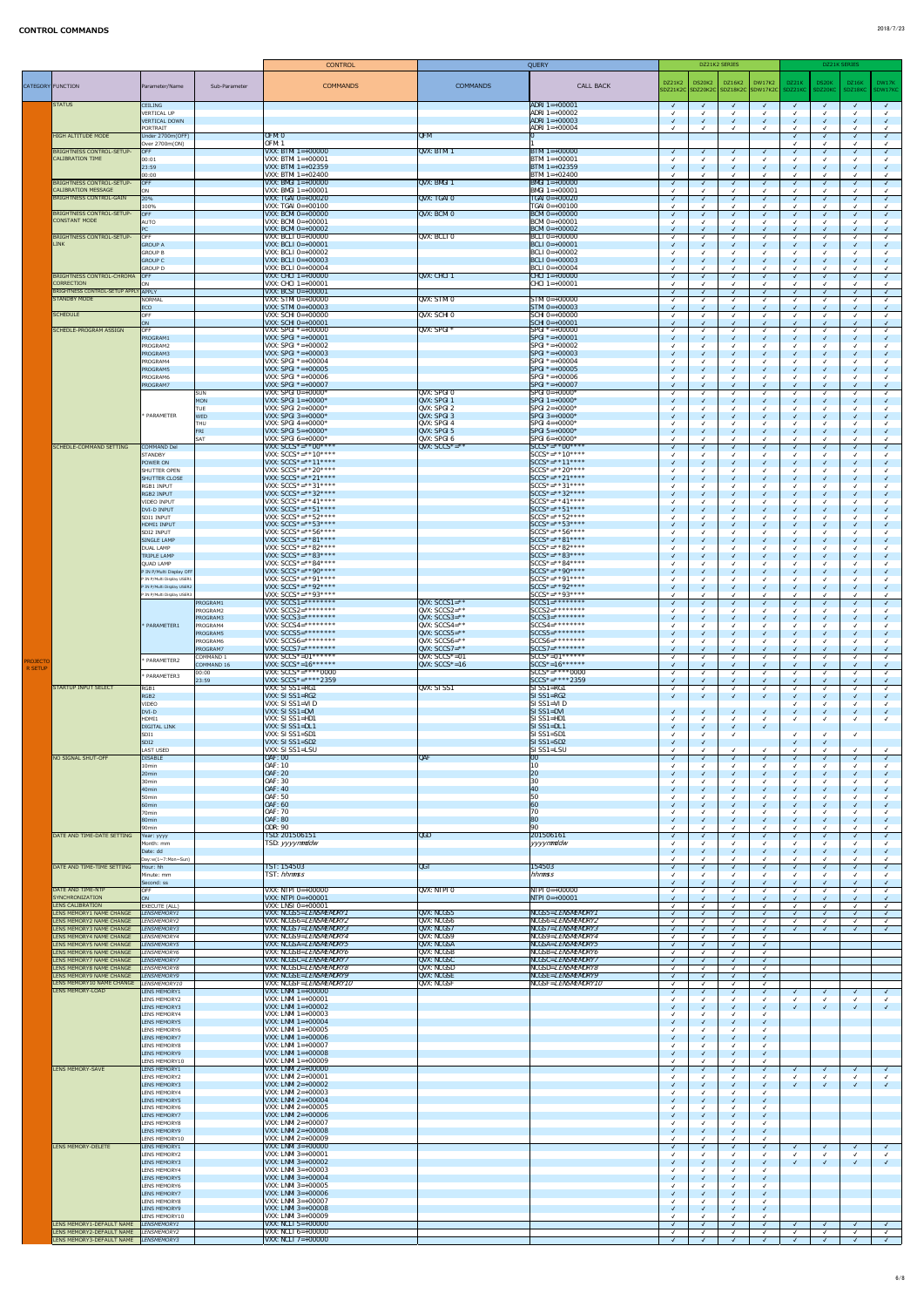|                               |                                                                                |                                                                       | <b>CONTROL</b>                                       |                                        | QUERY                                                                |                          | DZ21K2 SERIES    |                                             |                          |                  | DZ21K SERIES                 |                  |                  |
|-------------------------------|--------------------------------------------------------------------------------|-----------------------------------------------------------------------|------------------------------------------------------|----------------------------------------|----------------------------------------------------------------------|--------------------------|------------------|---------------------------------------------|--------------------------|------------------|------------------------------|------------------|------------------|
|                               |                                                                                |                                                                       |                                                      |                                        |                                                                      | DZ21K2                   | DS20K2           | DZ16K2   DW17K2                             |                          | DZ21K            | DS20K                        | DZ16K            | DW17K            |
|                               | CATEGORY FUNCTION                                                              | Parameter/Name<br>Sub-Parameter                                       | <b>COMMANDS</b>                                      | <b>COMMANDS</b>                        | <b>CALL BACK</b>                                                     |                          |                  | SDZ21K2C SDZ20K2C SDZ18K2C SDW17K2C SDZ21KC |                          |                  | SDZ20KC   SDZ18KC            |                  | SDW17KC          |
|                               | LENS MEMORY4-DEFAULT NAME LENSMEMORY4                                          |                                                                       | <b>VXX:</b> NCLI $9=+00000$                          |                                        |                                                                      | $\checkmark$             | $\sqrt{ }$       | $\sqrt{ }$                                  | $\sqrt{ }$               |                  |                              |                  |                  |
|                               | LENS MEMORY5-DEFAULT NAME                                                      | LENSMEMORY5                                                           | VXX: $NCLI$ A=+00000                                 |                                        |                                                                      |                          |                  |                                             | $\sqrt{ }$               |                  |                              |                  |                  |
|                               | LENS MEMORY6-DEFAULT NAME LENSMEMORY6<br>LENS MEMORY7-DEFAULT NAME LENSMEMORY7 |                                                                       | VXX: NCLI $B=+00000$<br>VXX: NCLI $C=+00000$         |                                        |                                                                      |                          |                  |                                             |                          |                  |                              |                  |                  |
|                               | LENS MEMORY8-DEFAULT NAME                                                      | LENSMEMORY8                                                           | VXX: NCLI $D=+00000$                                 |                                        |                                                                      | $\sqrt{ }$               |                  |                                             | $\sqrt{ }$               |                  |                              |                  |                  |
|                               | LENS MEMORY9-DEFAULT NAME LENSMEMORY9                                          |                                                                       | $\vert$ VXX: NCLI E=+00000<br>VXX: $NCLI$ $F=+00000$ |                                        |                                                                      |                          |                  |                                             |                          |                  |                              |                  |                  |
|                               | LENS MEMORY10-DEFAULT NAME LENSMEMORY10<br>INITIALIZE-ALL USER DATA            | USER INITILIZE                                                        | VXX: RSTS1=0password                                 |                                        |                                                                      |                          |                  | $\sqrt{ }$                                  | $\sqrt{ }$               | $\sqrt{ }$       | $\sqrt{ }$                   |                  |                  |
|                               |                                                                                | USER RESTORE                                                          | VXX: RSTS1=1 password                                |                                        |                                                                      |                          |                  |                                             |                          |                  | $\checkmark$                 |                  |                  |
|                               | MODEL NAME<br><b>SERIAL NUMBER</b>                                             | MODEL NAME<br>SW0101234                                               |                                                      | QID<br>QSN                             | <b>MODELNAME</b><br><b>SW0101234</b>                                 |                          |                  |                                             | $\sqrt{ }$               |                  | $\sqrt{ }$<br>$\checkmark$   |                  |                  |
|                               | LAMP1(LIGHT1) RUNTIME                                                          | 9999H                                                                 |                                                      | QSL: 1                                 | 9999                                                                 |                          |                  |                                             |                          |                  | $\sqrt{ }$                   |                  |                  |
|                               | LAMP2(LIGHT2) RUNTIME<br>LAMP3(LIGHT4) RUNTIME                                 | 9999H<br>9999H                                                        |                                                      | QSL: 2<br>QSL:3                        | 9999 <br>9999                                                        | $\overline{\mathcal{L}}$ |                  |                                             |                          |                  | $\checkmark$<br>$\sqrt{}$    |                  |                  |
|                               | LAMP4(LIGHT4) RUNTIME                                                          | 9999H                                                                 |                                                      | QSL: 4                                 | 9999                                                                 |                          |                  |                                             |                          |                  | $\checkmark$                 |                  |                  |
|                               | LAMP STATUS                                                                    | <b>ALL OFF</b><br>ALL ON                                              |                                                      | QLS                                    |                                                                      | $\mathcal{L}$            |                  | $\checkmark$                                | $\sqrt{ }$               |                  | $\sqrt{ }$                   |                  |                  |
|                               |                                                                                | 1:0N, 4:0N                                                            |                                                      |                                        |                                                                      |                          |                  |                                             |                          |                  | $\sqrt{ }$                   |                  |                  |
|                               |                                                                                | 2:0N, 3:0N<br>1:0N, 2:0N, 3:0N                                        |                                                      |                                        |                                                                      |                          |                  |                                             | $\sqrt{ }$               |                  | $\checkmark$<br>$\checkmark$ |                  |                  |
|                               |                                                                                | 1:0N, 2:0N, 4:0N                                                      |                                                      |                                        |                                                                      |                          |                  |                                             |                          |                  | $\checkmark$                 |                  |                  |
|                               |                                                                                | 1:ON, 3:ON, 4:ON                                                      |                                                      |                                        |                                                                      |                          |                  |                                             | $\sqrt{ }$               |                  | $\checkmark$<br>$\checkmark$ |                  |                  |
|                               |                                                                                | 2:0N, 3:0N, 4:0N<br>1:ON                                              |                                                      |                                        |                                                                      |                          |                  | $\sqrt{ }$                                  | $\sqrt{ }$               |                  | $\checkmark$                 |                  |                  |
|                               |                                                                                | 2:ON                                                                  |                                                      |                                        |                                                                      |                          |                  |                                             |                          |                  | $\checkmark$                 |                  |                  |
|                               |                                                                                | 3:ON<br>4:ON                                                          |                                                      |                                        | 10<br>$\perp$                                                        |                          |                  |                                             |                          |                  | $\checkmark$                 |                  |                  |
|                               | LAMP UNIT MODEL NUMBER                                                         | LAMP MODELNAME                                                        |                                                      | <b>QVX: LMNSO</b>                      | LMNSO= <i>LAMPMODELNO</i>                                            |                          |                  |                                             |                          |                  | $\sqrt{ }$                   |                  |                  |
|                               | AIR FILTER MODEL NUMBER<br>AIR FILTER TYPE                                     | <b>FILTER MODELNAME</b><br>NORMAL                                     | MFS: 3                                               | <b>QVX: FMNSO</b><br> QFI:2            | <b>FMNSO=FILTERMODELNO</b>                                           |                          |                  | $\checkmark$                                | $\sqrt{ }$               |                  | $\sqrt{ }$                   |                  |                  |
|                               |                                                                                | SPECIAL                                                               | MFS: 4                                               |                                        |                                                                      |                          |                  |                                             |                          |                  |                              |                  |                  |
|                               | MAIN FIRMWARE VERSION<br>NETWORK FIRMWARE VERSION                              | VI.00.01<br>V1.00                                                     |                                                      | <b>QVX: SVRSO</b><br><b>QVX: SVRS1</b> | $SVRSO=1.00.01$<br>$ SVRS1=1.00$                                     |                          |                  |                                             |                          |                  | $\checkmark$<br>$\checkmark$ |                  |                  |
|                               | <b>SUB FIRMWARE VERSION</b>                                                    | V <sub>1.00.01</sub>                                                  |                                                      | <b>QVX: SVRS2</b>                      | $NRS2=1.00.01$                                                       |                          |                  |                                             |                          |                  | $\sqrt{ }$                   |                  |                  |
|                               | <b>INPUT SIGNAL NAME</b>                                                       | CHANNEL1 (MAIN CH)<br>CHANNEL2 (SUB CH)                               |                                                      | QVX: NSGS1<br>QVX: NSGS2               | $NSGS1 = ******$<br>$NSGS2=******$                                   |                          |                  |                                             |                          |                  | $\checkmark$<br>$\checkmark$ |                  |                  |
|                               | TEMPERATURE (INTAKE)                                                           | 0030/0080                                                             |                                                      | QTM: 0                                 | 0030/0080                                                            |                          |                  |                                             |                          |                  | $\checkmark$                 |                  |                  |
|                               | TEMPERATURE (EXHAUST AIR)<br>TEMPERATURE (OPTICS MODULE) 0030/0080             | 0030/0080                                                             |                                                      | QTM: 1<br>QTM: 2                       | 0030/0080 <br>0030/0080                                              |                          |                  | ิ่√                                         | $\sqrt{ }$               |                  | $\sqrt{ }$<br>$\checkmark$   |                  |                  |
|                               | P IN P-MODE                                                                    | OFF                                                                   | OPP: 0                                               | $\overline{QPP}$                       |                                                                      | $\sqrt{ }$               |                  | $\overline{\mathsf{v}}$                     | $\sqrt{ }$               |                  | $\sqrt{ }$                   |                  |                  |
|                               |                                                                                | USER1<br>USER <sub>2</sub>                                            | <b>OPP</b> : 1<br>OPP: 2                             |                                        |                                                                      |                          |                  |                                             | $\overline{\mathcal{A}}$ |                  | $\checkmark$<br>$\checkmark$ |                  |                  |
|                               |                                                                                | USER3                                                                 | <b>OPP</b> : 3                                       |                                        |                                                                      |                          |                  |                                             |                          |                  | $\checkmark$                 |                  |                  |
|                               | P IN P-MAIN WINDOW                                                             | RGB1<br>RGB <sub>2</sub>                                              | MSI: RG1<br>MSI: RG2                                 | QIM                                    | RG1<br>RG <sub>2</sub>                                               |                          |                  | $\sqrt{ }$                                  | $\sqrt{ }$               |                  | $\sqrt{ }$<br>$\checkmark$   |                  |                  |
|                               |                                                                                | VIDEO                                                                 | MSI: VID                                             |                                        | <b>VID</b>                                                           |                          |                  |                                             |                          |                  | $\checkmark$                 |                  |                  |
|                               |                                                                                | DVI<br>HDMI1                                                          | <b>MSI: DVI</b><br>MSI: HD1                          |                                        | <b>DVI</b><br>HD1                                                    |                          |                  | $\overline{\mathsf{v}}$                     | $\overline{\mathcal{A}}$ |                  | $\checkmark$<br>$\checkmark$ |                  |                  |
|                               |                                                                                | SDI1                                                                  | MSI: SD1                                             |                                        | SD1                                                                  |                          |                  |                                             |                          |                  | $\checkmark$                 |                  |                  |
|                               | P IN P-MAIN WIDNOW-SIZE-                                                       | SDI <sub>2</sub><br>OFF                                               | MSI:SD2<br>MSL: 0                                    |                                        | SD2                                                                  |                          |                  | $\checkmark$                                | $\sqrt{ }$               |                  | $\sqrt{ }$<br>$\checkmark$   |                  |                  |
|                               | <b>INTERLOCKED</b>                                                             | ON                                                                    | MSL: 1                                               |                                        |                                                                      |                          |                  |                                             | $\sqrt{ }$               |                  | $\checkmark$                 |                  |                  |
|                               | P IN P-MAIN WIDNOW-SIZE-<br>VERTICAL                                           | $ 10\rangle$<br>100                                                   | <b>MSV: 010</b><br><b>MSV: 100</b>                   |                                        |                                                                      |                          |                  |                                             |                          |                  | $\checkmark$<br>$\checkmark$ |                  |                  |
|                               | P IN P-MAIN WIDNOW-SIZE-                                                       | $ 10\rangle$                                                          | <b>MSH: 010</b>                                      |                                        |                                                                      |                          |                  |                                             | $\sqrt{ }$               |                  | $\checkmark$                 |                  |                  |
|                               | HORIZONTAL<br>P IN P-MAIN WIDNOW-SIZE-BOTH 10                                  | 100                                                                   | <b>MSH: 100</b><br><b>MSZ: 010</b>                   |                                        |                                                                      |                          |                  |                                             |                          |                  | $\checkmark$                 |                  |                  |
|                               |                                                                                | 100                                                                   | <b>MSZ: 100</b>                                      |                                        |                                                                      |                          |                  |                                             |                          |                  |                              |                  |                  |
|                               | P IN P-MAIN WIDNOW-POSITION- min.<br><b>VERTICAL</b>                           | max.                                                                  | $MPV: -600$<br>$MPV: +600$                           |                                        |                                                                      | $-580$<br>$+580$         | $-505$<br>$+505$ | $-520$<br>$+520$                            | $-364$<br>$+364$         | $-580$<br>$+580$ | $-505$<br>$+505$             | $-520$<br>$+520$ | $-364$<br>$+364$ |
|                               | P IN P-MAIN WIDNOW-POSITION- min.                                              |                                                                       | <b>MPH: - 960</b>                                    |                                        |                                                                      | $-928$                   | $-668$           | $-928$                                      | $-651$                   | $-928$           | $-668$                       | $-928$           | $-651$           |
|                               | HORIZONTAL<br>P IN P-MAIN WINDOW-SIZE                                          | max.<br><b>OFF</b><br>INTERLOCKED                                     | $MPH: +960$                                          | <b>QSM</b>                             | OF. V010. H010. HV100                                                | $+928$                   | $+668$           | $+928$                                      | $+651$<br>$\sqrt{ }$     | $+928$           | $+668$<br>$\checkmark$       | $+928$           | $+651$           |
|                               |                                                                                | ON                                                                    |                                                      |                                        | ON. VO10. HO10. HV100                                                |                          |                  |                                             |                          |                  | $\sqrt{ }$                   |                  |                  |
|                               |                                                                                | <b>VERTICAL SIZE</b><br>$10 - 100$<br>$ 10 - 100 $<br>HORIZONTAL SIZE |                                                      |                                        | $ **.~V010.~H***.~HV***$<br>$*$ , $V***$ , HO10. HV***               |                          |                  |                                             | $\sqrt{ }$               |                  | $\checkmark$<br>$\sqrt{ }$   |                  |                  |
|                               |                                                                                | H/V SIZE<br>10-100                                                    |                                                      |                                        | $ **$ . $V^{***}$ . $H^{***}$ . HV100                                |                          |                  |                                             |                          |                  | $\checkmark$                 |                  |                  |
|                               | P IN P-MAIN WINDOW-POSITION                                                    | $V: -364 + 364$<br>H:-651 +651                                        |                                                      | QPA                                    | $V-364. H-651$<br>$V+364. H+651$                                     | $\overline{\mathcal{A}}$ |                  |                                             | $\sqrt{ }$               |                  | $\sqrt{ }$<br>$\checkmark$   |                  |                  |
| PINP                          | IN P-SUB WINDOW                                                                | RGB1                                                                  | SI S: RG1                                            | $\overline{QIS}$                       | RG1                                                                  |                          |                  | $\sqrt{ }$                                  | $\sqrt{ }$               |                  | $\checkmark$                 |                  |                  |
|                               |                                                                                | RGB <sub>2</sub><br><b>VIDEO</b>                                      | <b>SIS: RG2</b><br>SI S: VI D                        |                                        | RG2<br><b>VID</b>                                                    |                          |                  |                                             |                          |                  | $\checkmark$                 |                  |                  |
|                               |                                                                                | DVI                                                                   | SIS: DVI                                             |                                        | <b>DVI</b>                                                           |                          |                  | $\checkmark$                                |                          |                  | $\checkmark$                 |                  |                  |
|                               |                                                                                | HDMI1<br>SD <sub>1</sub>                                              | SI S: H <sub>D1</sub><br>SI S: SD1                   |                                        | HD1<br>SD1                                                           |                          |                  | $\overline{\mathcal{A}}$                    | $\sqrt{ }$               |                  | $\sqrt{ }$<br>$\checkmark$   |                  |                  |
|                               |                                                                                | SD <sub>2</sub>                                                       | SI S: SD2                                            |                                        | SD2                                                                  |                          |                  |                                             |                          |                  | $\sqrt{}$                    |                  |                  |
|                               | P IN P-SUB WINDOW-SIZE                                                         | INTERLOCKED<br><b>OFF</b><br>ON                                       |                                                      | <b>QSS</b>                             | OF. V010. H010. HV100<br>ON. VO10. HO10. HV100                       |                          |                  |                                             | $\sqrt{ }$               |                  | $\checkmark$<br>$\checkmark$ |                  |                  |
|                               |                                                                                | <b>VERTICAL SIZE</b><br>$10 - 100$                                    |                                                      |                                        | **. VO10. $H***$ . $H V***$                                          |                          |                  |                                             |                          |                  | $\checkmark$                 |                  |                  |
|                               |                                                                                | HORIZONTAL SIZE<br>$ 10-100 $<br>H/V SIZE<br>$10 - 100$               |                                                      |                                        | **. $V^{***}$ . HO10. HV***<br>$ **$ . $V^{***}$ . $H^{***}$ . HV100 |                          |                  | $\overline{\mathsf{v}}$                     | $\sqrt{ }$               |                  | $\sqrt{ }$<br>$\checkmark$   |                  |                  |
|                               | P IN P-SUB WINDOW-POSITION                                                     | $V: -364 + 364$                                                       |                                                      | $\overline{QPS}$                       | $V-364. H-651$                                                       |                          |                  | $\overline{\mathsf{v}}$                     | $\sqrt{ }$               |                  | $\sqrt{ }$                   |                  |                  |
|                               | P IN P-SUB WIDNOW-SIZE-                                                        | H:-651 +651<br>OFF                                                    | $\overline{\text{SSL}: 0}$                           |                                        | $V+364. H+651$                                                       | $\sqrt{ }$               |                  |                                             | $\sqrt{ }$               |                  | $\checkmark$                 |                  |                  |
|                               | <b>INTERLOCKED</b>                                                             | ON                                                                    | SSL: 1                                               |                                        |                                                                      |                          |                  |                                             |                          |                  | $\checkmark$                 |                  |                  |
|                               | P IN P-SUB WIDNOW-SIZE-<br>VERTICAL                                            | $ 10\rangle$<br>100                                                   | <b>SSV: 010</b><br><b>SSV: 100</b>                   |                                        | $ 010\rangle$<br>100                                                 | $\sqrt{ }$               |                  | $\sqrt{ }$                                  | $\sqrt{ }$               |                  | $\sqrt{ }$<br>$\checkmark$   |                  |                  |
|                               | P IN P-SUB WIDNOW-SIZE-                                                        | $ 10\rangle$                                                          | <b>SSH: 010</b>                                      |                                        | $ 010\rangle$                                                        |                          |                  |                                             | $\sqrt{ }$               |                  | $\checkmark$                 |                  |                  |
|                               | <b>HORIZONTAL</b><br>P IN P-SUB WIDNOW-SIZE-BOTH 10                            | 100                                                                   | <b>SSH: 100</b><br>SSZ: 010                          |                                        | 100<br>$ 010\rangle$                                                 |                          |                  |                                             |                          |                  |                              |                  |                  |
|                               |                                                                                | 100                                                                   | <b>SSZ: 100</b>                                      |                                        | 100                                                                  |                          |                  | $\checkmark$                                |                          |                  | $\checkmark$                 |                  |                  |
|                               | P IN P-SUB WIDNOW-POSITION-<br>VERTICAL                                        | $-600$<br>$+600$                                                      | <b>SPV: - 600</b><br><b>SPV: +600</b>                |                                        | $-600$<br>$+600$                                                     | $-580$<br>$+580$         | $-505$<br>$+505$ | $-520$<br>$+520$                            | $-364$<br>$+364$         | $-580$<br>$+580$ | $-505$<br>$+505$             | $-520$<br>$+520$ | $-364$<br>$+364$ |
|                               | P IN P-SUB WIDNOW-POSITION-                                                    | $-960$                                                                | <b>SPH: - 960</b>                                    |                                        | $-960$                                                               | $-928$                   | $-668$           | $-928$                                      | $-651$                   | $-928$           | $-668$                       | $-928$           | $-651$           |
|                               | HORIZONTAL<br>P IN P-SUB WINDOW-CLOCK                                          | $+960$                                                                | <b>SPH: +960</b><br>$VXX:$ SCPI 0=+00000             | <b>QVX: SCPIO</b>                      | $+960$<br>$\vert$ SCPI 0=+00000                                      | $+928$<br>$\sqrt{ }$     | $+668$           | $+928$<br>$\checkmark$                      | $+651$<br>$\sqrt{ }$     | $+928$           | $+668$<br>$\sqrt{ }$         | $+928$           | $+651$           |
|                               | PHASE                                                                          |                                                                       | VXX: SCPI $0=+00031$                                 |                                        | $\text{SCPI 0=+00031}$                                               |                          |                  |                                             |                          |                  | $\checkmark$                 |                  |                  |
|                               | P IN P-FRAME LOCK                                                              | MAIN WINDOW<br><b>SUB WINDOW</b>                                      | PFL:0<br>PFL: 1                                      | $\overline{QPF}$                       |                                                                      | $\sqrt{ }$               |                  | $\checkmark$                                | $\sqrt{ }$               |                  | $\checkmark$<br>$\checkmark$ |                  |                  |
|                               | P IN P-TYPE                                                                    | MAIN WINDOW                                                           | PTP: 0                                               | QPT                                    |                                                                      | $\sqrt{ }$               |                  | $\checkmark$                                | $\sqrt{ }$               |                  | $\sqrt{ }$                   |                  |                  |
|                               | <b>TEST PATTERN</b>                                                            | <b>SUB WINDOW</b><br>Off                                              | <b>PTP</b> : 1<br><b>OTS: 00</b>                     | QTS                                    | 00                                                                   | $\sqrt{ }$               |                  | $\checkmark$                                | $\sqrt{ }$               |                  | $\checkmark$                 |                  |                  |
|                               |                                                                                | White                                                                 | <b>OTS: 01</b>                                       |                                        | 01                                                                   |                          |                  |                                             |                          |                  | $\checkmark$                 |                  |                  |
|                               |                                                                                | Black<br>Window                                                       | <b>OTS: 02</b><br><b>OTS: 05</b>                     |                                        | 02<br>05                                                             |                          |                  | $\overline{\mathcal{A}}$                    | $\overline{\mathcal{A}}$ |                  | $\checkmark$<br>$\checkmark$ |                  |                  |
|                               |                                                                                | Reversed Window                                                       | <b>OTS: 06</b>                                       |                                        | 06                                                                   |                          |                  | $\overline{\mathsf{v}}$                     | $\sqrt{ }$               |                  | $\checkmark$                 |                  |                  |
| <b>TEST</b><br><b>PATTERN</b> |                                                                                | Cross Hatch<br>Color Bar V                                            | <b>OTS: 07</b><br><b>OTS: 08</b>                     |                                        | 07<br>08                                                             |                          |                  | $\overline{\mathsf{v}}$                     | $\sqrt{ }$               |                  | √<br>$\sqrt{ }$              |                  |                  |
|                               |                                                                                | Color Bar Side                                                        | <b>OTS: 51</b>                                       |                                        | 51                                                                   |                          |                  |                                             |                          |                  | $\checkmark$                 |                  |                  |
|                               |                                                                                | $3D-1$<br>$3D-2$                                                      | <b>OTS: 80</b><br><b>OTS: 81</b>                     |                                        | 80<br>81                                                             |                          |                  |                                             |                          |                  | $\checkmark$<br>$\checkmark$ |                  |                  |
|                               |                                                                                | $3D-3$                                                                | <b>OTS: 82</b>                                       |                                        | 82                                                                   |                          |                  |                                             |                          |                  |                              |                  |                  |
|                               | SIGNAL LIST-REGISTRATION                                                       | $3D-4$                                                                | <b>OTS: 83</b><br><b>OEM</b>                         |                                        | 83                                                                   | $\mathcal{A}$            |                  | $\checkmark$                                | $\overline{\mathcal{A}}$ |                  | $\sqrt{ }$                   |                  |                  |
|                               | SIGNAL LIST-DELETE                                                             | A1                                                                    | ODM: A1                                              |                                        |                                                                      |                          |                  |                                             |                          |                  | $\checkmark$                 |                  |                  |
|                               |                                                                                | A2                                                                    | ODM: A2<br>ODM: A7                                   |                                        |                                                                      |                          |                  | $\checkmark$                                | $\sqrt{ }$               |                  | $\sqrt{ }$<br>$\checkmark$   |                  |                  |
|                               |                                                                                |                                                                       | ODM: A8<br>ODM: L1                                   |                                        |                                                                      |                          |                  | √                                           | $\sqrt{ }$               |                  | $\checkmark$                 |                  |                  |
|                               |                                                                                |                                                                       |                                                      |                                        |                                                                      |                          |                  |                                             |                          |                  | $\checkmark$                 |                  |                  |
|                               |                                                                                |                                                                       |                                                      |                                        |                                                                      |                          |                  |                                             | $\sqrt{ }$               |                  | $\checkmark$                 |                  |                  |
| SIGNAL LIST                   |                                                                                |                                                                       | ODM: L2<br>ODM: L7                                   |                                        |                                                                      |                          |                  |                                             |                          |                  |                              |                  |                  |
|                               | SUB MEMORY LIST-CHANGEOVER 01                                                  |                                                                       | ODM: L8<br><b>OCS: 01</b>                            |                                        |                                                                      |                          |                  |                                             |                          | $\sqrt{2}$       | $\sqrt{}$<br>$\checkmark$    |                  |                  |
|                               |                                                                                | 96                                                                    | <b>OCS: 96</b>                                       |                                        |                                                                      |                          |                  |                                             | $\sqrt{ }$               |                  | $\checkmark$                 |                  |                  |
|                               | SUB MEMORY LIST-CHANGEOVER 01<br>(EXTENDED)                                    |                                                                       | $OCS: 01 - 01$<br>$ 0CS: 95-96 $                     |                                        |                                                                      |                          |                  |                                             |                          |                  | $\checkmark$<br>$\checkmark$ |                  |                  |
|                               | SUB MEMORY LIST-REGISTRATION                                                   |                                                                       | 0ES                                                  |                                        |                                                                      |                          |                  |                                             |                          |                  | $\checkmark$                 |                  |                  |
|                               | <b>SUB MEMORY LIST-DELETE</b>                                                  | $ 01\rangle$<br>96                                                    | <b>ODS: 01-01</b><br><b>ODS: 95-96</b>               |                                        |                                                                      |                          |                  |                                             |                          |                  | $\sqrt{ }$                   |                  |                  |
|                               | <b>SUB MEMORY USAGE STATE</b>                                                  | $ 01\rangle$                                                          |                                                      | QSB                                    | 01                                                                   | $\sqrt{ }$               |                  |                                             | $\sqrt{ }$               |                  | $\sqrt{ }$                   |                  |                  |
|                               | SECURITY SETTING                                                               | 96<br>OFF                                                             |                                                      | QVX: SPW11                             | 96<br>$SPW1 = +00000$                                                | $\overline{\mathcal{A}}$ |                  |                                             | $\sqrt{ }$               |                  | $\checkmark$                 |                  |                  |
| <b>SECURITY</b>               |                                                                                | ON                                                                    |                                                      |                                        | $SPM1 = +00001$                                                      |                          |                  |                                             |                          |                  |                              |                  |                  |
|                               | <b>DIGITAL LINK MODE</b>                                                       | <b>AUTO</b><br><b>DIGITAL LINK</b>                                    | <b>VXX: DKMI</b> $1=+00001$<br>VXX: DKMI $1=+00002$  | QVX: DKMI 1                            | <b>DKMI</b> $1=+00001$<br>DKMI $1=+00002$                            |                          |                  |                                             |                          |                  |                              |                  |                  |
|                               |                                                                                | <b>ETHERNET</b>                                                       | <b>VXX: DKMI</b> $1 = +00003$                        |                                        | <b>DKMI</b> 1=+00003                                                 |                          |                  |                                             |                          |                  |                              |                  |                  |
|                               | DIGITAL LINK-DUPLEX(Ethernet)                                                  | LONG REACH MODE<br>Auto negotiation                                   | VXX: DKMI $1=+00004$<br><b>VXX: DKDI</b> $1=+00000$  | $\sqrt{\text{QVX: DKDI} \cdot 1}$      | DKMI $1=+00004$<br>$DKDI$ 1=+00000                                   |                          |                  | $\sqrt{ }$                                  | $\sqrt{ }$               |                  |                              |                  |                  |
|                               |                                                                                | 100BaseTX-Full                                                        | <b>VXX: DKDI</b> $1 = +00001$                        |                                        | DKDI 1=+00001                                                        |                          |                  |                                             |                          |                  |                              |                  |                  |
|                               | DIGITAL LINK-DUPLEX(DIGITAL                                                    | 100BaseTX-Half<br>Auto negotiation                                    | <b>VXX: DKDI</b> $1=+00002$<br>VXX: DKDI $2=+00000$  | QVX: DKDI 2                            | <b>DKDI</b> 1=+00002<br>DKDI 2=+00000                                |                          |                  |                                             |                          |                  |                              |                  |                  |
|                               | LINK)                                                                          | 100BaseTX-Full                                                        | <b>VXX: DKDI</b> $2=+00001$                          |                                        | <b>DKDI</b> 2=+00001                                                 |                          |                  |                                             |                          |                  |                              |                  |                  |
|                               | <b>DIGITAL LINK STATUS-LINK</b>                                                | 100BaseTX-Half<br>NO LINK                                             | VXX: DKDI $2=+00002$                                 | $\sqrt{\text{QVX: DKSI} \cdot 1}$      | DKDI 2=+00002<br>$DKSI$ 1=+00000                                     |                          |                  |                                             | $\sqrt{ }$               |                  |                              |                  |                  |
|                               |                                                                                | <b>DIGITAL LINK</b><br><b>LPM</b>                                     |                                                      |                                        | DKSI 1=+00001<br><b>DKSI</b> 1=+00002                                |                          |                  | √                                           | $\sqrt{ }$               |                  |                              |                  |                  |